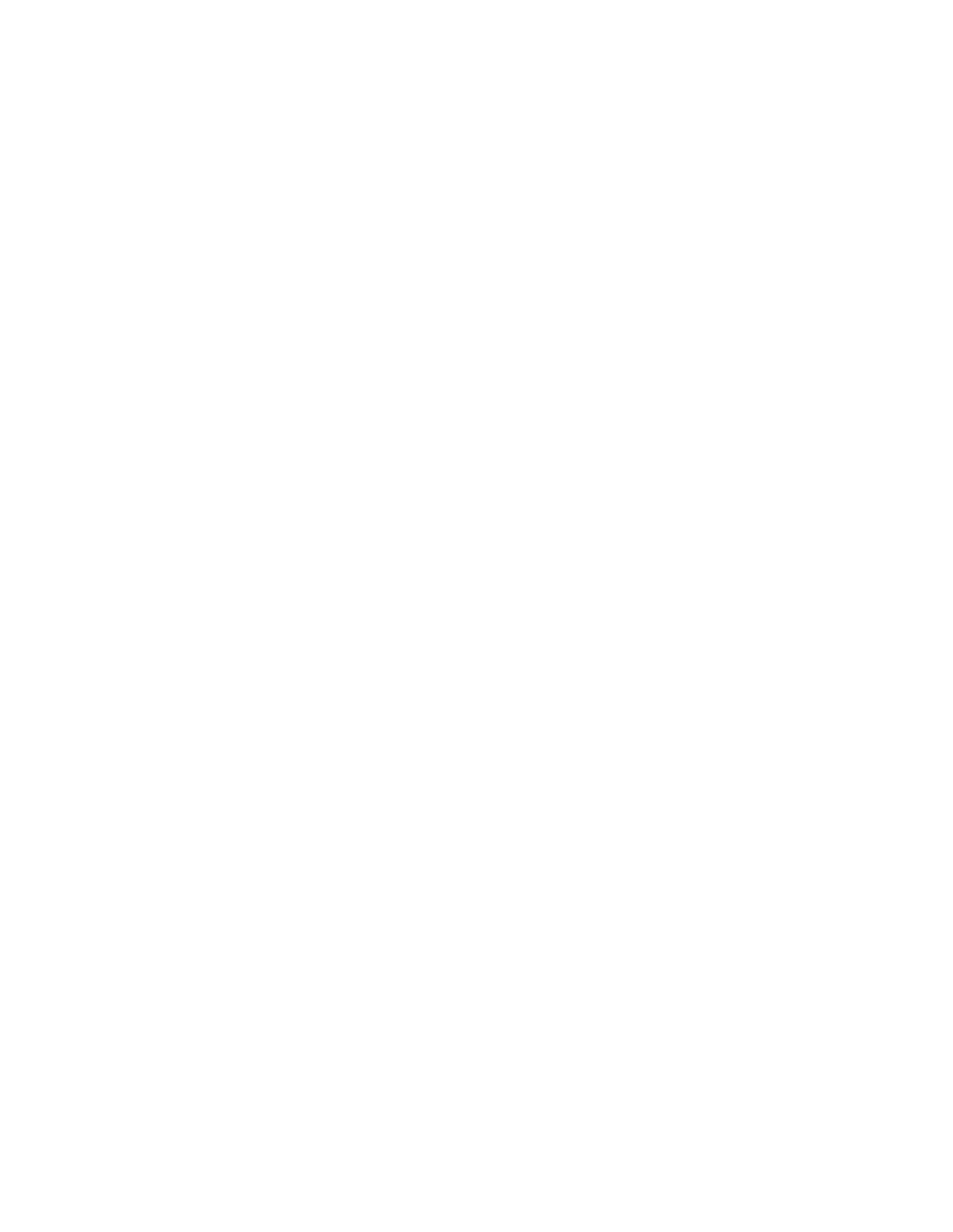

**COMMON TRAINING**

**INSTRUCTIONAL GUIDE**



# **SECTION 1**

### **EO M206.01 – PARTICIPATE IN A RECREATIONAL MARKSMANSHIP ACTIVITY USING THE CADET AIR RIFLE**

Total Time: 90 min

# **PREPARATION**

### **PRE-LESSON INSTRUCTIONS**

Resources needed for the delivery of this lesson are listed in the lesson specification located in A-CR-CCP-802/ PG-001, Chapter 4. Specific uses for said resources are identified throughout the Instructional Guide within the TP for which they are required.

Review the lesson content, and become familiar with the material, prior to delivery of the lesson. Set up air rifle range in accordance with Annex A.

Review Unit Standing Range Orders (see sample at Annex B).

Review and photocopy required targets and diagrams found in Annexes C to L.

Review the Cadet Air Rifle Handling Test in A-CR-CCP-811/PG-001, Chapter 3, Annex C.

### **PRE-LESSON ASSIGNMENT**

N/A.

### **APPROACH**

This interactive lecture was chosen for TP1 and TP2 to provide direction on procedures and to illustrate application of rules, principle and concepts.

The practical activity was selected for TP3 as an interactive setting to provide the cadets the experience of a recreational marksmanship air rifle activity in a safe and controlled environment. This recreational activity will contribute to creating and maintaining an interest the marksmanship program.

# **INTRODUCTION**

### **REVIEW**

The review for this lesson will be from EO M106.02 (Cadet Air Rifle Handling Test). Ensure all cadets have completed the Cadet Air Rifle Handling Test.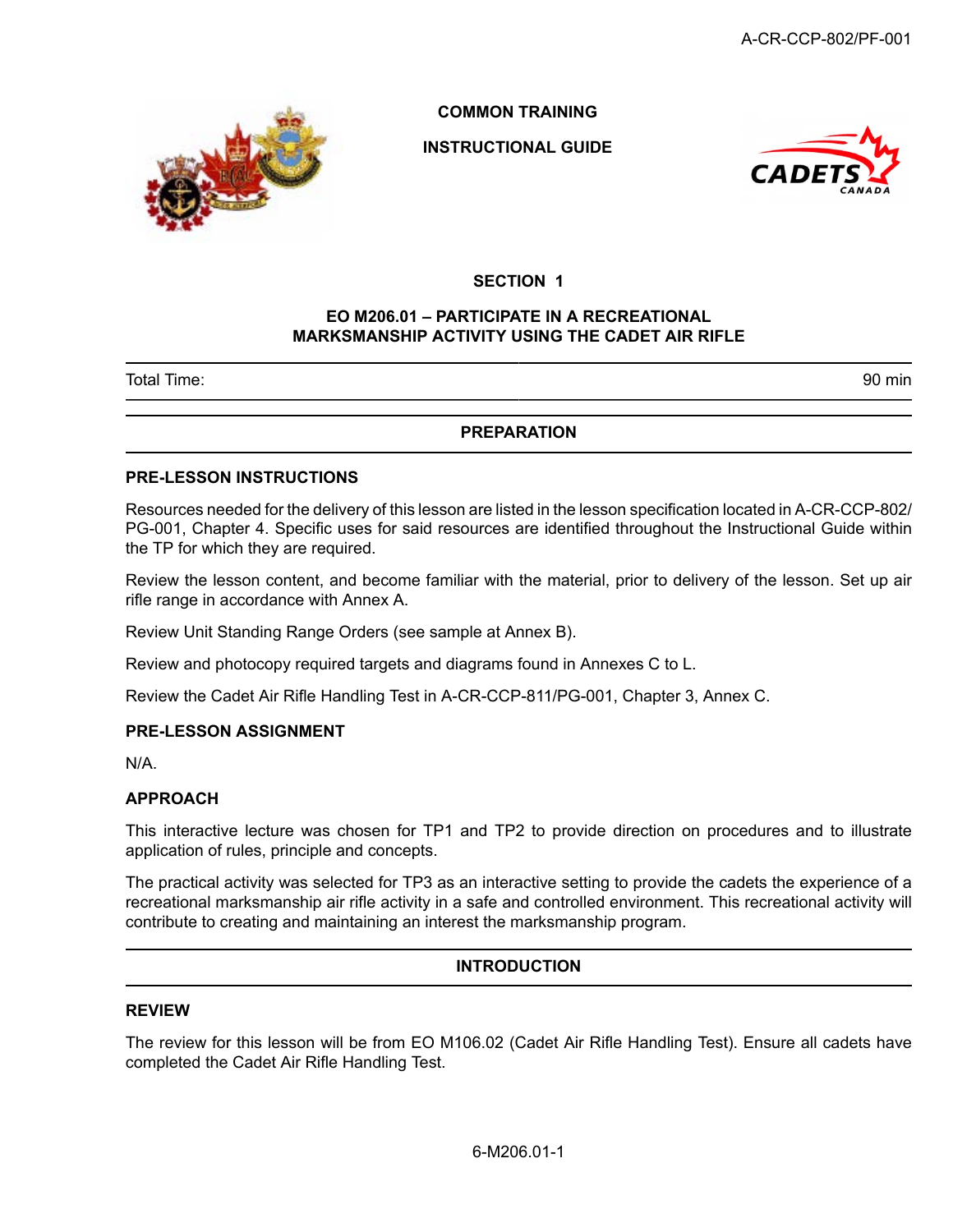### **SUGGESTED QUESTIONS**

- Q1. Why do we follow safety regulations?
- Q2. How would you verify the safety catch is ON?
- Q3. What are the four "ACTS" of firearm safety?

### **ANTICIPATED ANSWERS**

- A1. To help prevent accidents with the cadet air rifle.
- A2. No red can be seen.
- A3. The mnemonic "ACTS" stands for:
	- Assume every firearm is loaded;
	- Control the muzzle direction at all times;
	- Trigger finger must be kept off the trigger and out of the trigger guard; and
	- See that the firearm is unloaded (prove it safe).

### **OBJECTIVES**

By the end of this lesson, the cadets shall have participated in a recreational marksmanship activity using the cadet air rifle.

### **IMPORTANCE**

It is important for cadets to practice the skills learned in PO 106. CA (Participate in a Familiarization Marksmanship Activity). This activity is essential for creating, developing and maintaining an interest in the cadet marksmanship program.

**Teaching Point 1 Conduct a Range Briefing**

Time: 10 min Method: Interactive Lecture Communication of the Method: Interactive Lecture



Review the following information with the cadets.

### **REMOVING A RIFLE FROM THE CASE**

The rifle case should be clearly marked on the outside with an arrow, indicating the direction the rifle inside is pointing. This will ensure that, when the case is opened, the rifle is pointing in a safe direction. The following steps must be followed when removing a rifle from its case:

- 1. Place the rifle case on a flat surface and ensure the arrow is pointing in a safe direction.
- 2. Open the case.
- 3. Cock the action (leave the bolt to the rear).
- 4. Confirm that the safety catch is ON.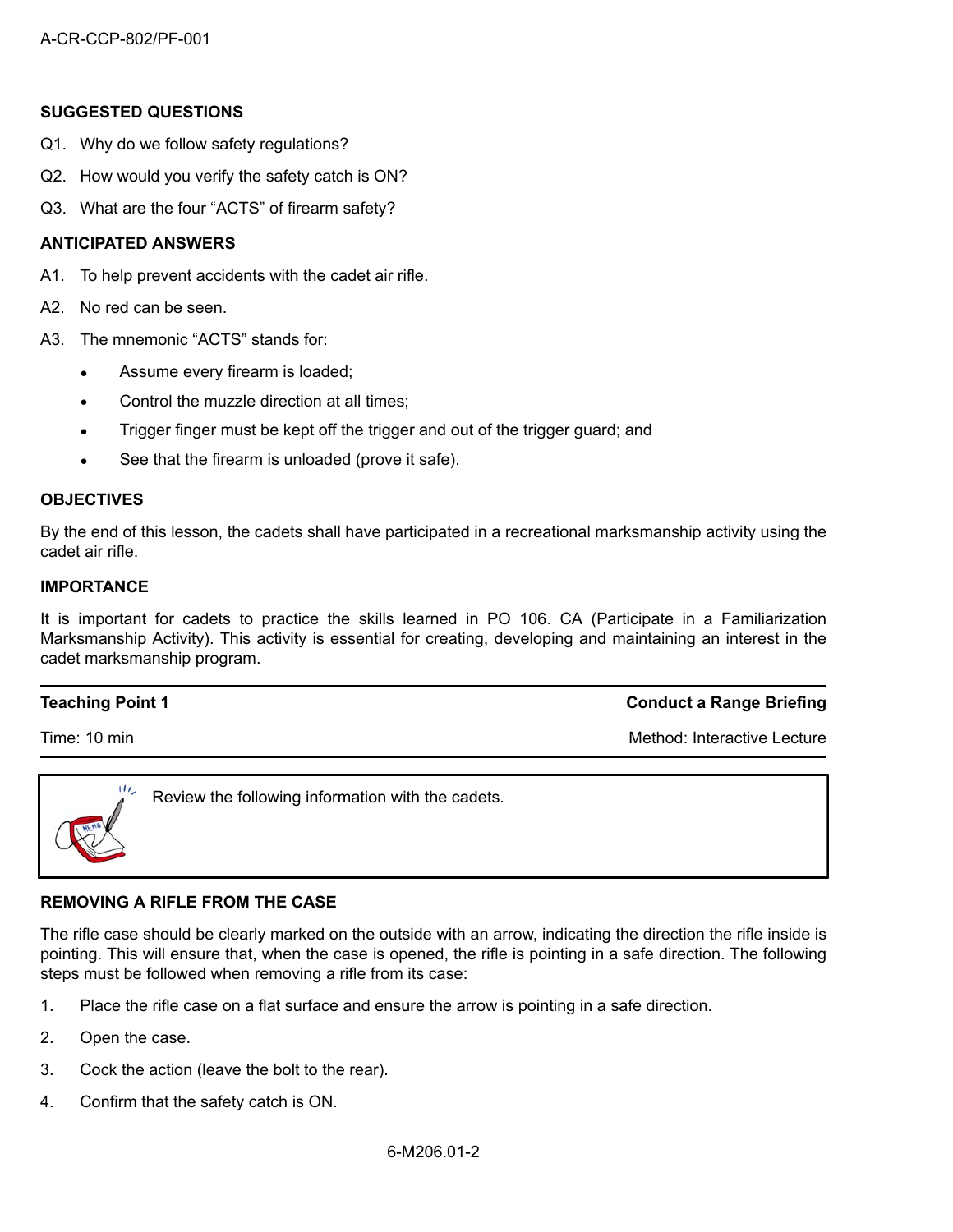- 5. Confirm that the pumping lever is partially open.
- 6. Slide the safety rod in the barrel towards the bolt until it can be seen in the feed track.
- 7. Remove the rifle from the case.
- 8. Remove the safety rod when you are on the firing line.

### **SAFETY CATCH AND SECURITY MEASURES**

The safety catch is a mechanism that, once engaged, prevents a rifle from firing by locking its trigger in place. It is located just in front of the trigger, on the trigger guard. To engage the safety catch it must be pushed towards the right so no red can be seen. To fire, the safety catch must be pushed towards the left in the OFF position and a red mark must be seen on it. For maximum security, it is recommended that the safety catch be kept engaged until the rifle is ready for firing.



*Daisy Outdoor Products, Operational Manual – Avanti Legend SX Model 853C, Daisy Outdoor Products*



Figure 1 Safety Catch

*Daisy Outdoor Products, Operational Manual – Avanti Legend SX Model 853C, Daisy Outdoor Products*

Figure 2 Safety Catch

# **SAFETY ROD**

To ensure that air rifles are not removed from the firing point or stored with a pellet in the chamber or barrel, a safety rod is to be inserted in the barrel from the muzzle end. It consists of two (2) sections of doweling joined together in a "T" shape, and may be made of varying materials. Dimensions are detailed in the diagram below. The tip of the safety rod is to be coloured red so that it is visible in the feed track with the bolt fully to the rear.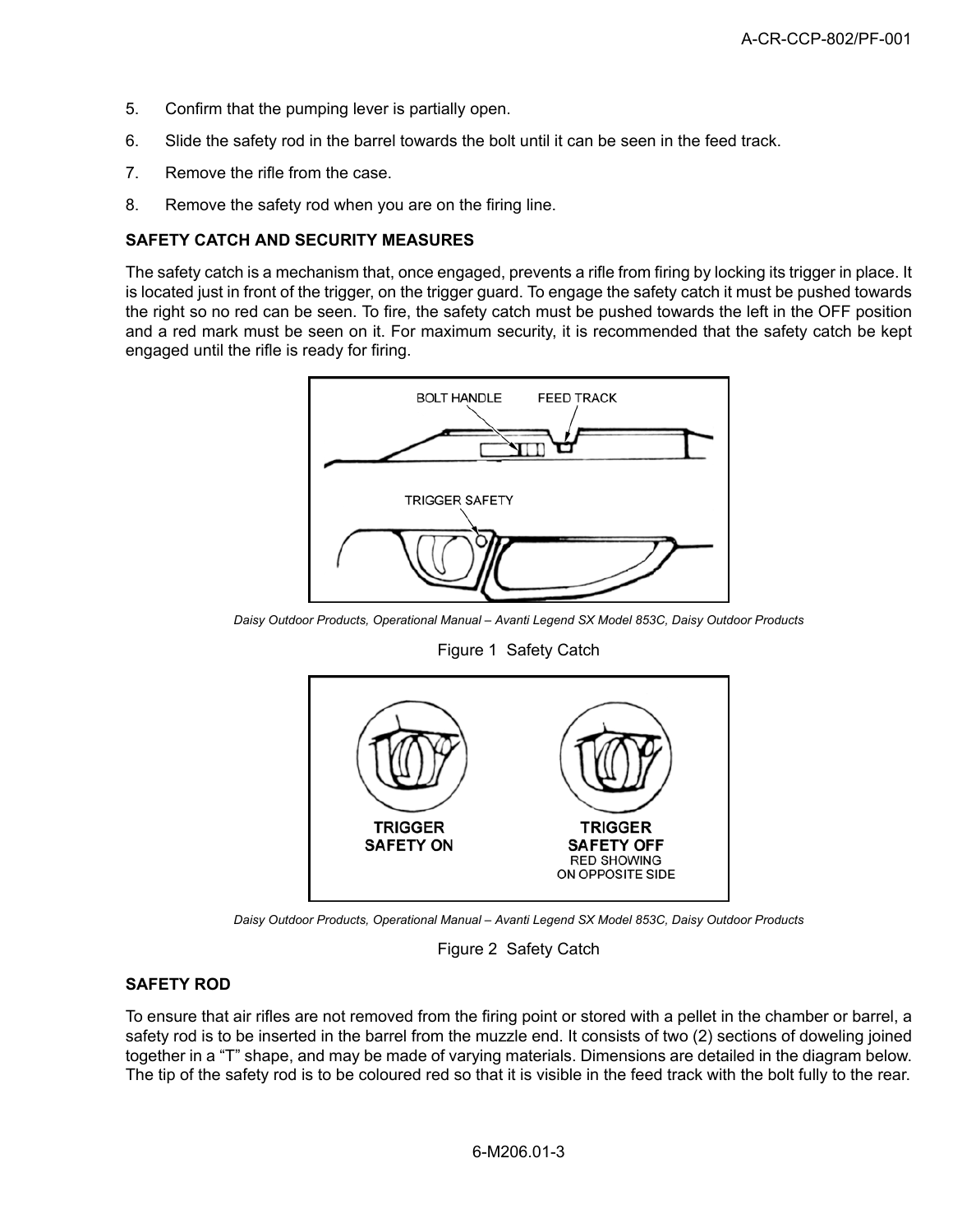

*A-CR-CCP-177/PT-001, Canadian Cadet Movement: Cadet Marksmanship Program Reference Manual (p.1-3-1)*

Figure 3 Safety Rod

# **INDIVIDUAL SAFETY PRECAUTIONS**

 $111$ 

Provide an explanation and demonstration proving the rifle safe.

Upon receiving a rifle, or when the "safe rifle status" is uncertain, individual safety precautions shall be done to confirm that the rifle is safe. An individual must ensure that:

- the bolt is open fully to the rear;
- the safety catch is in the ON position;
- the pump lever is left partially open; and
- a safety rod is placed in the barrel.



Have the cadets imitate the demonstration.

### **SAFETY**

Maintain complete control at all times and ensure that all cadets treat the cadet air rifles as though it was loaded at all times.

Ensure that the demonstration is conducted in a safe manner, in a safe direction and away from others.

### **CONFIRMATION OF TEACHING POINT 1**

### **QUESTIONS**

- Q1. Why is it important to leave your fingers off the trigger until ready to fire?
- Q2. When storing the rifle in its case, is the bolt left forward (opened) or back (closed)?
- Q3. Where is the safety catch located on the cadet air rifle?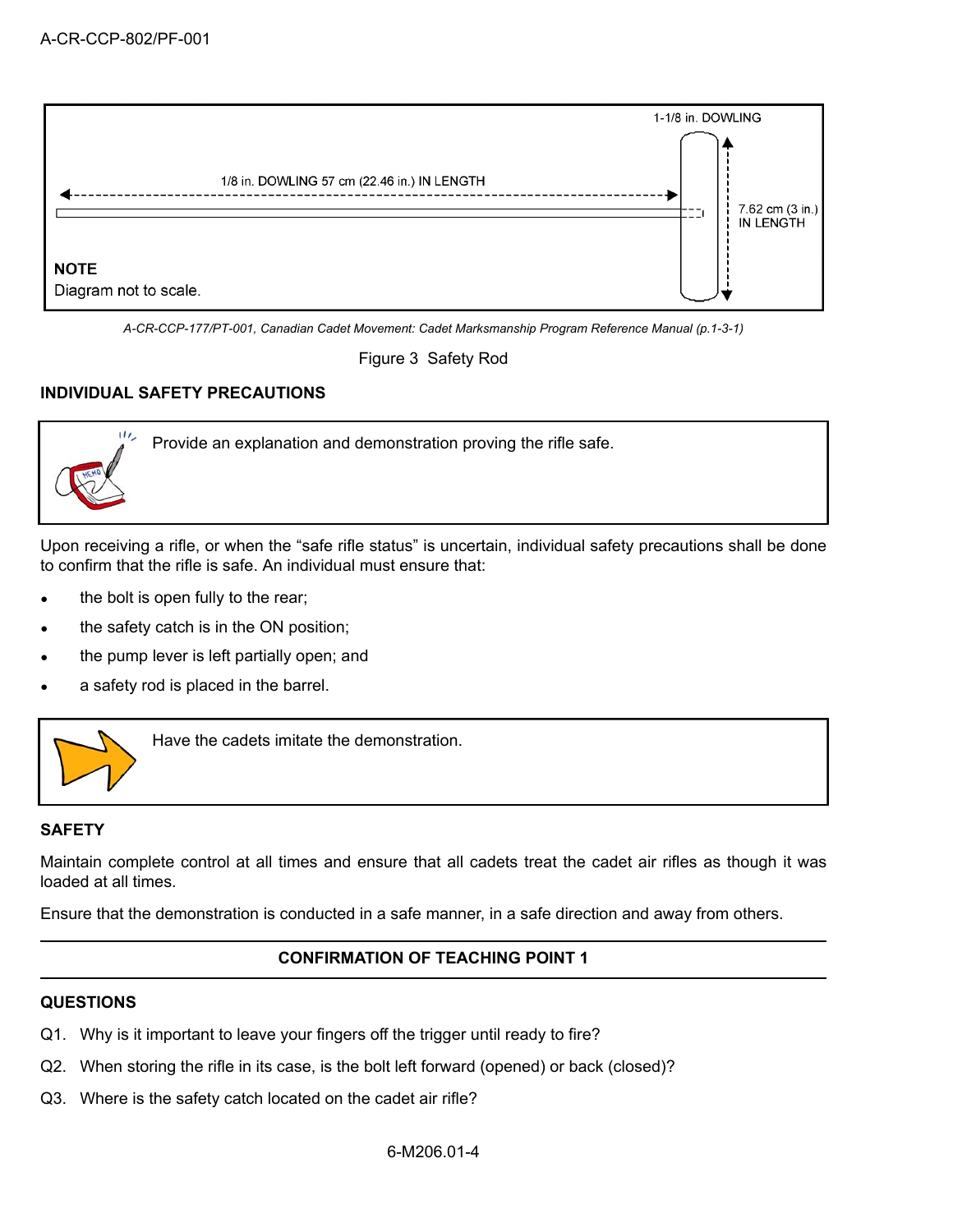# **ANTICIPATED ANSWERS**

- A1. To prevent accidental discharge of a pellet.
- A2. When the rifle is being stored in its case, the bolt is always left foreword.
- A3. Within the trigger guard, forward of the trigger.

# **Teaching Point 2 Explain Rules and Range Commands**

Time: 15 min Method: Interactive Lecture



Review range commands with an explanation and demonstration for each command.

All loading/firing is to be simulated. No pellets are to be fired.

### **RANGE COMMANDS CADETS MUST FOLLOW**

| Command                                     | <b>Action To Be Taken</b>                                                                                  |  |
|---------------------------------------------|------------------------------------------------------------------------------------------------------------|--|
| Cover off your firing point                 | Stand up, move behind the firing point and await further commands.                                         |  |
| Place your equipment down<br>and stand back | Lay the equipment down on the mat and stand back when finished.                                            |  |
| Adopt the prone position                    | Adopt the prone position, pick up the rifle, ready the equipment and put on<br>hearing and eye protection. |  |
| Type of firing $-$ "G.R.I.T."               | "G.R.I.T" is the acronym for:                                                                              |  |
|                                             | Group (relay);<br>$\bullet$                                                                                |  |
|                                             | Range (distance);<br>٠                                                                                     |  |
|                                             | Indication (number of rounds); and<br>$\bullet$                                                            |  |
|                                             | Type (grouping, scored).<br>٠                                                                              |  |
| Relay, load, commence<br>firing             | 1.<br>Pick up and hold the rifle with the left hand.                                                       |  |
|                                             | 2.<br>Ensure the safety catch is in the ON position.                                                       |  |
|                                             | 3.<br>Pump the rifle, observing a 3 second pause.                                                          |  |
|                                             | 4.<br>Load a pellet (flat end forward).                                                                    |  |
|                                             | 5.<br>Close the bolt.                                                                                      |  |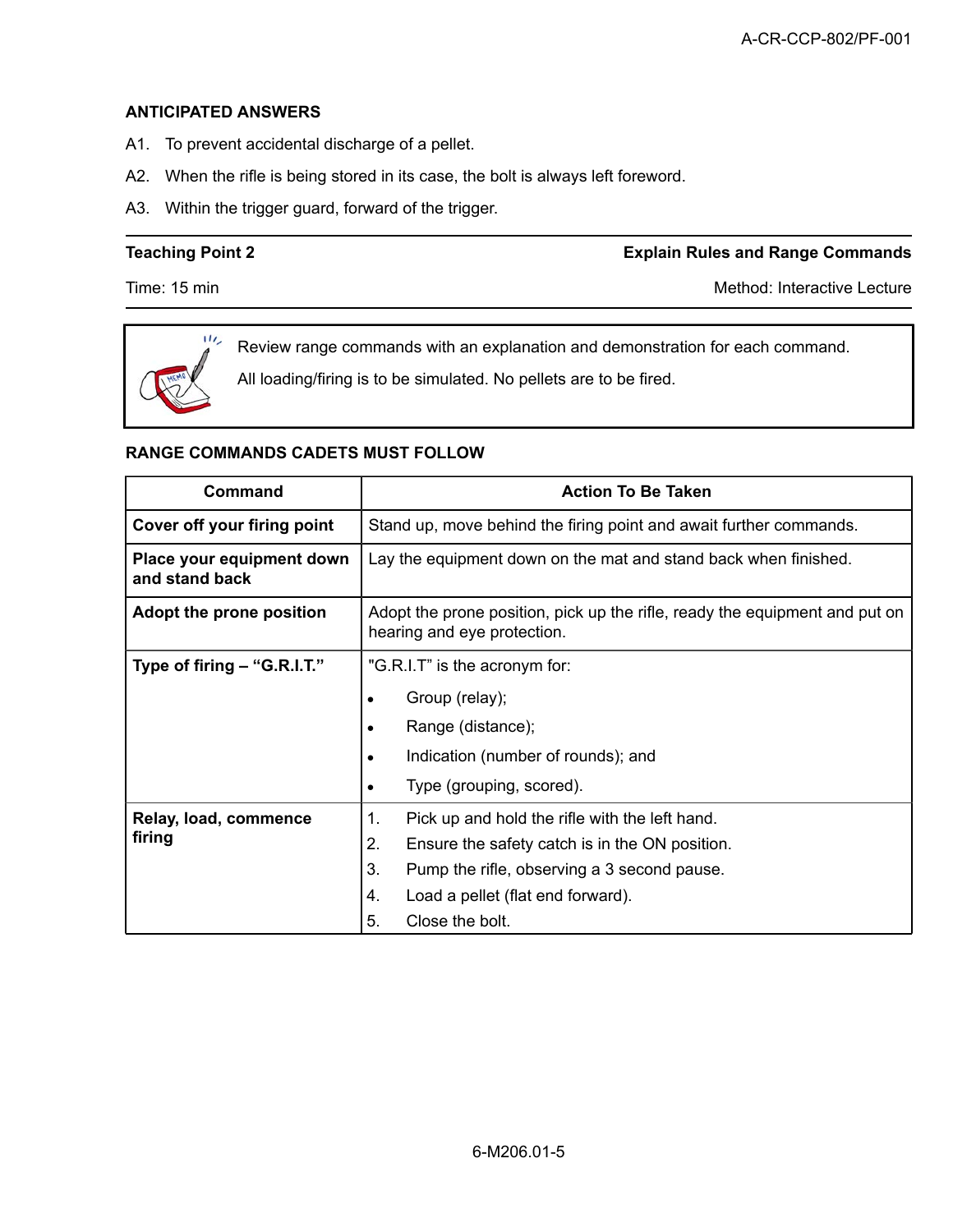| Command     |                 | <b>Action To Be Taken</b>                   |
|-------------|-----------------|---------------------------------------------|
| Relay, fire | 1.              | Place the safety catch in the OFF position. |
|             | $^{\circ}$ 2.   | Aim the rifle at the target.                |
|             | 3.              | Squeeze the trigger.                        |
|             | $\mathsf{I}4$ . | Open the bolt.                              |
|             | 5.              | Repeat the sequence for each shot.          |
|             | 6.              | Place the safety in the ON position.        |
|             | 7.              | Partially open the pump lever.              |
|             | 8.              | Lay down the rifle.                         |

# **ACTIVITY LAYOUT**

As illustrated in Figure A-1 for Range Layout Diagram.

# **ACTIVITY INSTRUCTIONS**

Conduct a recreational marksmanship activity according to the instructions in Annexes C to L.

# **SAFETY**

All standard range safety procedures will apply in accordance with Local Range Standing Orders.

# **CONFIRMATION OF TEACHING POINT 2**

The cadets' participation in the recreational marksmanship activity will serve as confirmation of this TP.

**Teaching Point 3 Participate in a Recreational Marksmanship Activity**

Time: 60 min Method: Performance

### **OBJECTIVE**

The objective of this recreational marksmanship activity is to stimulate an interest in marksmanship in the Canadian Cadet Movement (CCM).

**ACTIVITY**

### **RESOURCES**

- Cadet air rifles.
- Cadet air rifle safety rods,
- Safety glasses/goggles,
- Targets,
- Pellets (70 per cadet),
- Cleaning Pellets (11 per cadet),
- Pellet receptacle,
- Shooting mats (one per firing lane),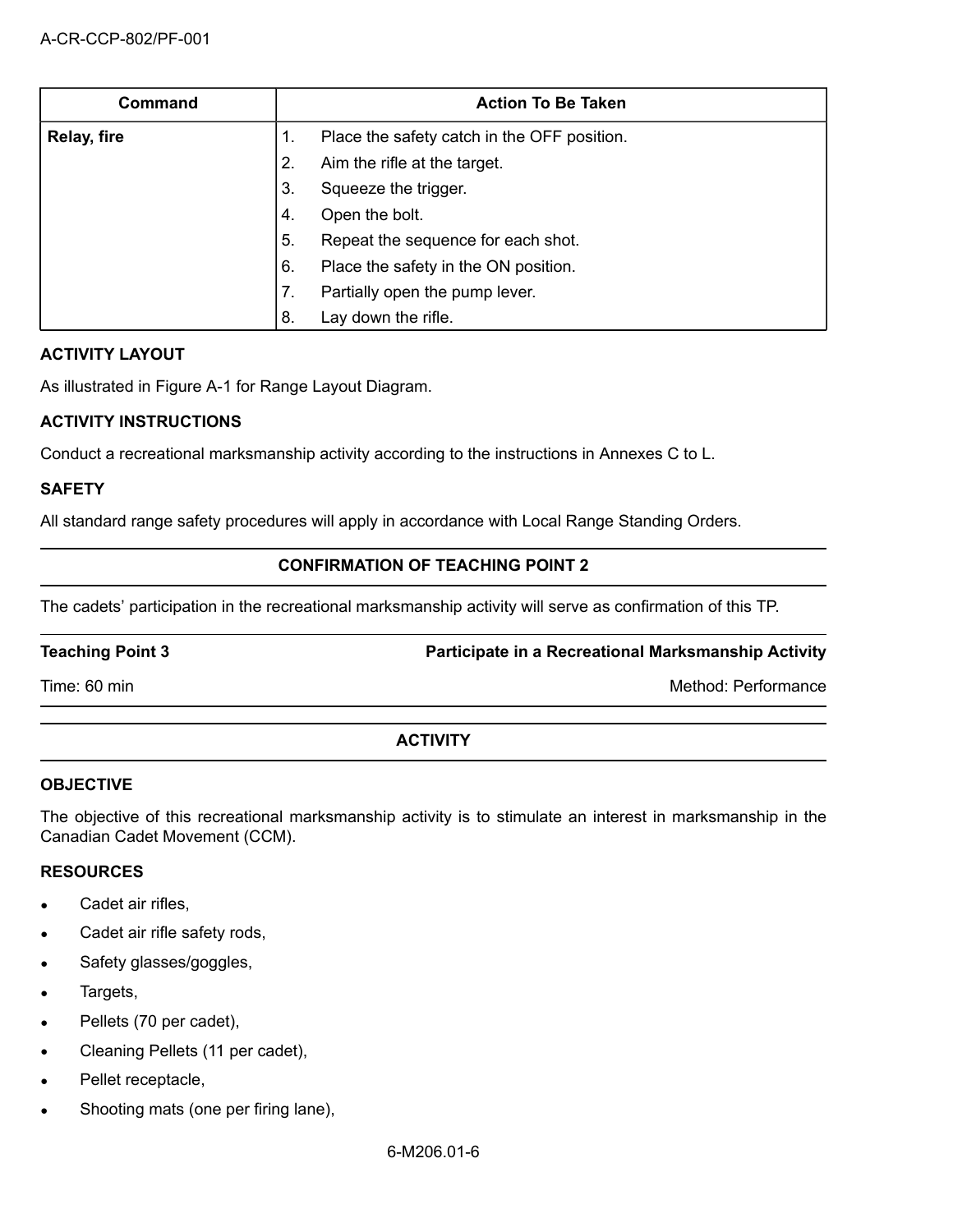- Marking devices to record names on targets,
- Grouping template,
- Scoring template,
- Scoring Magnifier (e.g. Eagle Eye),
- Spotting scope with tripod,
- Thumb tacks/tape,
- Target frames/back stops,
- Red and green range flags, and
- Hand washing facilities.

# **ACTIVITY LAYOUT**

As illustrated in Figure A-1 for Range Layout Diagram.



For detailed specifications refer to A-CR-CCP-177/PT-001.

# **ACTIVITY INSTRUCTIONS**

Conduct a recreational marksmanship activity according to the instructions located at Annex C.

### **SAFETY**

All standard range safety procedures will apply in accordance with Local Range Standing Orders.

### **CONFIRMATION OF TEACHING POINT 3**

The cadets' participation in the marksmanship activity will serve as confirmation of this TP.

### **END OF LESSON CONFIRMATION**

Confirmation of this lesson is inherent in the cadets' participation in the recreational marksmanship activity.

# **CONCLUSION**

### **HOMEWORK/READING/PRACTICE**

N/A.

### **METHOD OF EVALUATION**

N/A.

### **CLOSING STATEMENT**

In order to become more familiar with the cadet air rifle, and participate in a recreational marksmanship activity, cadets are provided a fun and safe way to practice their marksmanship skills.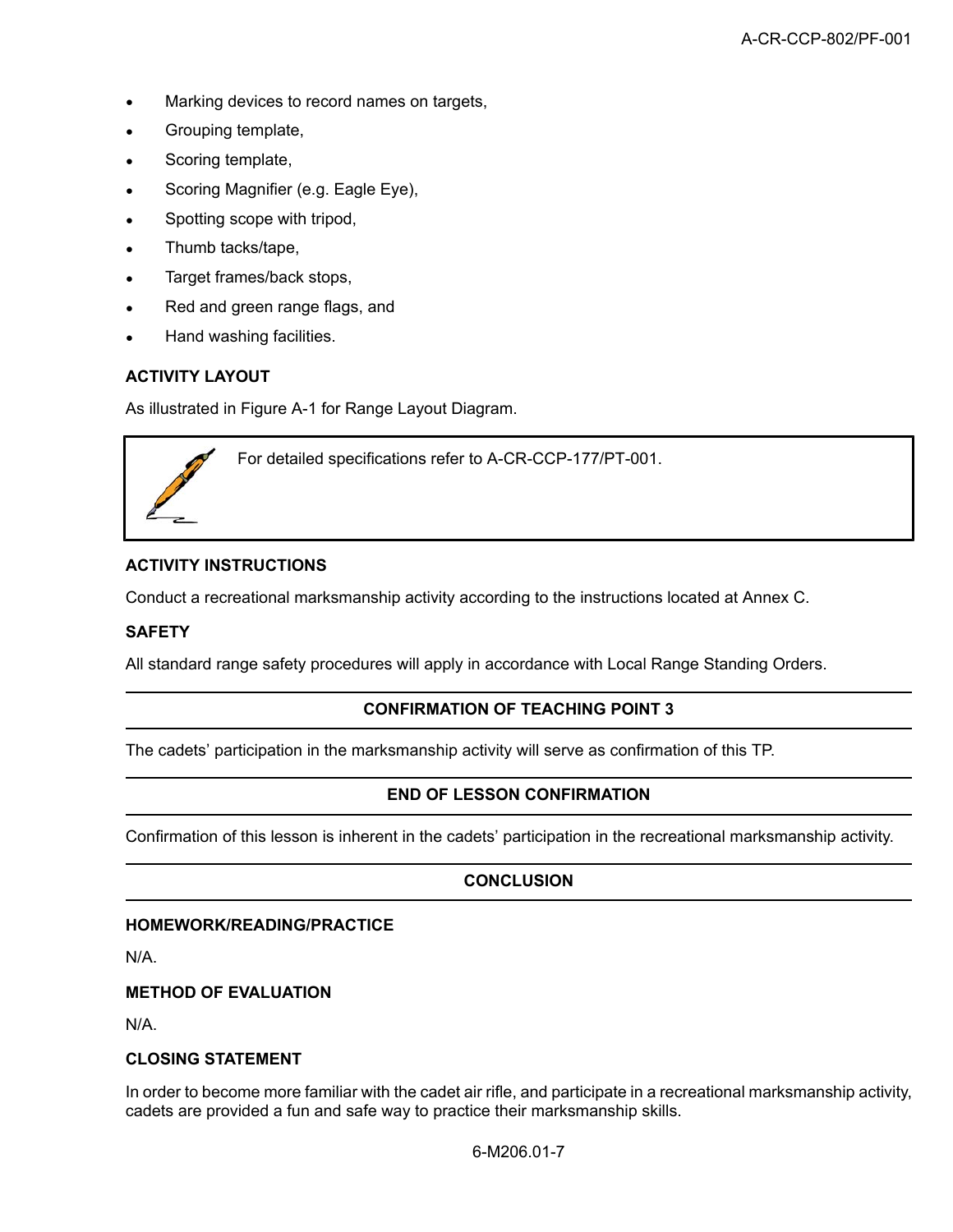### **INSTRUCTOR NOTES/REMARKS**

Cadets are allowed to view their targets after they have been scored; the RSO will then select the targets that may qualify for marksmanship qualification levels, if applicable.

# **REFERENCES**

A0-027 A-CR-CCP-177/PT-001 D Cdts (2001). *Canadian Cadet Movement: Cadet Marksmanship Program Reference Manual.* Ottawa ON: Department of National Defence.

A0-028 CATO 14-41 D Cdts (2005). *Annex E Appendix 1 Marksmanship, Rifles, and Ammunitions.* (Vol 1, 8 pages). Ottawa ON: Department of National Defence.

C0-085 Daisy Outdoor Products (2006). *Operational Manual – Avanti Legend EX Model 853C.* Rogers, AR: Daisy Outdoor Products.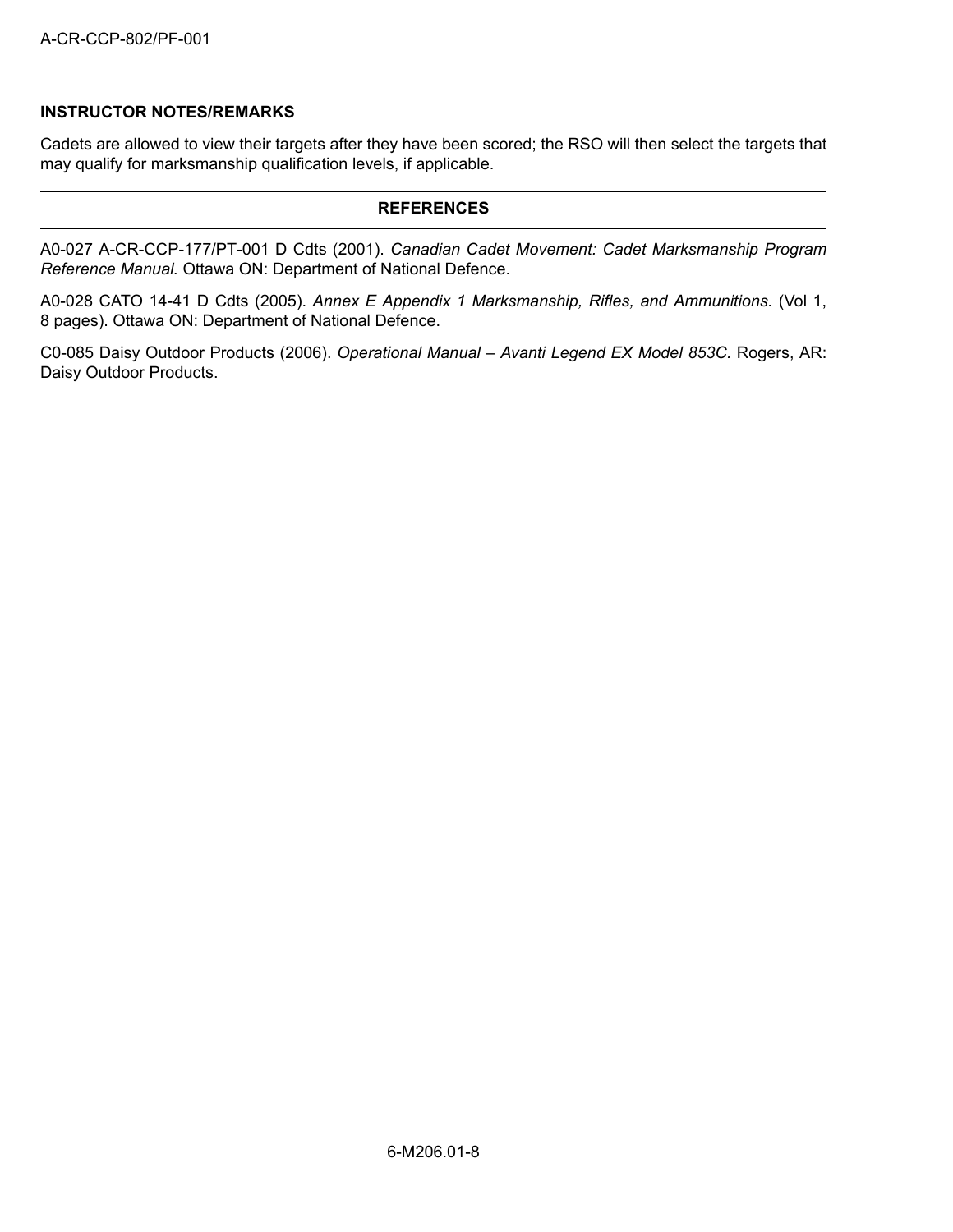A-CR-CCP-802/PF-001 Annex A to EO M206.01 Instructional Guide

# **RANGE LAYOUT DIAGRAM**



*A-CR-CCP-177/PT-001 (p. 4-4-16)*

Figure A-1 Air Rifle Range Layout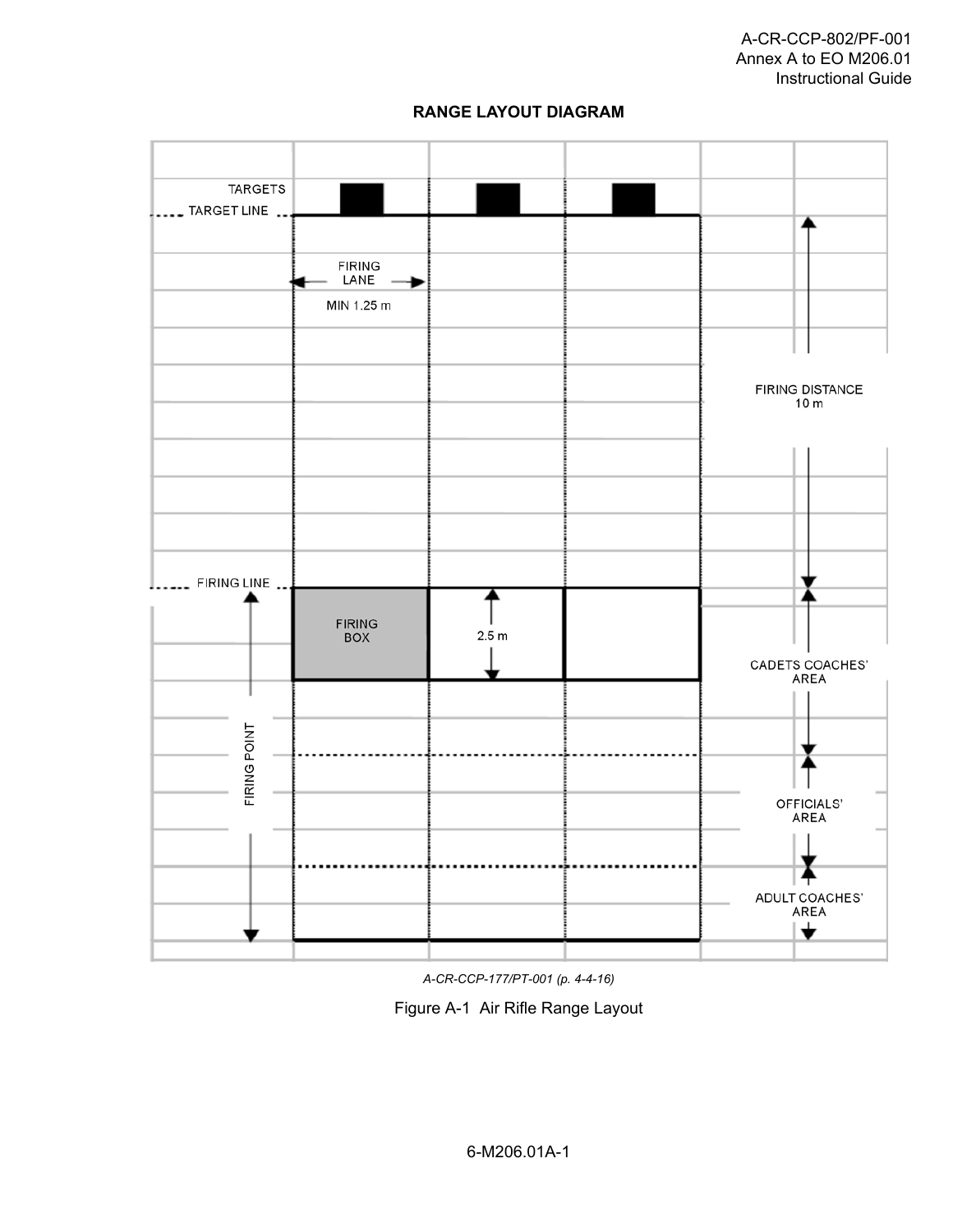THIS PAGE INTENTIONALLY LEFT BLANK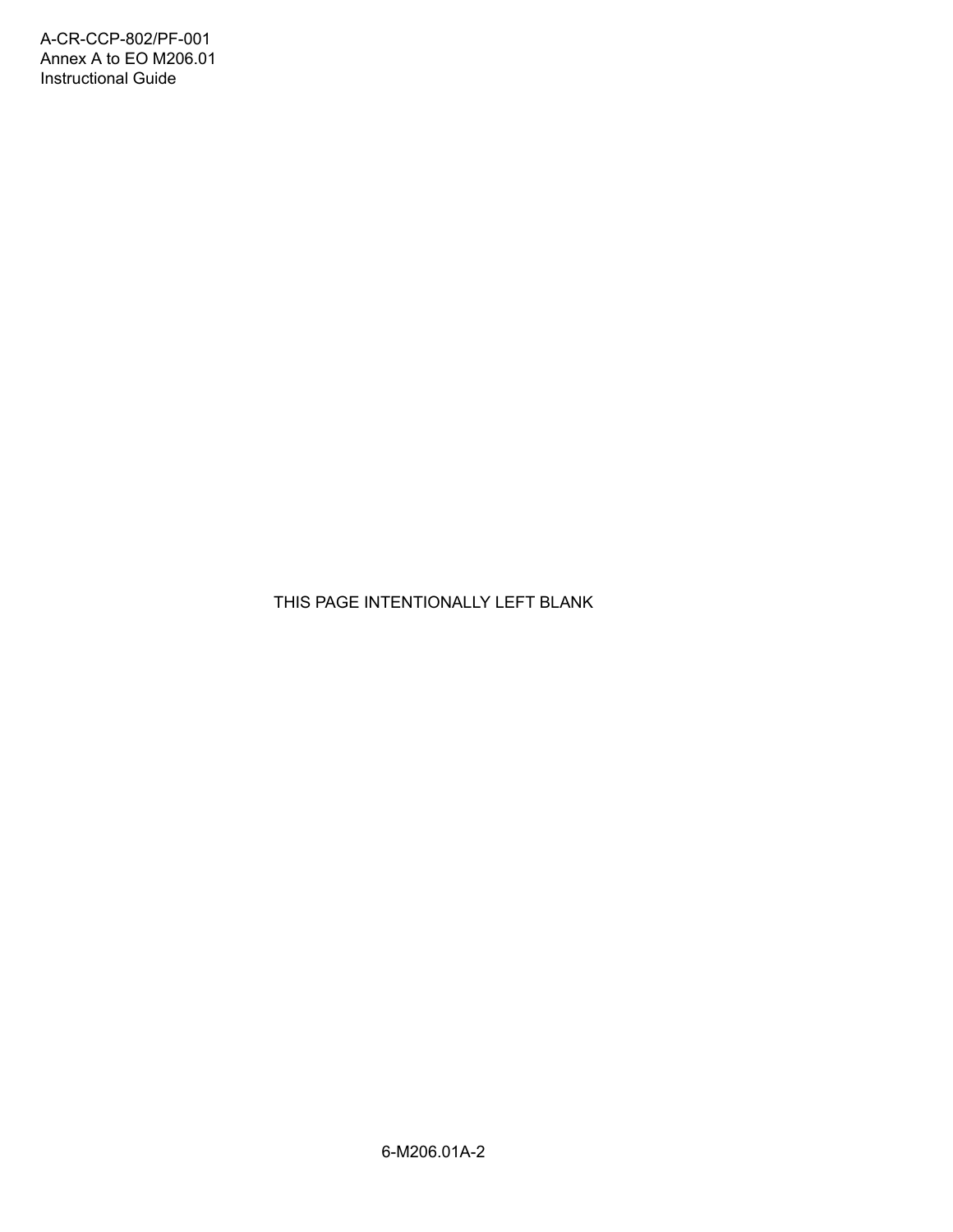### **SAMPLE RANGE STANDING ORDERS**

# **GENERAL**

These Range Standing Orders shall apply to all personnel participating in any air rifle firing conducted on a 10-metre indoor **"Portable Indoor Air Rifle Range"**.

# **LOCATION**

The 10-metre "Portable Indoor Air Rifle Range" is to be set up IAW A-CR-CCP-177/PT-001.

# **DESCRIPTION OF AN INDOOR RANGE**

- The portable air rifle range is set-up and then dismantled once the activity is completed.
- Target stands used will be those provided by DND. Once the range practice is finished, they shall be neatly stored.
- Shooting mats/gym mats will be used on the firing line.
- A table and chairs may be set up behind the firing point to be used by range staff, ammunition, scoring, etc.
- The set-up of the range will be as illustrated in Figure A-1.
- In all cases, the firing distance will be 10 metres.
- Backstops (Hesin curtain/blankets) will be used to protect the back of the range. They will be set up so as to minimize damage to the walls and doors.
- The sides of the range will be indicated and access to those areas should be limited. There is no requirement for physical barriers in those areas.

# **DESCRIPTION OF BACKSTOPS (TARGET FRAMES)**

Target frames for the prone position may be constructed of either wood frame with steel backer plates or wood frame with a ballistic nylon curtain (Herculite or other brand name) to catch the pellets. The size of the frames shall be large enough to accommodate two 10-metre air rifle targets (CCT2001AR853) horizontally or vertically. The target stands provided by RCSU and/or other authorized DND sources shall be the only ones used.

Biathlon air rifle falling plate targets (BT 100) may be attached to the target frame by fixing a piece of wooden material (1" by 6") to the frame and providing two screws to hang the BT 100 falling plate target.

Target frames for the standing position may be the frames described in part "a" provided that the frames are elevated to a height of 1.4 m to the centre of the target. Should a mechanical target retrievable pulley system be used, the system may be attached to the frame by fixing a piece of wooden material 1" by 6" to the frame to attach the pulley system. A means of counter balance must be used to prevent the frames from being pulled over due to the tension and strain of the pulley system. The frames should be clamped to a table or stand and weight in the form of concrete blocks be hung from the table to give the system stability.

Moving targets are prohibited.

When conducting air rifle training in any other position (kneeling and standing) the RSO shall ensure that the backstops provide adequate surface area to accommodate the target being used and stop stray pellets.

### **AIR RIFLES/PELLETS**

Notwithstanding the limitations set out in CATO 14-41, *Marksmanship, Rifles and Ammunitions*, regarding the types of air rifles that may be used for approved cadet activities:

• **Air Rifles:**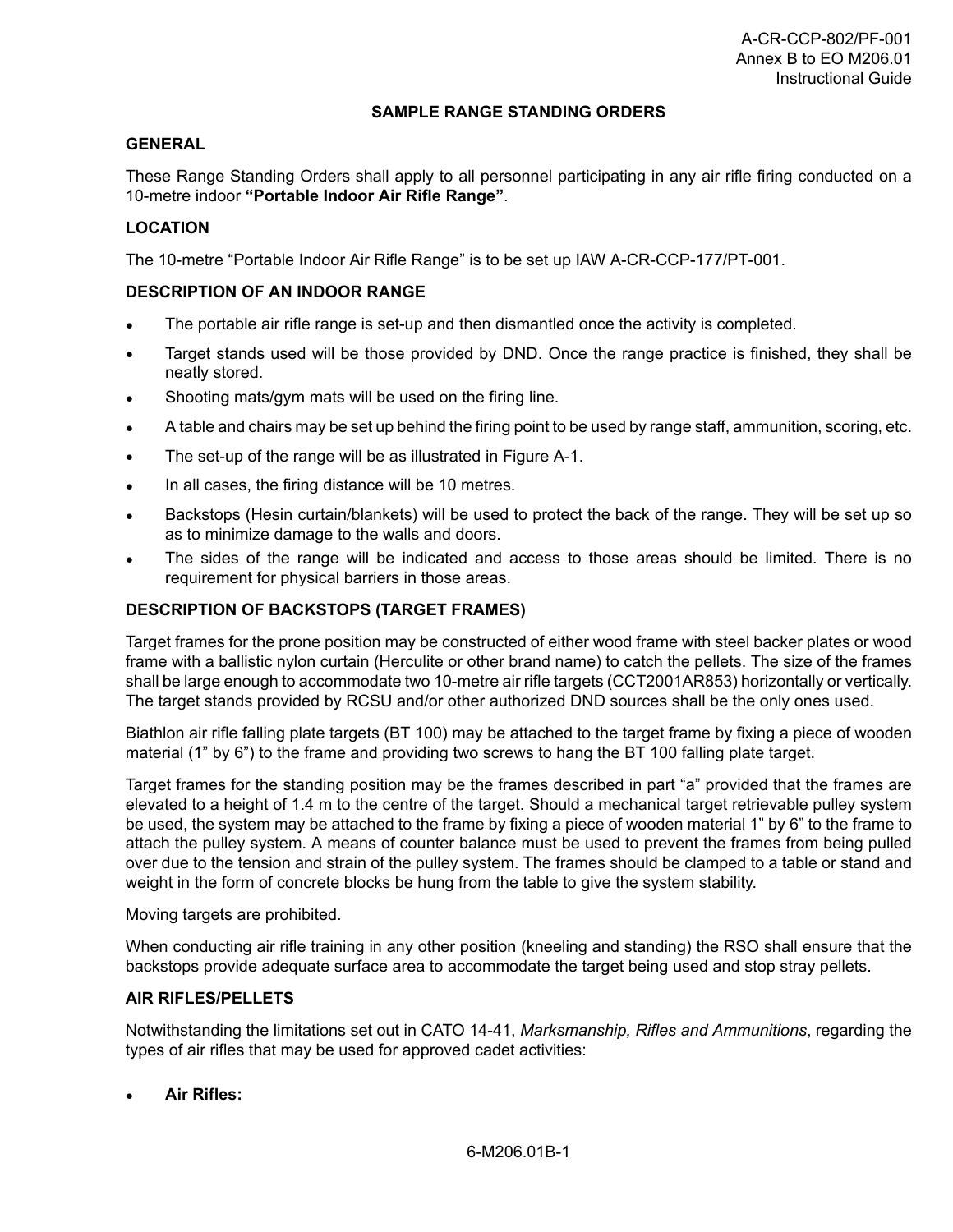- Daisy 853-C Air Rifle
- Avanti 853-C Air Rifle
- **Pellets:** 4.56 mm (.177 cal) air rifle pellets as provided by DND.

# **RESTRICTIONS**

When the air rifle range is in use, doors leading directly into the active range area shall be locked and a sign shall be posted indicating: **"Live air rifle range is in progress – DO NOT ENTER"**. The following are areas of concern:

- Main access doors should be secured from the inside. The RSO is to verify that the doors are locked and cannot be opened from the outside.
- All pellets fired must be directed towards the stop butts (target frames).

### **COMMUNICATIONS**

All communication on this range shall be made verbally or with range signal flags. Depending on the size of the range a megaphone (loud hailer) may be necessary.

### **SUPERVISION AND RANGE SAFETY OFFICERS**

A qualified Range Safety Officer (RSO) shall be appointed to conduct the range practice by the cadet squadron Commanding Officer. Furthermore, only those individuals who have a valid Air Rifle RSO certificate are authorized to supervise the range.

The RSO is responsible for all aspects of the range exercise.

The RSO is to ensure the range area is strictly controlled.

The RSO is to ensure that all personnel have been instructed in the safe use and operation of the air rifle being used prior to firing.

The RSO will carry out an inspection of the range area and equipment to ensure serviceability.

Adult coaches and cadet coaches are permitted on the range; however, they shall be under the control of the RSO and follow all range rules and etiquette.

### **RANGE CONTROL FLAGS/LIGHTS/SIGNS**

To indicate the range is in use:

- Range Control Flags at the entrance to the range area. The flag will be **red** when firing practice is being conducted and **green** when no firing is taking place
- Warning signs to all entrances to the range area will be posted so that they are visible to anyone attempting to enter.

### **FIRING POSITIONS**

These range standing orders apply to the prone position only.

### **MEDICAL REQUIREMENTS**

During all range exercises a suitable first aid kit shall be available and if possible, a qualified first aid person present. All range users are to be familiar with the location and contents of the First Aid Kit.

All personnel on the range shall wear safety goggles, or their own prescription safety glasses IAW A-CR-CCP-177/PT-001.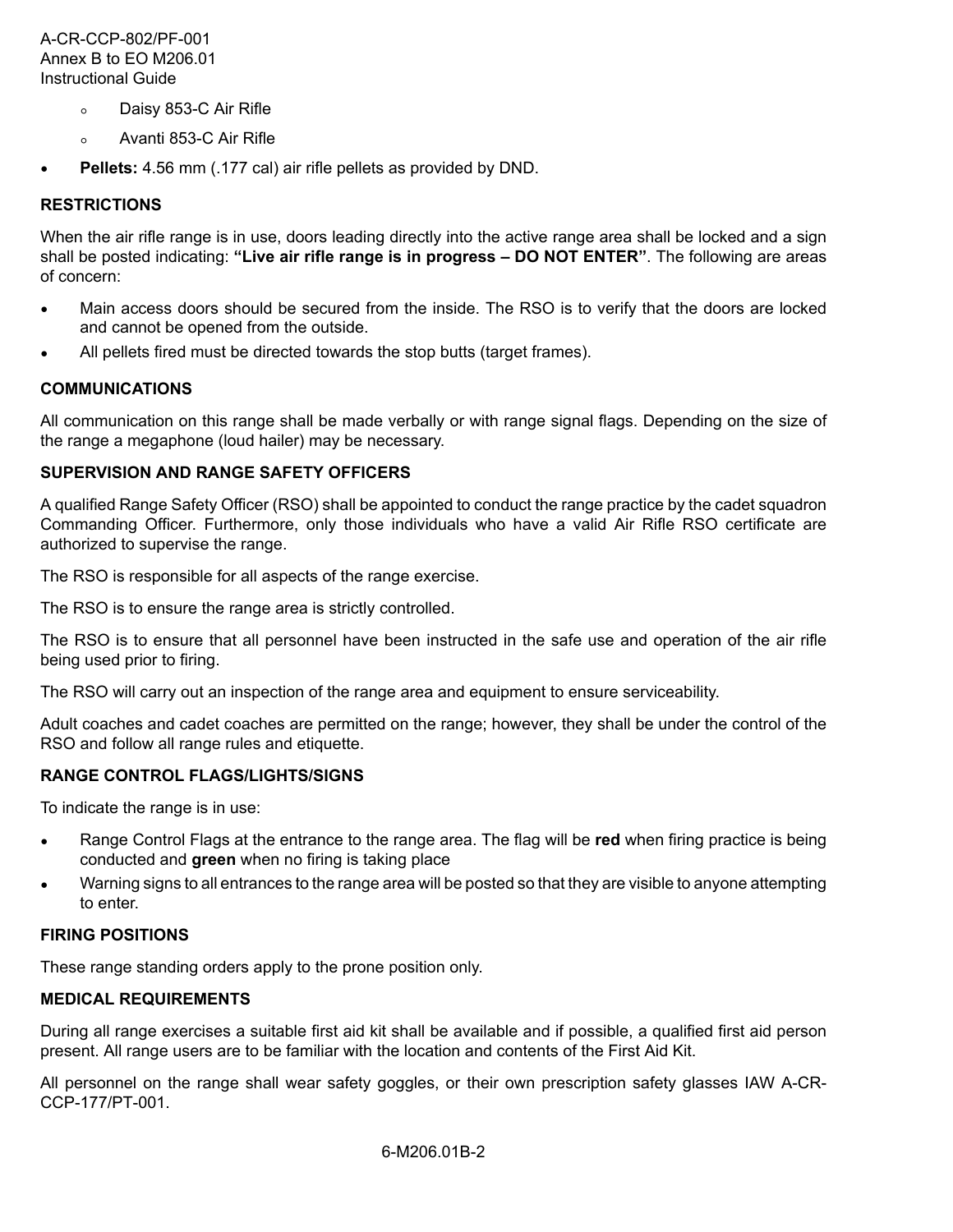# **EMERGENCY CEASE FIRE**

The RSO will ensure that all personnel understand the method of signalling a "CEASE FIRE".

Once a "CEASE FIRE" has been ordered, the rifle's safety catch is to be applied and the finger is to be removed from the trigger. The rifle is to be placed down and cadets are to wait for further instructions.

### **EMERGENCY PROCEDURES**

- 1. In the case of serious injury to personnel:
- 2. The OIC/RSO of the range exercise shall immediately order a "CEASE FIRE" and shut down the range. The appointed first aid person will administer first aid.
- 3. Contact by phone will be made to emergency services or 911, depending on your local area provider.
- 4. The cadet squadrons' Commanding Officer and applicable SO2 shall be notified immediately in the event of any range related accident. If the Commanding Officer is not available, the RSO shall notify the next person in the cadet corps chain of command, including the escort officer.
- 5. An incident or accident report (CF98/CF 2299 as applicable) shall be completed and forwarded to the cadet squadrons 'Commanding Officer.
- 6. Safety personnel (fire, ambulance, police) are to be notified prior to entering the building that a range exercise was in progress at the time of the emergency and evacuation of the building.

### **RANGE LIGHTING**

If overhead lights are not adequate, additional lighting may be provided by means of halogen lamps. These lamps shall be protected from the impact and deflection of pellets and as well as positioned on both sides of each firing lane as not to be in the direct line of fire of the pellets.

## **TARGETS**

Only 10 metre approved air rifle targets will be used. These include grouping or application targets.

Cadets are authorized to fire on any to the following targets:

- Geometric shapes or silhouettes,
- CCT2001AR853 Competition Targets,
- CCT2000GRTD Air Rifle Grouping Target, and
- BT110's.

### **SAFETY PRECAUTIONS**

Rifles will be proved when picked up, handed to or received from another person.

Rifles are never to be pointed at another person.

Horseplay is forbidden on or near the range.

Rifles, whether loaded or not, will always be pointed down range.

The RSO and the range staff have the authority to remove rifles from the firing line and conduct inspections, adjustments or repairs as required. Any rifles handled off the range must be unloaded and proved prior to handling.

Smoking is not permitted in the building.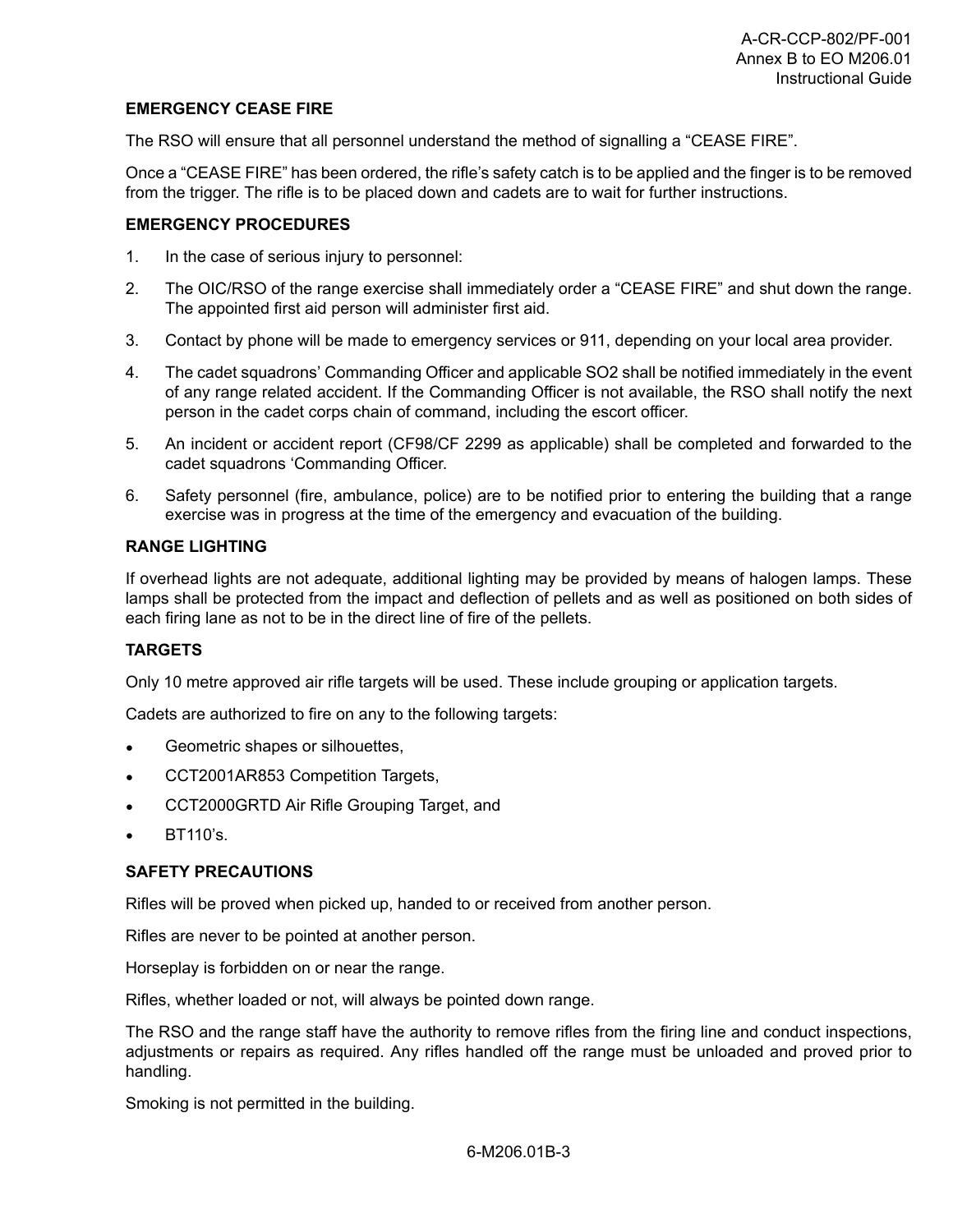Eating is not permitted on or near the range or around pellets.

All personnel shall either read or be briefed on the contents of the Unit Range Standing Orders.

All persons having come into contact with lead pellets shall wash their hand thoroughly when finished firing.

The RSO's directions and orders are to be obeyed at all times.

# **ARCS OF FIRE AND ELEVATION**

Rifles shall not be elevated above 30 degrees to eliminate arcs of fire.

### **RANGE CLEARANCE**

All rifles are to be unloaded and proved by the RSO. The RSO may delegate this task to firing point assistants, but the overall responsibility for clearing rifles remains with the RSO.

A verbal declaration is to be made by all personnel who fired or worked during the exercise to confirm that no personnel have any pellets in their possession. The phrase to use is "I have no pellets in my possession, Sir/Ma'am".

All remaining unfired pellets are to be returned to the RSO or range assistants responsible for ammunition accounting.

The range area will be cleaned and returned to its proper setting.

# **CHANGE TO REGULATIONS**

Should there be a change in DND, CF, GGFG or CCM regulations concerning any aspect of these orders, changes shall be made in accordance with established procedures.

These orders may be reviewed and subject to change with the approval of the squadron Commanding Officer, in accordance with references stated above.

# **AUTHORITY**

The Range Standing Orders for the "Indoor Air Rifle Range" located at local squadron of the squadron Commanding Officer.

Date:

Commanding Officer (Include full signature block)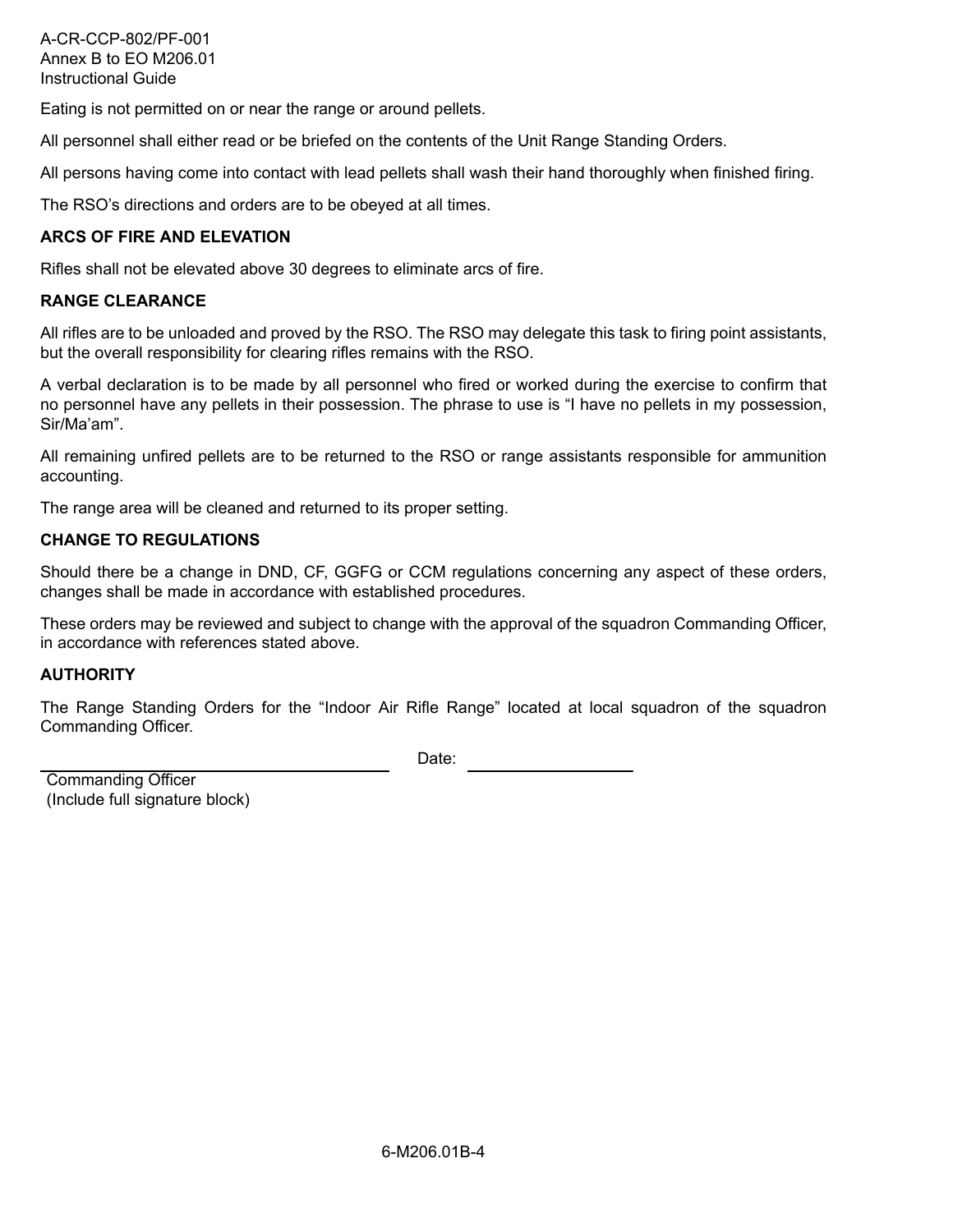# **ACTIVITY**

# **STAR**

Time: 60 min

# **OBJECTIVE**

The objective of this activity is to generate and maintain interest in the Cadet Marksmanship Program.

# **RESOURCES**

Photocopies of star diagram.

# **ACTIVITY LAYOUT**

Air Rifle Range in accordance with Unit Range Standing Orders.

# **ACTIVITY GUIDELINES**

- 1. Distribute one (1) photocopy of star diagram to each cadet.
- 2. Have each cadet write their name and rank on the star diagram.
- 3. Cadets will fire in relays following the range commands by the RSO.
- 4. Cadets will fire one pellet into each point of the star.
- 5. Give cadets five (5) minutes to fire the pellets.
- 6. On completion of activity or as time allows, place star diagrams out for all the cadets to review.
- 7. After viewing, all star diagrams they will be collected by the RSO to record results then return to the cadets.

### **SAFETY**

In accordance with Unit Range Standing Orders.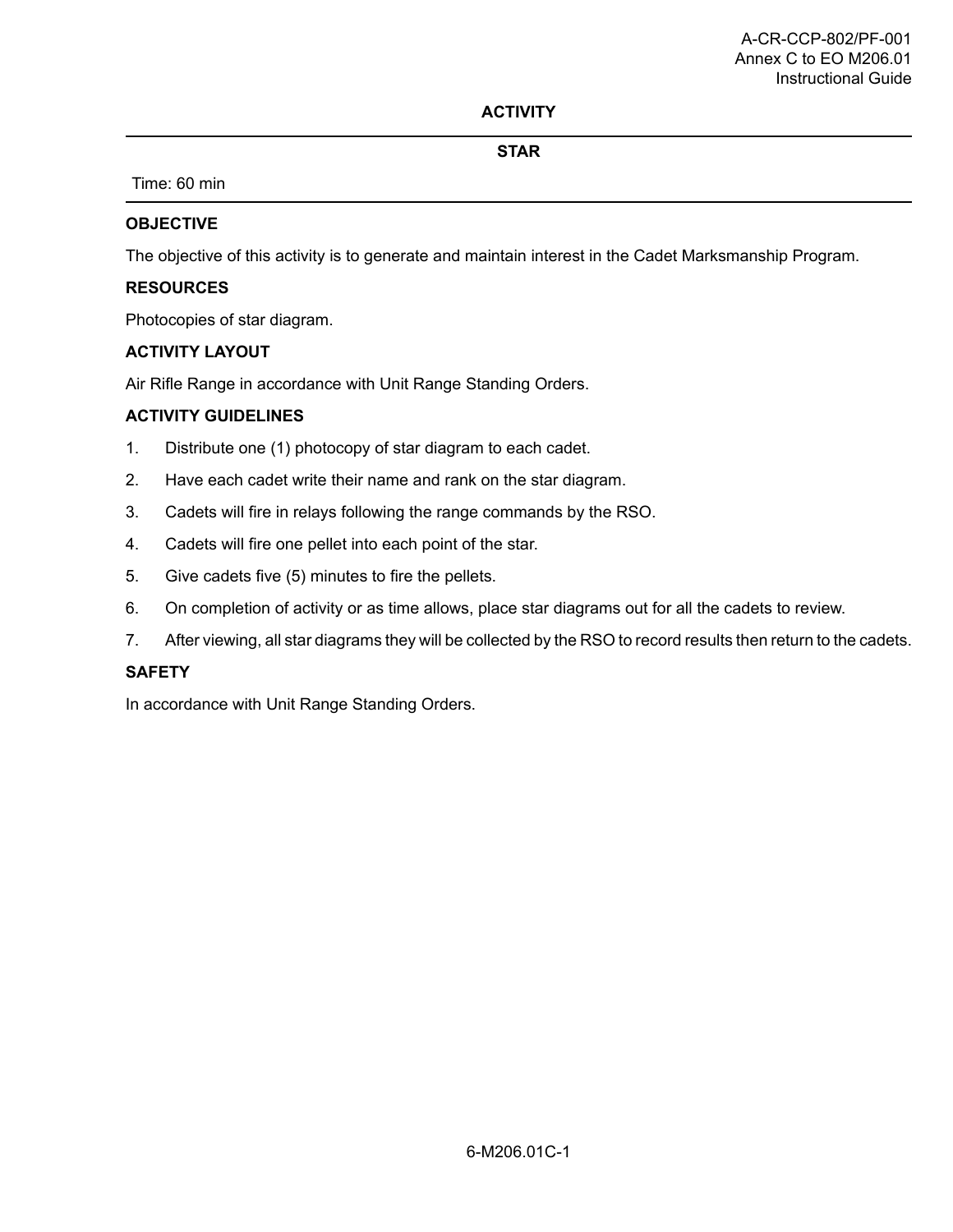### **STAR TARGET**



*D Cdts 3, 2006, Ottawa, ON: Department of National Defence*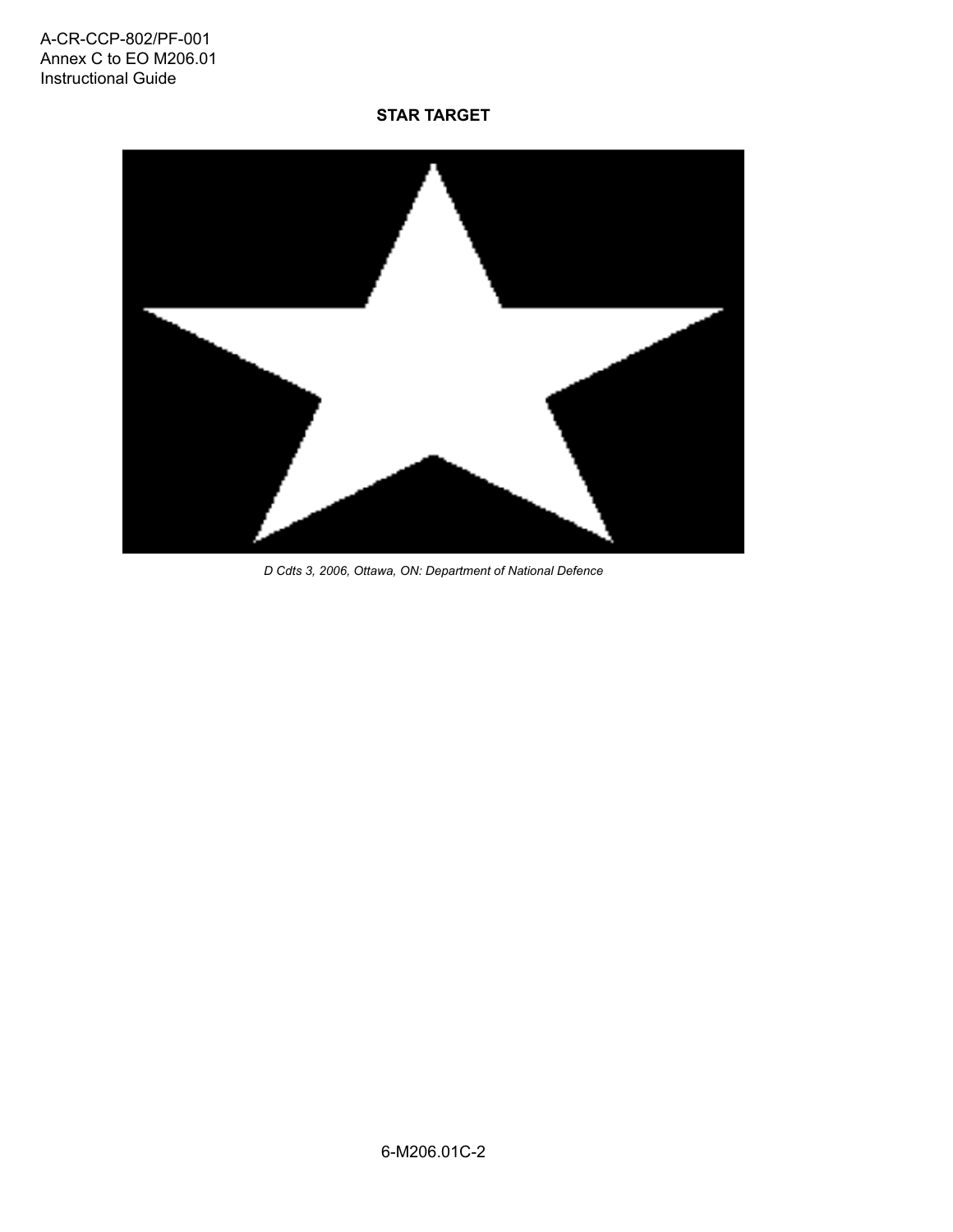# **ACTIVITY**

# **BEACH BALL**

# Time: 60 min

# **OBJECTIVE**

The objective of the activity is to generate and maintain interest in the Cadet Marksmanship Program.

# **RESOURCES**

Photocopies of beach ball diagram.

# **ACTIVITY LAYOUT**

Air Rifle Range in accordance with Unit Range Standing Orders.

# **ACTIVITY GUIDELINES**

- 1. Distribute one photocopy of beach ball diagram to each cadet.
- 2. Have each cadet write their name and rank on the beach ball diagram.
- 3. Cadets will fire in relays following the range commands by the RSO.
- 4. Cadets will be given ten pellets, to fire at the black circle.
- 5. Give cadets ten minutes to fire the pellets.
- 6. On completion of activity or as time allows, place beach ball diagram out for all the cadets to review.
- 7. After viewing, all beach ball diagrams, they will be collected by the RSO to record results. Return all beach ball diagrams to the cadets.

# **SAFETY**

In accordance with Unit Range Standing Orders.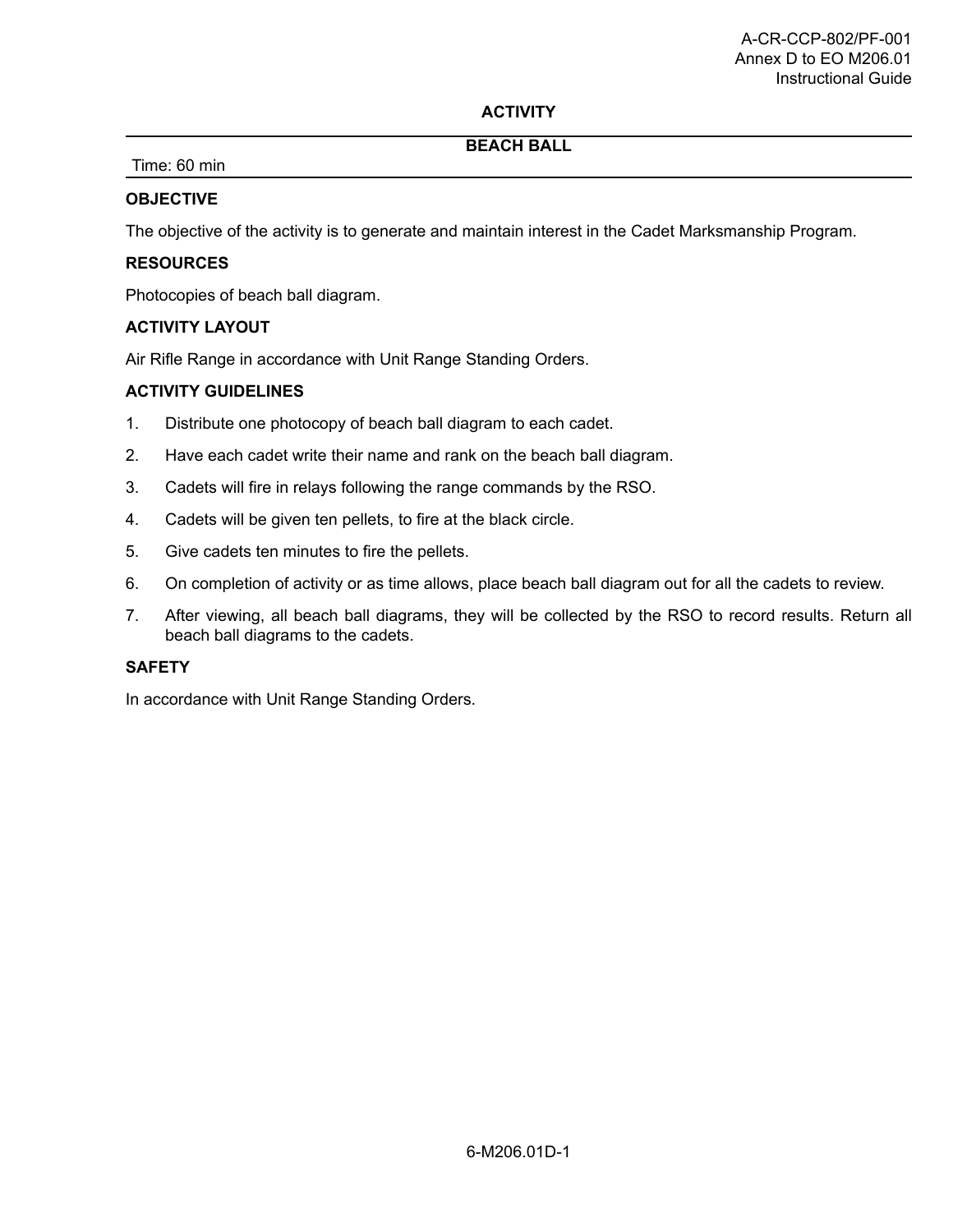# **BEACH BALL TARGET**



*D Cdts 3, 2006, Ottawa, ON: Department of National Defence*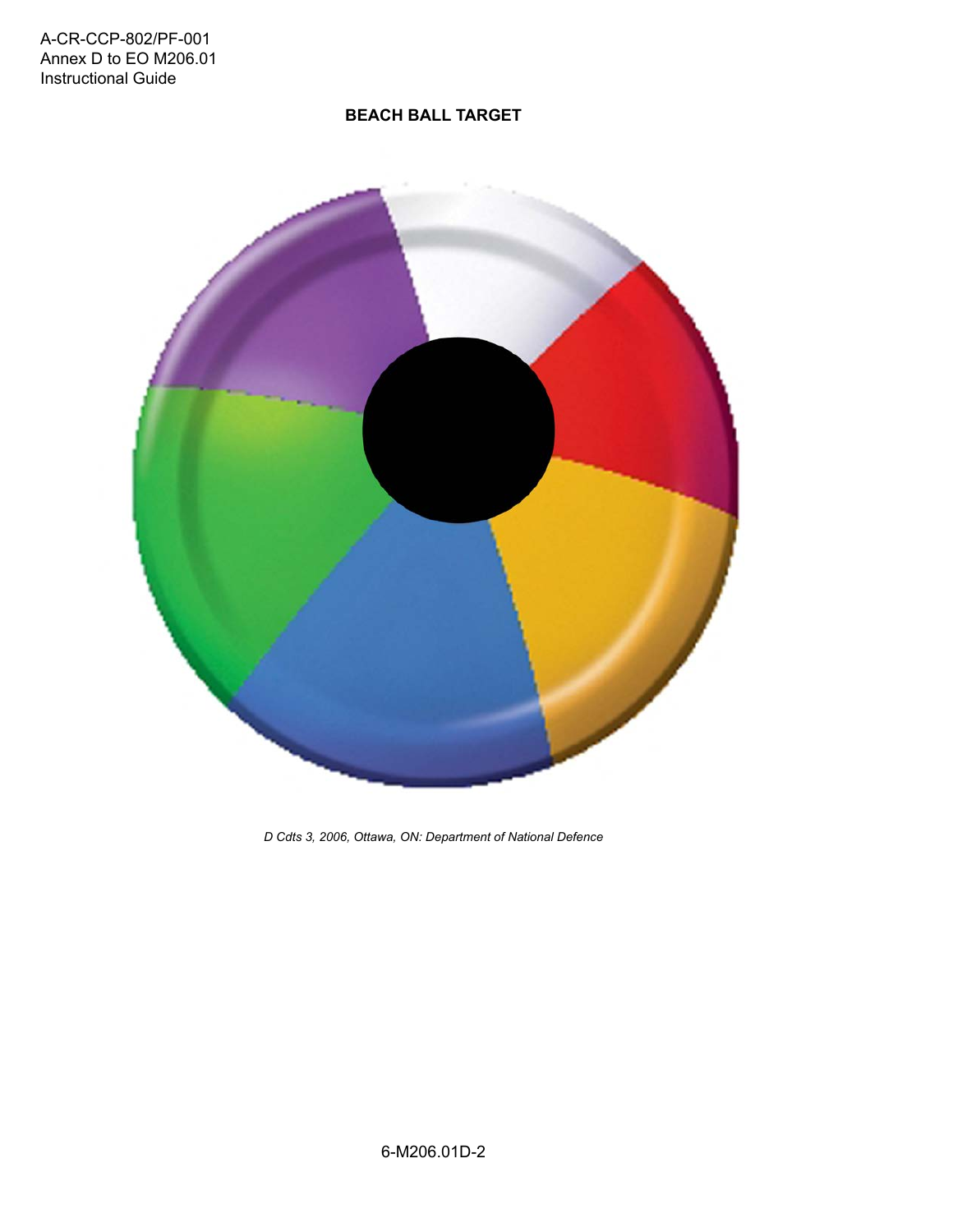# **ACTIVITY**

# **NUMBER BLOCK**

# Time: 60 min

# **OBJECTIVE**

The objective of this activity is to generate and maintain interest in the Cadet Marksmanship Program.

# **RESOURCES**

Photocopies of number block diagram.

### **ACTIVITY LAYOUT**

Air Rifle Range in accordance with Unit Range Standing Orders.

### **ACTIVITY GUIDELINES**

- 1. Distribute one photocopy of number block diagram to each cadet.
- 2. Have each cadet write their name and rank on the number block diagram.
- 3. Cadets will fire in relays following the range commands by the RSO.
- 4. Cadets will be given six pellets to fire at the number(s) called by the RSO into the appropriate numerical Number Block.
- 5. Give cadets six minutes to fire pellets.
- 6. Cadets are only to fire once at each number and only when the RSO calls the number block.
- 7. On completion of activity or as time allows place number block diagrams out for all the cadets to review.
- 8. After viewing, all number block diagrams, they will be collected by the RSO to record results. Return all number block diagrams to the cadets.

### **SAFETY**

In accordance with Unit Range Standing Orders.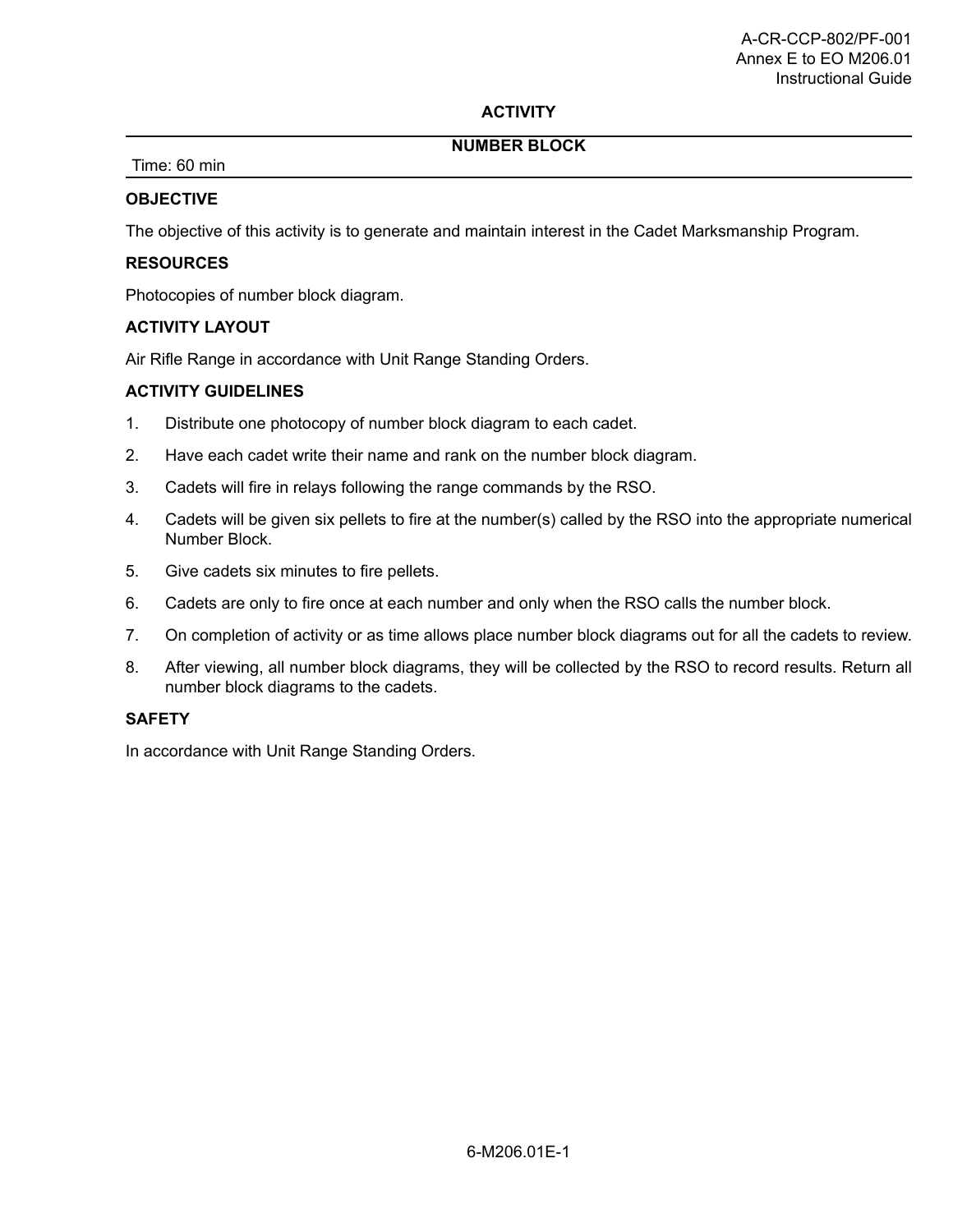# **NUMBER BLOCK TARGET**



*D Cdts 3, 2006, Ottawa, ON: Department of National Defence*

6-M206.01E-2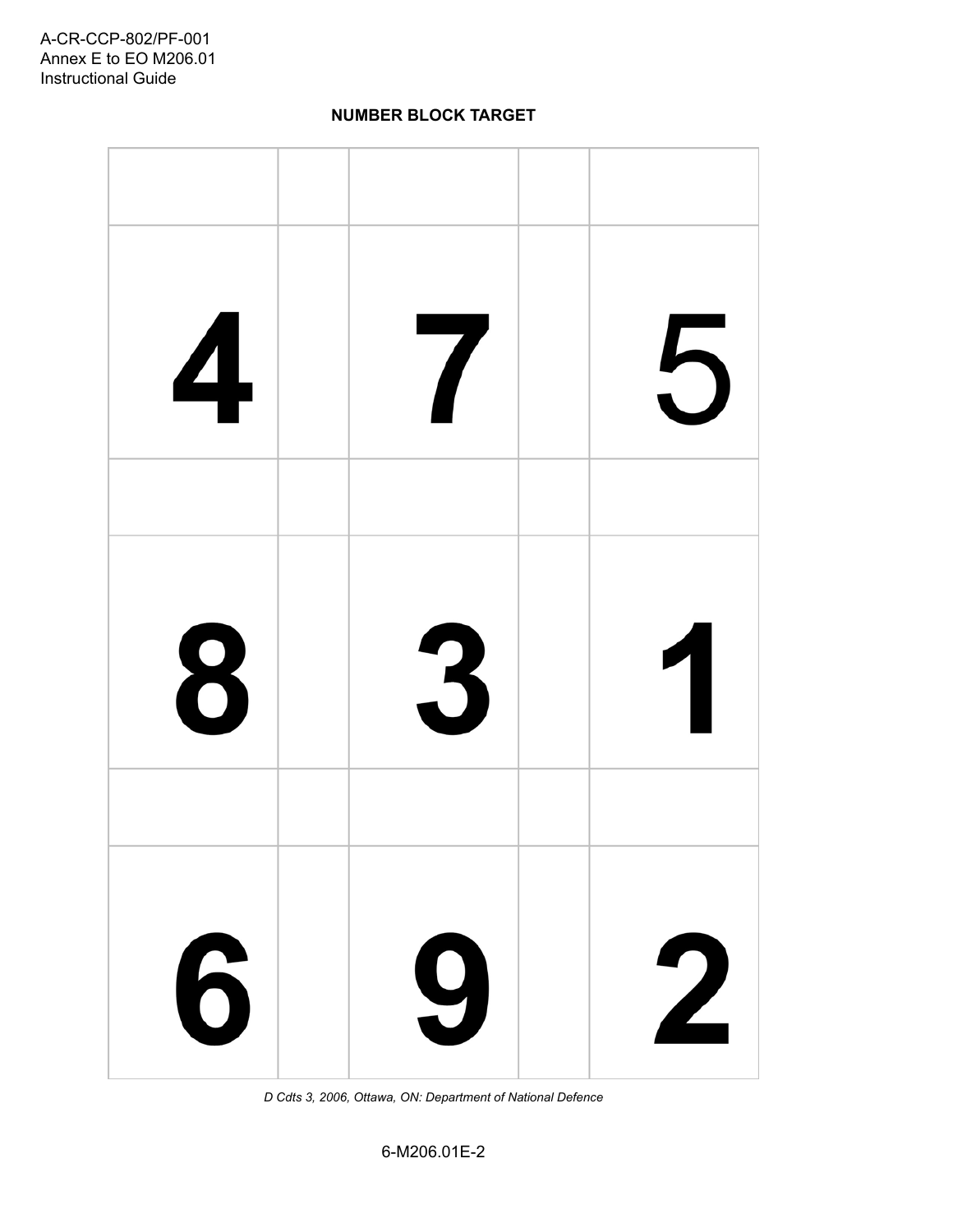# **ACTIVITY**

# **CCT2001AR853**

### Time: 60 min

### **OBJECTIVE**

The objective of this activity is to generate and maintain interest in the Cadet Marksmanship Program.

### **RESOURCES**

Use the CCT2001AR853 target.

### **ACTIVITY LAYOUT**

Air Rifle Range in accordance with Unit Range Standing Orders.

### **ACTIVITY GUIDELINES**

- 1. Distribute one CCT2001AR853 target.
- 2. Have each cadet write their name and rank on the front CCT2001AR853 target.
- 3. When placing the target on the backstop the target will be placed so the diagrams can not be seen by the cadet. (This is a memory sighting drill.)
- 4. Cadets will fire in relays following the Range Commands by the RSO.
- 5. Cadets will be given twenty pellets to fire at their own time at the reverse target.
- 6. Only two pellets per diagram will be counted.
- 7. Give cadets fifteen minutes to fire pellets.
- 8. After viewing, all CCT2001AR853 targets, they will be collected by the RSO to record results. Return all CCT2001AR853 targets to the cadets.

### **SAFETY**

In accordance with Unit Range Standing Orders.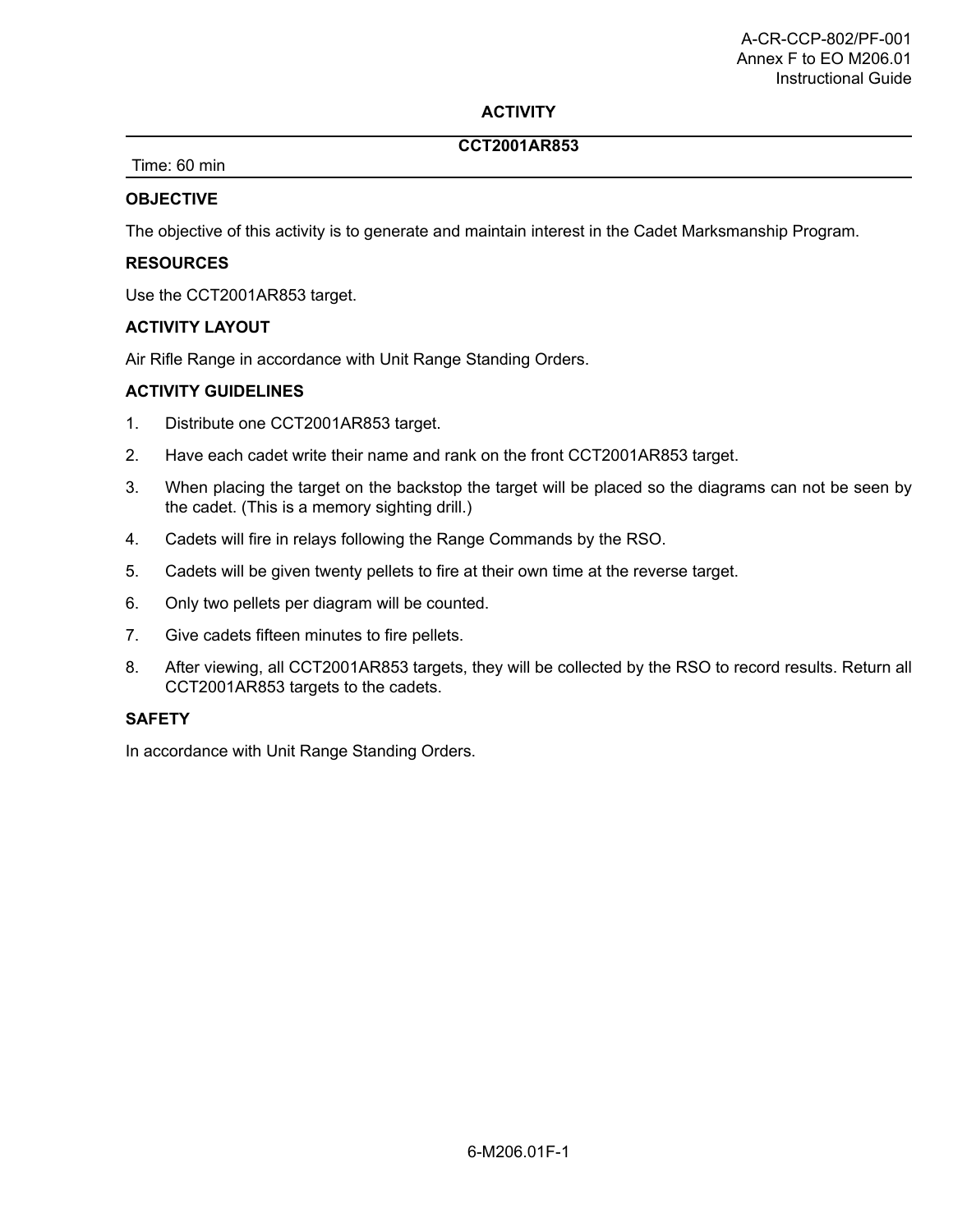THIS PAGE INTENTIONALLY LEFT BLANK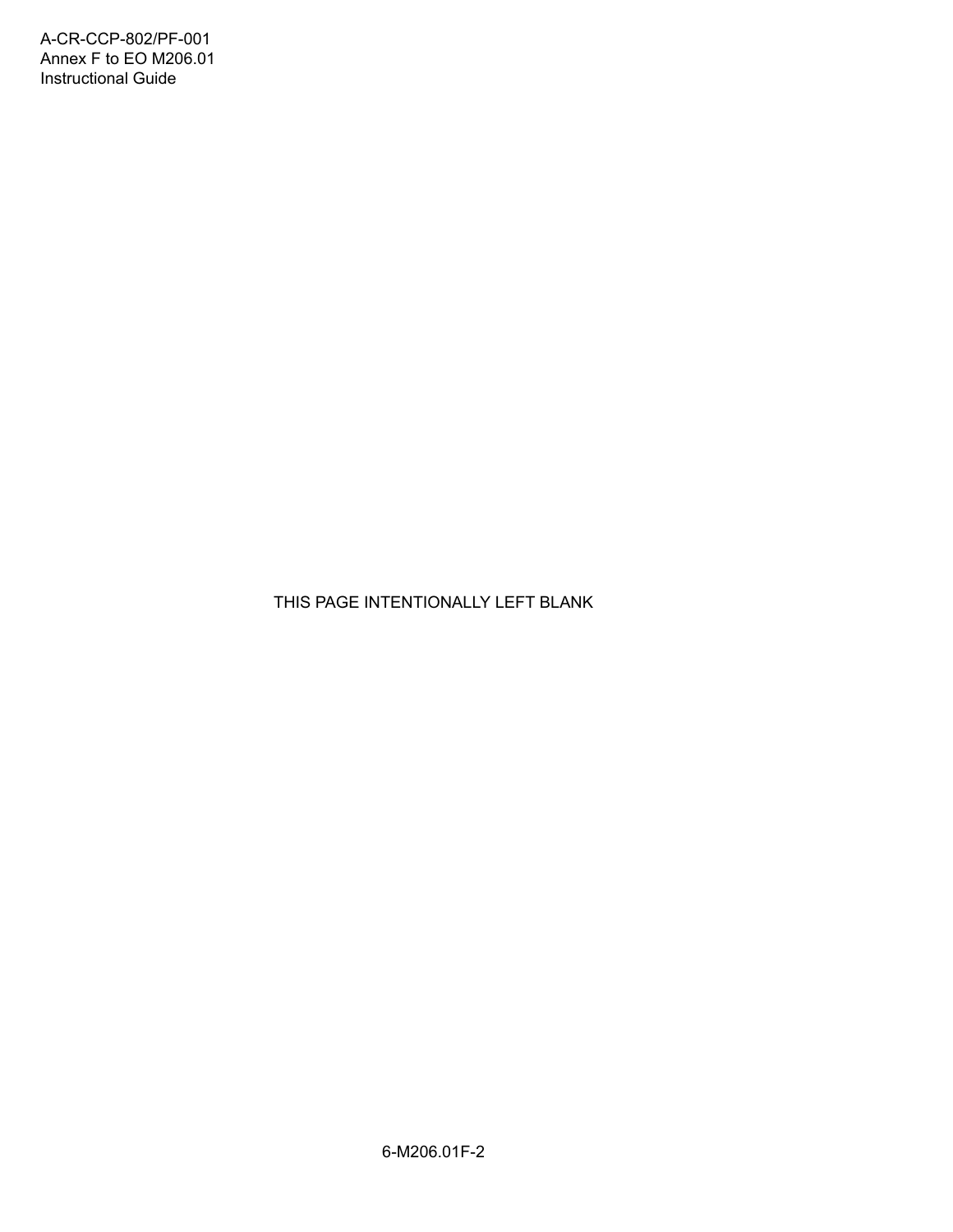# **ACTIVITY**

# **UNO CARDS**

### Time: 60 min

# **OBJECTIVE**

The objective of this activity is to generate and maintain interest in the Cadet Marksmanship Program.

### **RESOURCES**

Six decks of uno cards.

# **ACTIVITY LAYOUT**

Air Rifle Range in accordance with Unit Range Standing Orders.

# **ACTIVITY GUIDELINES**

- 1. Distribute ten uno cards to each cadet.
- 2. Have cadets write their name and rank on the back of the uno cards.
- 3. Cadets will fire in relays following the range commands by the RSO.
- 4. Cadets are given twenty pellets to fire at the uno cards.
- 5. Cadets may only fire at the colour and number of card called by the RSO once. If they do not have the card, they do not fire a pellet. (RSO to ensure you call all numbers/colours of cards distributed.
- 6. Give cadets five minutes to fire pellets.
- 7. On completion of activity or as time allows place all uno cards out for all the cadets to review.
- 8. After viewing, all uno cards, they will be collected by the RSO to record results. Return the uno cards to the cadets.

### **SAFETY**

In accordance with Unit Range Standing Orders.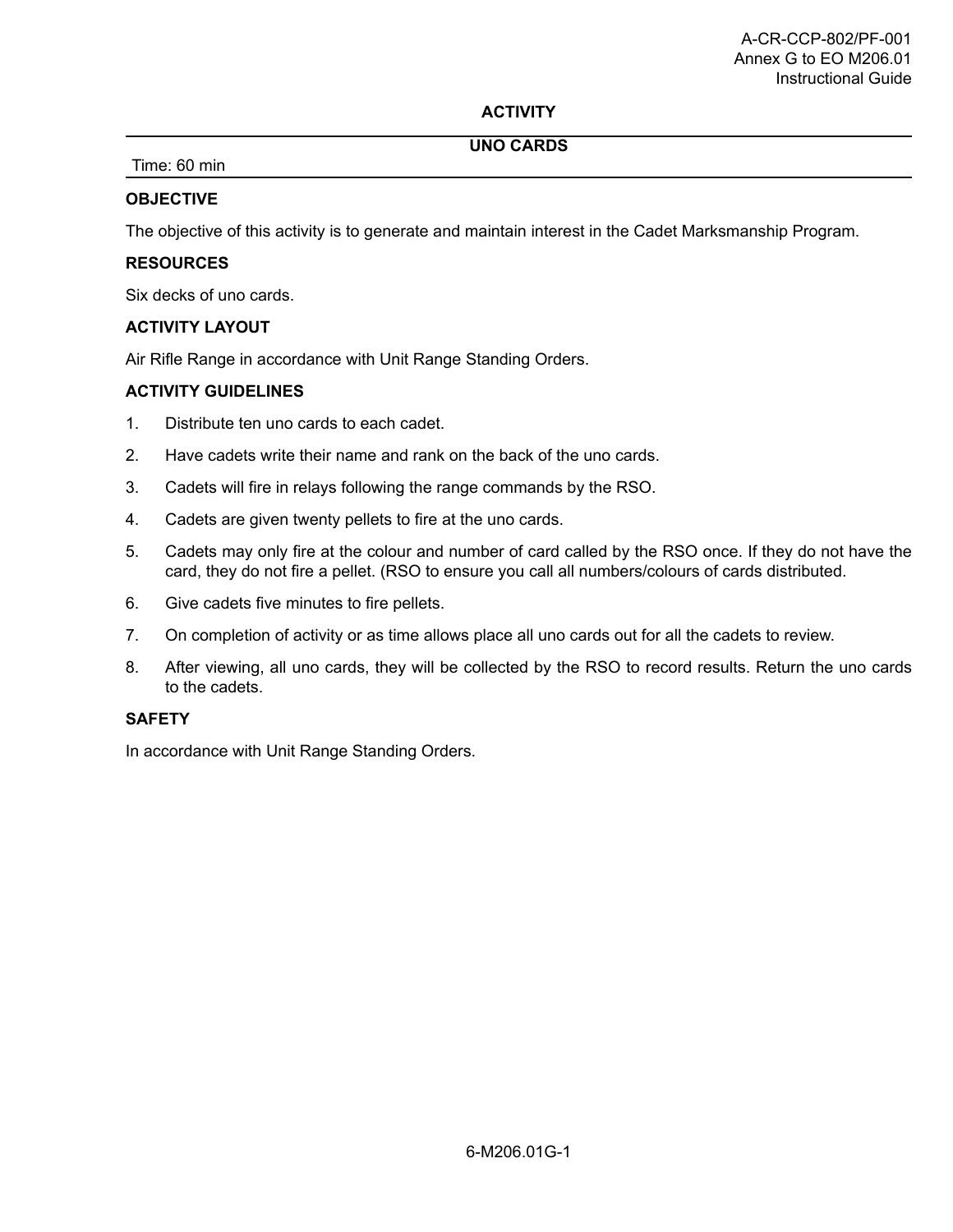THIS PAGE INTENTIONALLY LEFT BLANK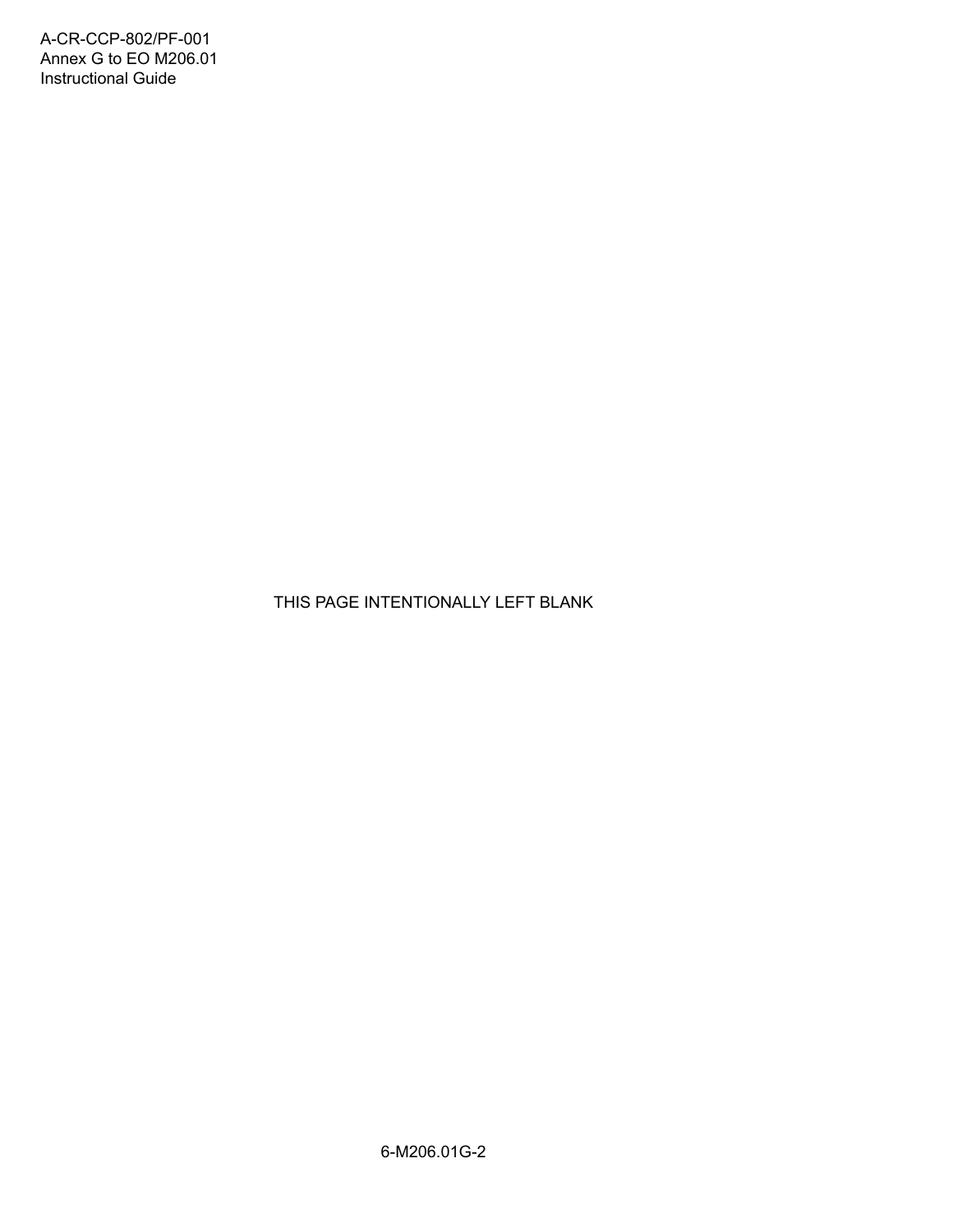# **ACTIVITY**

# **PYRAMID (TRIANGLE)**

# Time: 60 min

# **OBJECTIVE**

The objective of this activity is to generate and maintain interest in the Cadet Marksmanship Program.

# **RESOURCES**

Photocopies of pyramid (triangle) target.

# **ACTIVITY LAYOUT**

Air Rifle Range in accordance with Unit Range Standing Orders.

# **ACTIVITY GUIDELINES**

- 1. Distribute one pyramid target to each cadet.
- 2. Have each cadet write their name and rank on the pyramid target.
- 3. Cadets will fire in relays following the range commands by the RSO.
- 4. Cadets will be given three pellets to fire one (1) pellet into each point of the pyramid.
- 5. Give cadets three (3) minutes to fire pellets.
- 6. On completion of activity or as time allows place all pyramid targets out for the cadets to review.
- 7. After viewing, all pyramid targets, will be collected by the RSO to record results. Return all pyramid diagrams to cadets.

# **SAFETY**

In accordance with Unit Range Standing Orders.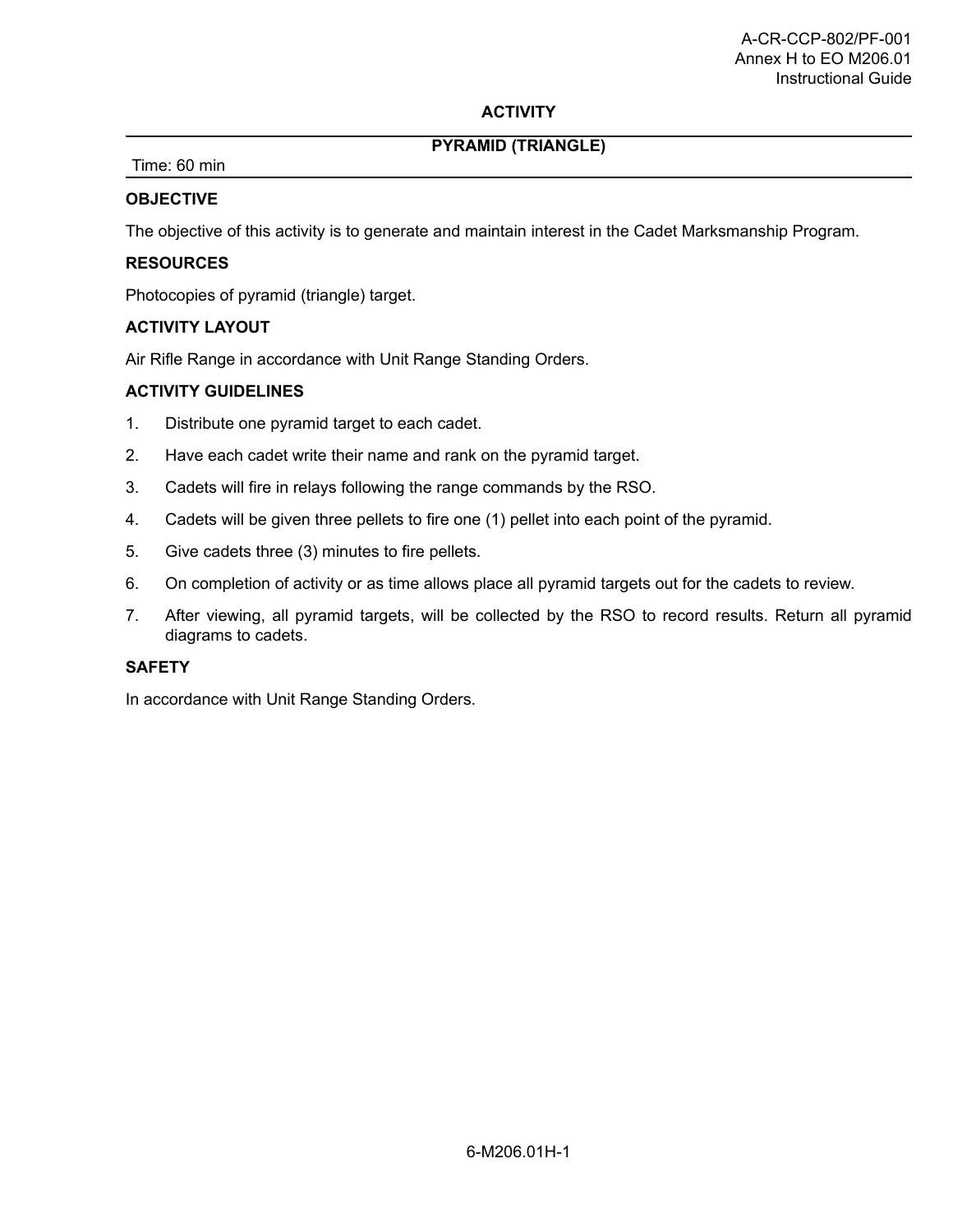# **PYRAMID TARGET**



*D Cdts 3, 2006, Ottawa, ON: Department of National Defence*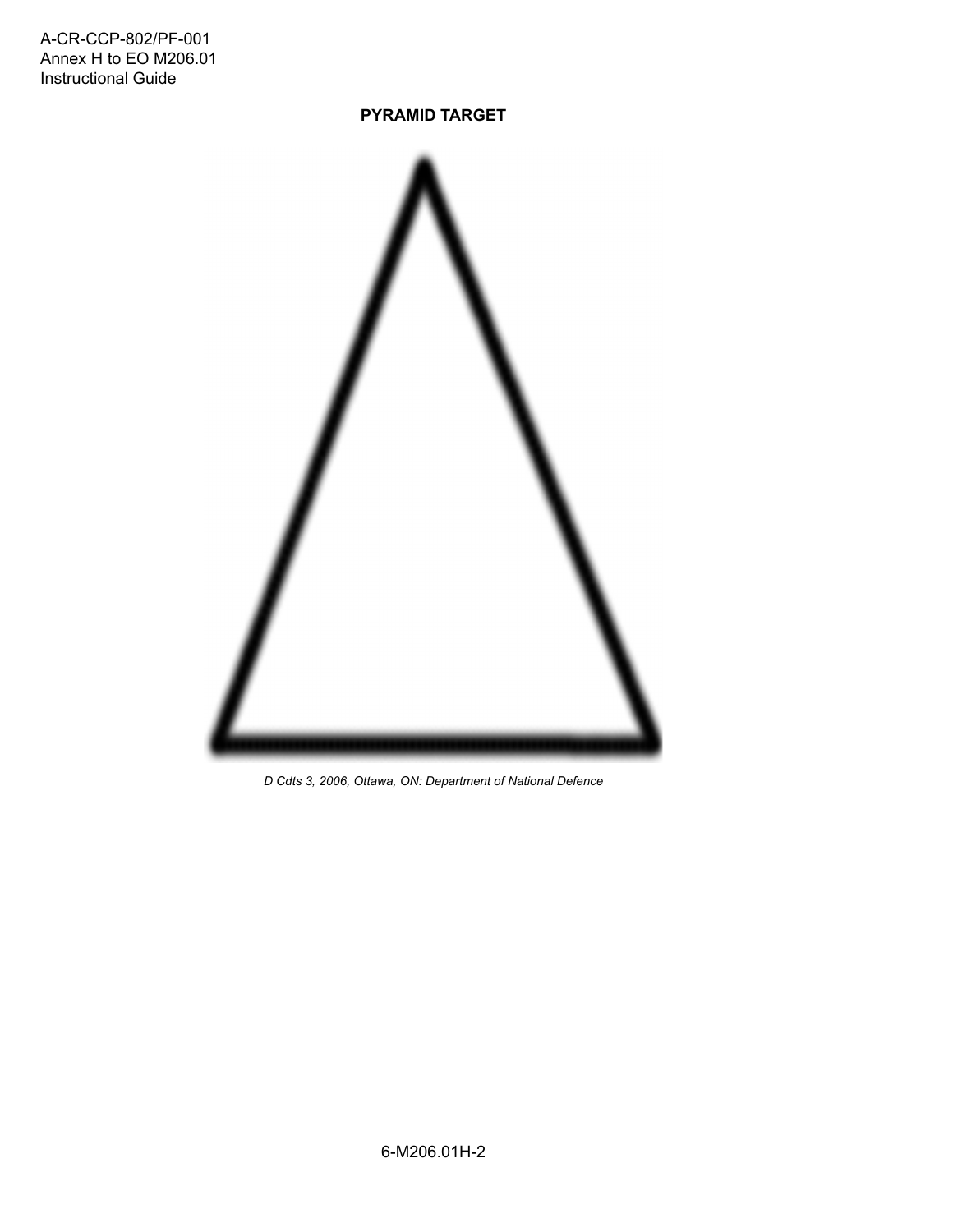## **ACTIVITY**

# **BALLOON**

Time: 60 min

### **OBJECTIVE**

The objective of this activity is to increase and maintain interest in the Cadet Marksmanship Program.

### **RESOURCES**

- Photocopies of balloon diagram targets, or
- Purchase twenty packages of various shaped balloons for target shapes. When using real balloons blow them up prior to recreational marksmanship activity.

### **ACTIVITY LAYOUT**

Air Rifle Range in accordance with Unit Range Standing Orders.

### **ACTIVITY GUIDELINES**

- 1. Distribute five balloons or one balloon paper targets to each cadet.
- 2. Have each cadet write their name and rank on blank paper (score sheets to record number of hits) or balloon paper targets.
- 3. Cadets will fire in relays following the range commands by the RSO.
- 4. Cadets will be given ten pellets to fire on their on time at the balloon targets.
- 5. Give cadets five (5) minutes to fire pellets.
- 6. On completion of activity or as time allows place score sheets or balloon targets out for review for all cadets.
- 7. After viewing, all score sheets or paper targets, will be collected by the RSO to record results. Return score sheets or paper targets to cadet.

### **SAFETY**

In accordance with Unit Range Standing Orders.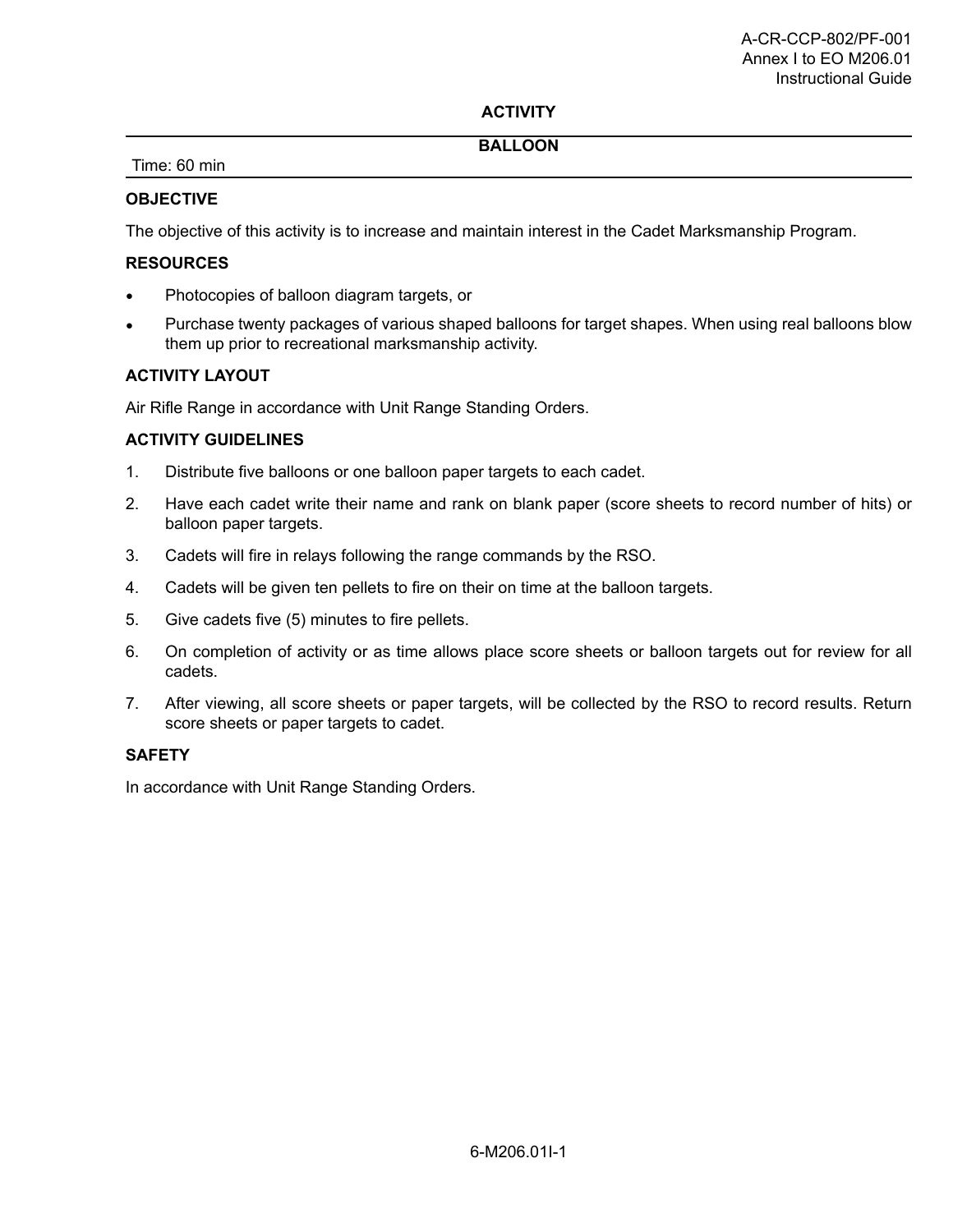# **BALLOON TARGET**

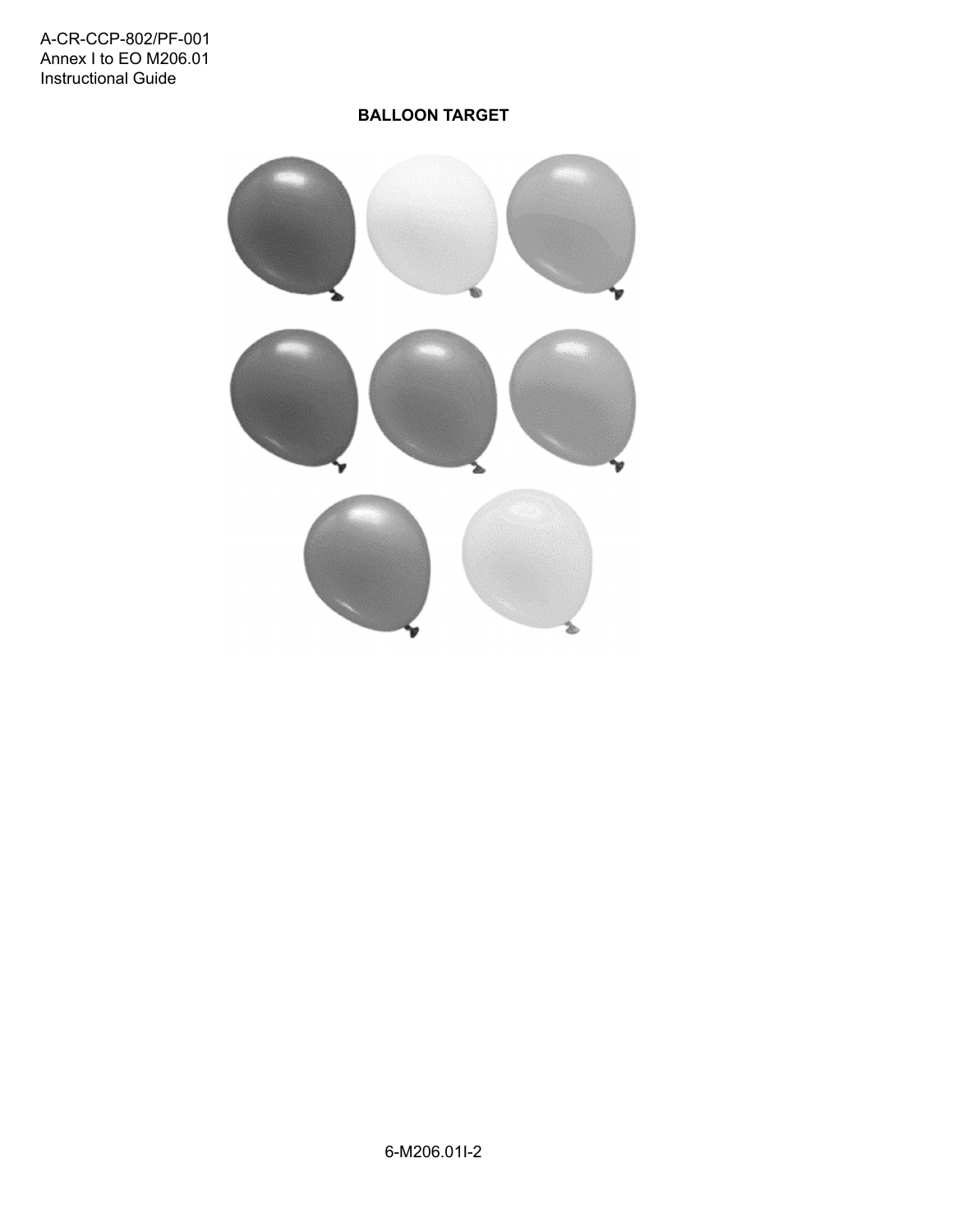# **ACTIVITY**

# **BT 100's**

# Time: 60 min

# **OBJECTIVE**

The objective of this activity is to generate and maintain interest in the Cadet Marksmanship Program.

# **RESOURCES**

Position the required number of BT 100's for each lane on the range.

# **ACTIVITY LAYOUT**

Air Rifle Range in accordance with Unit Range Standing Orders.

# **ACTIVITY GUIDELINES**

- 1. Designate firing lanes for each cadet.
- 2. Have cadets write their name and rank on the blank paper (score sheets) to record number of hits.
- 3. Cadets will fire in relays following the range commands by the RSO.
- 4. Cadets will be given an unlimited supply of pellets.
- 5. Give cadets ten (10) minutes to make all the plates fall on the BT 100.
- 6. On completion of activity or as time allows place all score sheets out for the cadets to review.
- 7. After viewing, all score sheets will be collected by the RSO to record results. Return score sheets to the cadets.

# **SAFETY**

In accordance with Unit Range Standing Orders.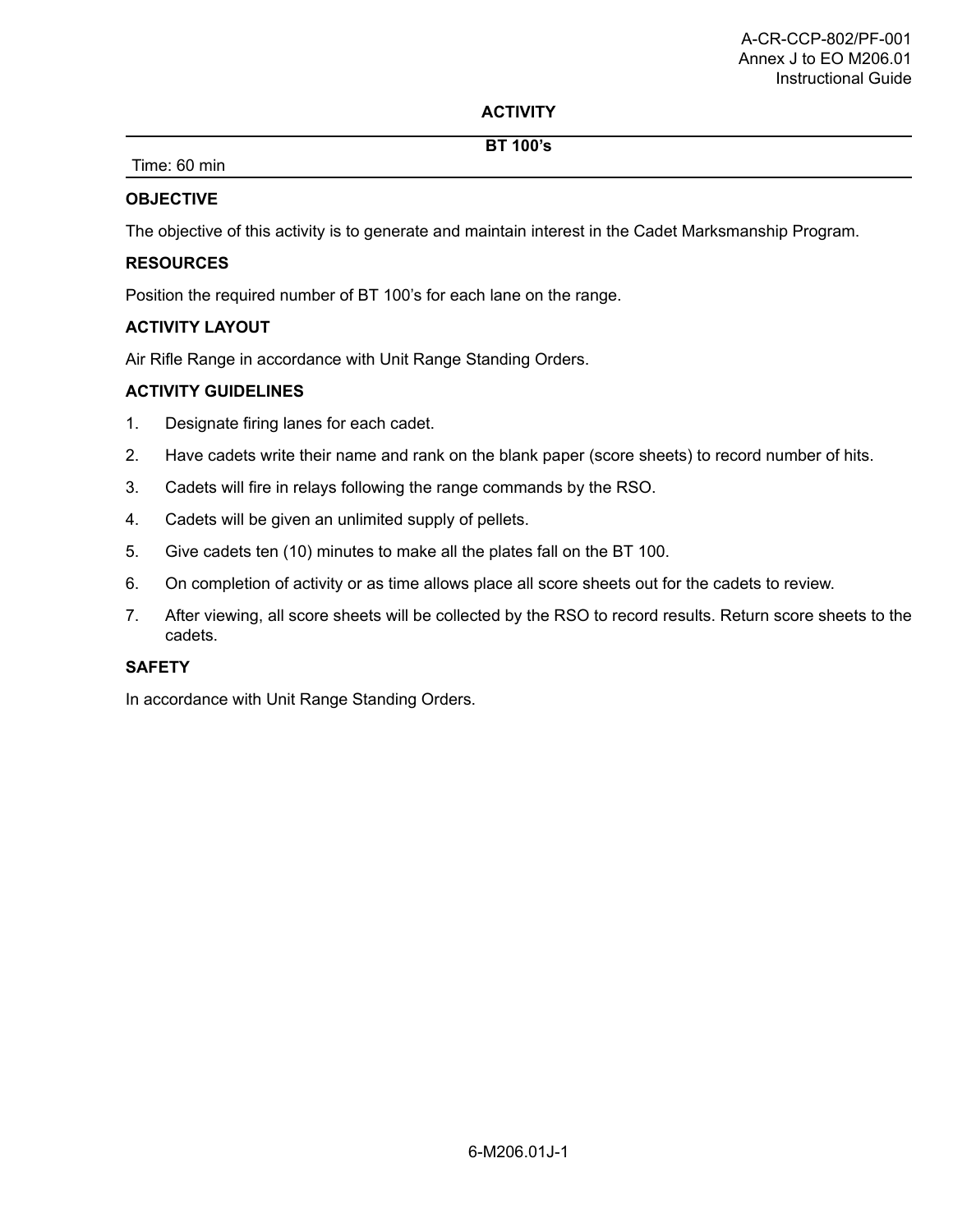THIS PAGE INTENTIONALLY LEFT BLANK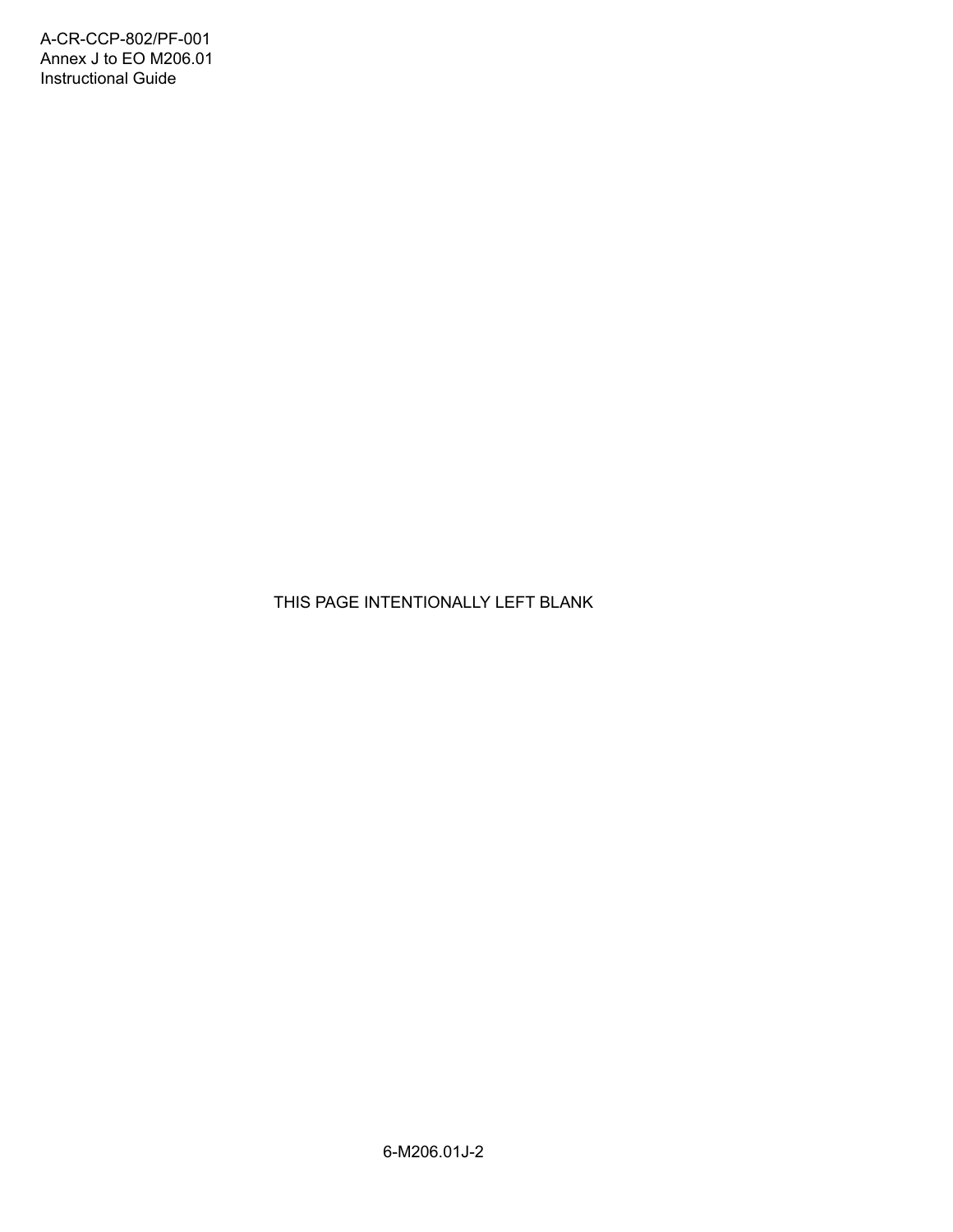# **ACTIVITY**

# **BEAT THE CLOCK**

## Time: 60 min

### **OBJECTIVE**

The objective of this activity is to increase and maintain interest in the Cadet Marksmanship Program.

### **RESOURCES**

Photocopies beat the clock diagram.

### **ACTIVITY LAYOUT**

Air Rifle Range in accordance with Unit Range Standing Orders.

### **ACTIVITY GUIDELINES**

- 1. Distribute one photocopy of beat the clock diagram to each cadet.
- 2. Have each cadet write their name and rank on the beat the clock diagram.
- 3. Cadets will fire in relays following the range commands by the RSO.
- 4. Cadets will only fire at the hour number called by the RSO.
- 5. Cadets will be given six pellets, one pellet at each hour number designation called by the RSO. (Example if 1300 was called the cadets fires only at the 1 on the clock face.)
- 6. Give cadets six minutes to fire pellets.
- 7. On completion of activity or as time allows place all beat the clock diagrams out for cadets to review.
- 8. After viewing, all beat the clock diagram will be collected by the RSO to record results. Return all beat the clock diagrams to the cadets.

### **SAFETY**

In accordance with Unit Range Standing Orders.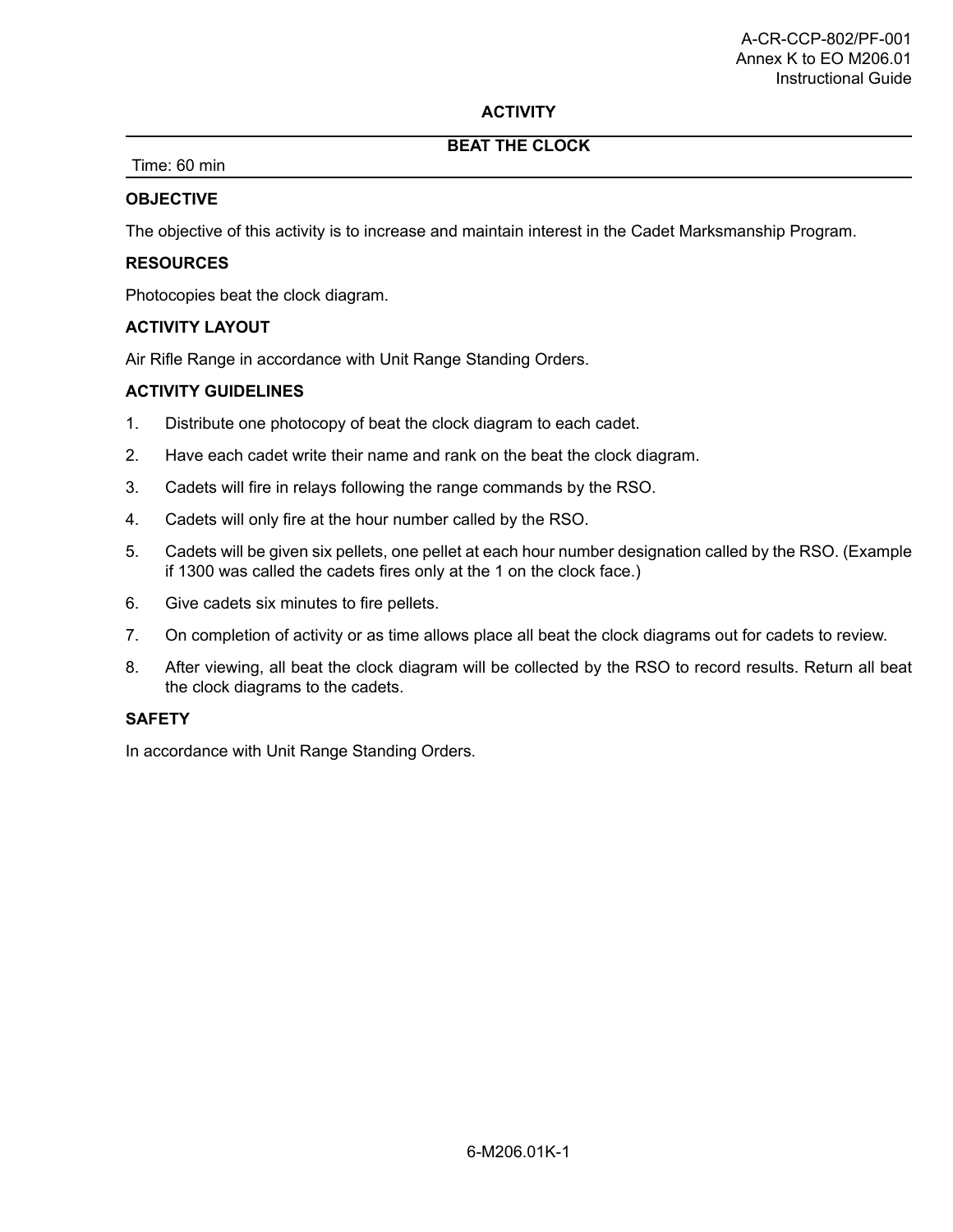# **BEAT THE CLOCK TARGET**

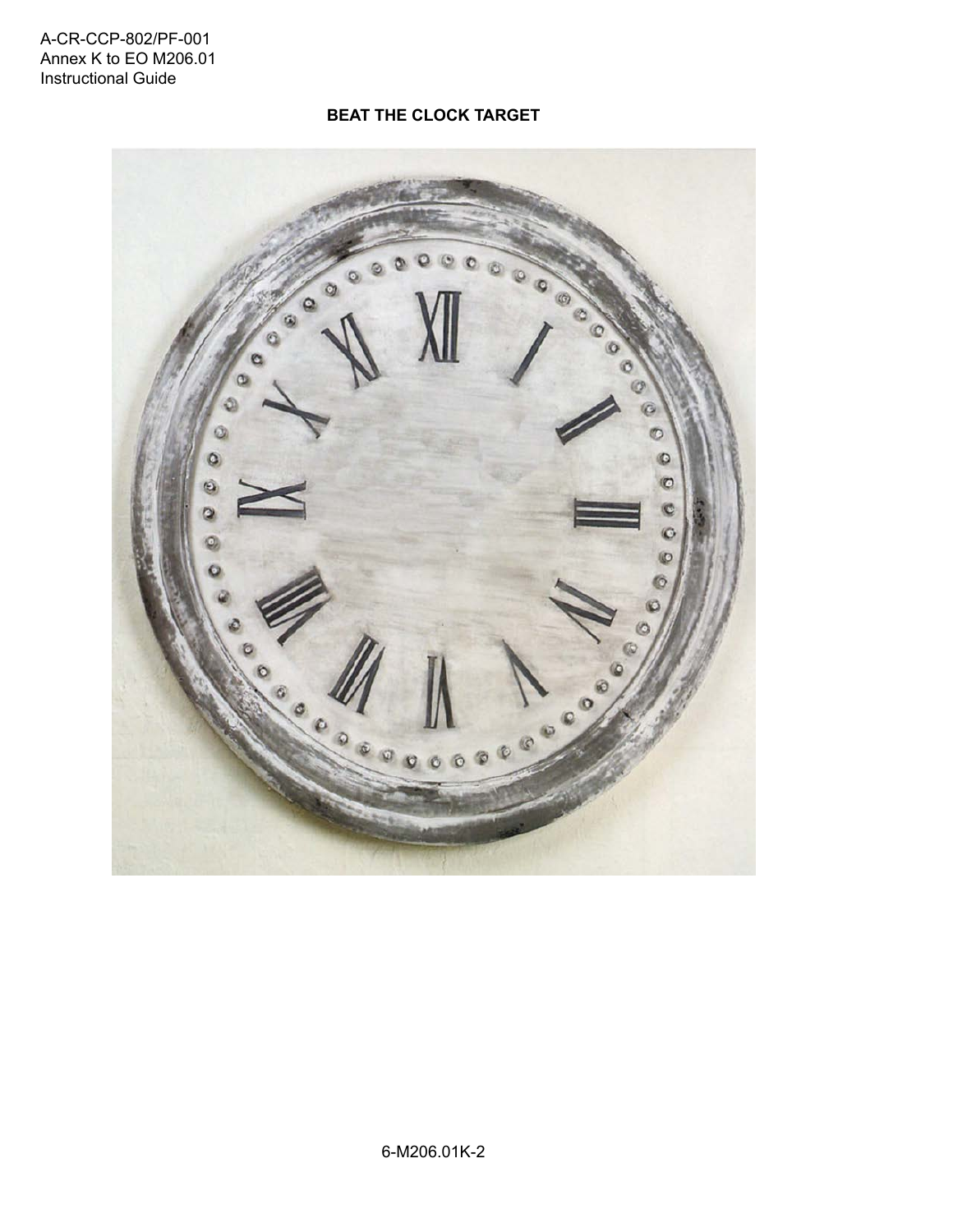# **ACTIVITY**

# **TIN CAN**

# Time: 60 min

# **OBJECTIVE**

The objective of this activity is to increase and maintain interest in the Cadet Marksmanship Program.

# **RESOURCES**

Photocopies of tin can diagram.

# **ACTIVITY LAYOUT**

Air Rifle Range in accordance with Unit Range Standing Orders.

# **ACTIVITY GUIDELINES**

- 1. Distribute one photocopy of tin can diagram to each cadet.
- 2. Have cadets write their name and rank on the tin can target.
- 3. Cadets will fire in relays following the range commands by the RSO.
- 4. Cadets will be given eight pellets to fire pellets into black circles on tin can.
- 5. Give cadet eight minutes to complete this diagram.
- 6. On completion of activity or as time allows place tin can targets out for all the cadets to review.
- 7. After viewing, all tin can targets will be collected by the RSO to record results. Return all tin can diagrams.

### **SAFETY**

In accordance with Unit Range Standing Orders.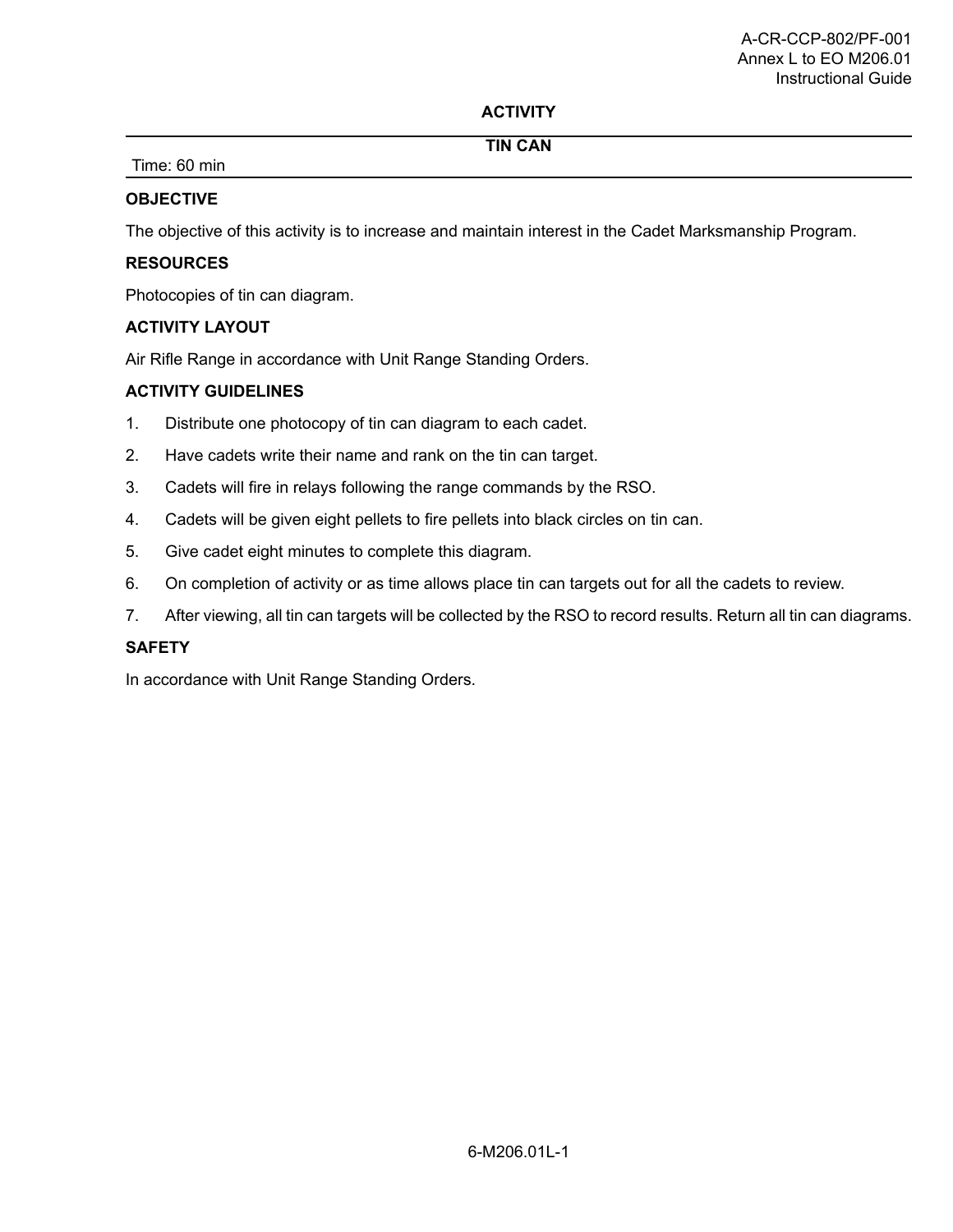# **TIN CAN TARGET**



*Cdts 3, 2006, Ottawa, ON: Department of National Defence*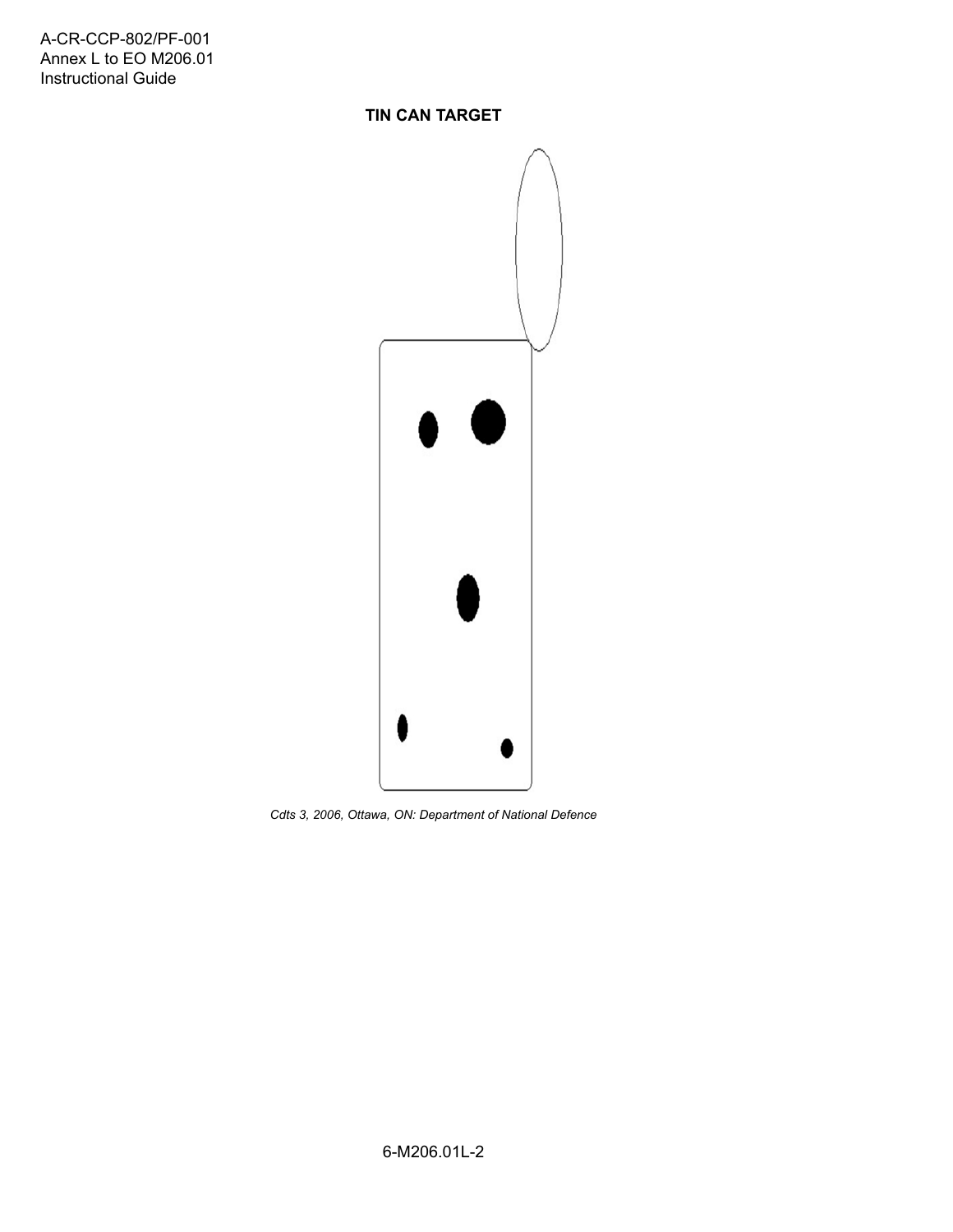

**COMMON TRAINING**

**INSTRUCTIONAL GUIDE**



# **SECTION 2**

# **EO C206.01 – PRACTICE HOLDING TECHNIQUES**

Total Time: 30 min

# **PREPARATION**

### **PRE-LESSON INSTRUCTIONS**

Resources needed for the delivery of this lesson are listed in the lesson specification located in A-CR-CCP-802/ PG-001, Chapter 4. Specific uses for said resources are identified throughout the Instructional Guide within the TP for which they are required.

Review the lesson content and become familiar with the material prior to delivering the lesson.

For comfort during this class, it is recommended that cadets be dressed in PT gear.

Ensure all cadet air rifle slings are properly assembled (except one for demonstration).

# **PRE-LESSON ASSIGNMENT**

N/A.

### **APPROACH**

Demonstration was chosen for TP1 and TP2 as it allows the instructor to explain and demonstrate the holding techniques that the cadet is expected to acquire.

Performance was chosen for TP3 as it provides an opportunity for the cadets to practice holding techniques under supervision.

# **INTRODUCTION**

### **REVIEW**

The review for this lesson is from EO M106.03 (Apply Basic Marksmanship Techniques), specifically adopting the prone position.



Have an assistant instructor lie down on a mat and assume the prone position without the cadet air rifle sling. Allow the cadets two minutes to identify and/or correct aspects of the position.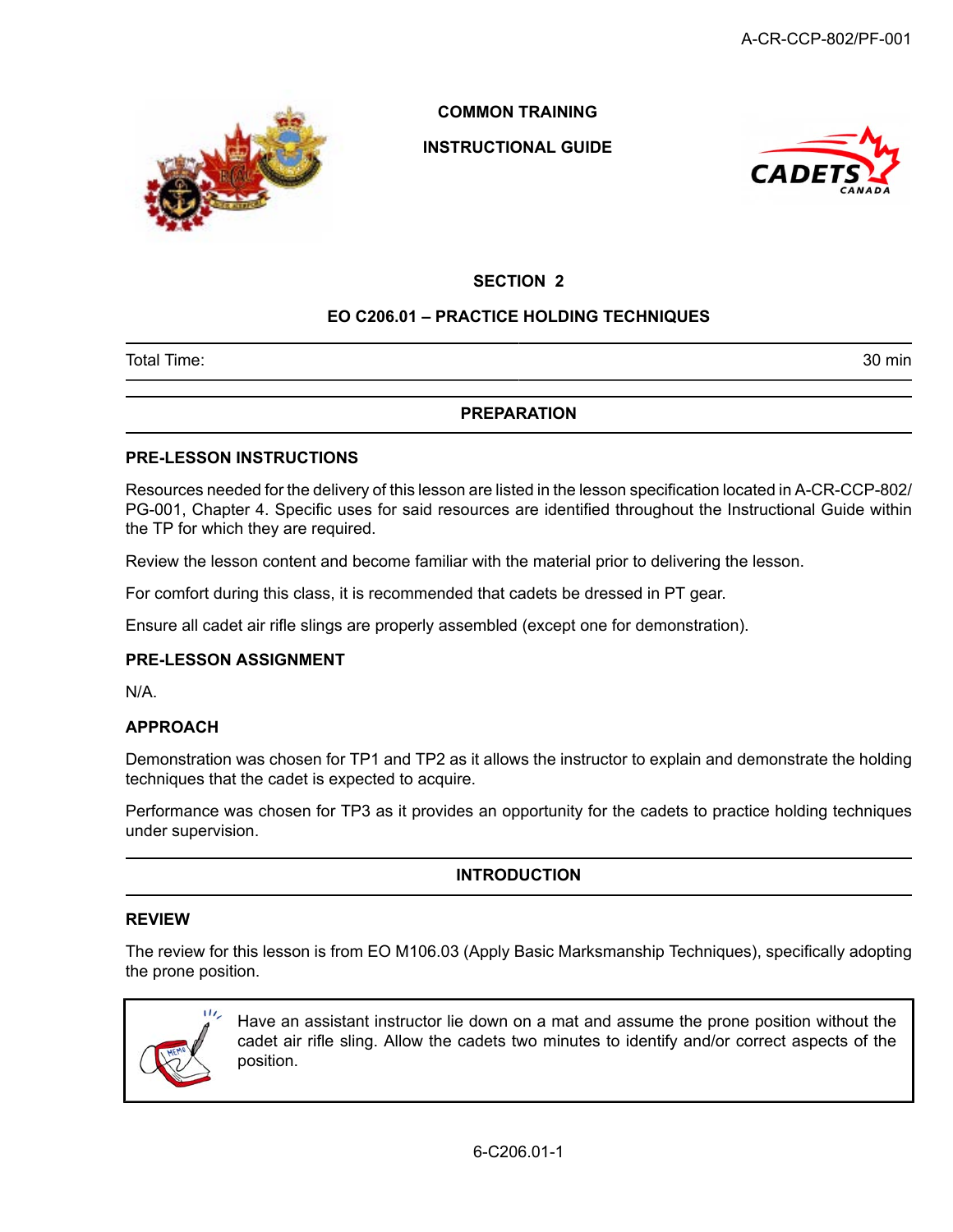# **OBJECTIVES**

By the end of this lesson the cadet shall have practiced holding techniques.

### **IMPORTANCE**

It is important for cadets to practice holding techniques using the cadet air rifle sling, as it will enhance the cadets' marksmanship skills through added stability of the firing position.

**Teaching Point 1 Explain and Demonstrate Adopting the Prone Position**

Time: 5 min Method: Demonstration Number of Time: 5 min Method: Demonstration Number of Time: 5 min Method: Demonstration Number of Time: 5 min Method: Demonstration Number of Time: 5 min Method: Demonstration Number of Ti



An assistant instructor may be used to demonstrate as the instructor explains the prone position.

# **THE PRONE POSITION**

The first principle of marksmanship is to find a comfortable firing position. The prone position is the most stable firing position in which the cadet air rifle is supported by the body structure. The prone position requires little movement and muscular tension while holding the cadet air rifle, so that:



*A-CR-CCP-177/PT-001 (p. 1-5-3)*

Figure 1 Prone Position

- the bodyweight is equally distributed;
- the position is consistent throughout the relay;
- the body forms a 5 to 20 degree angle to the line of sight with the target;
- the body and spine are straight;
- the left leg is parallel with the spine;
- the right foot is straight out or turned to the right;
- the left foot is straight behind on the toe or pointed to the right; and
- the right knee is brought up so the thigh forms a 30 to 45 degree angle with the left leg.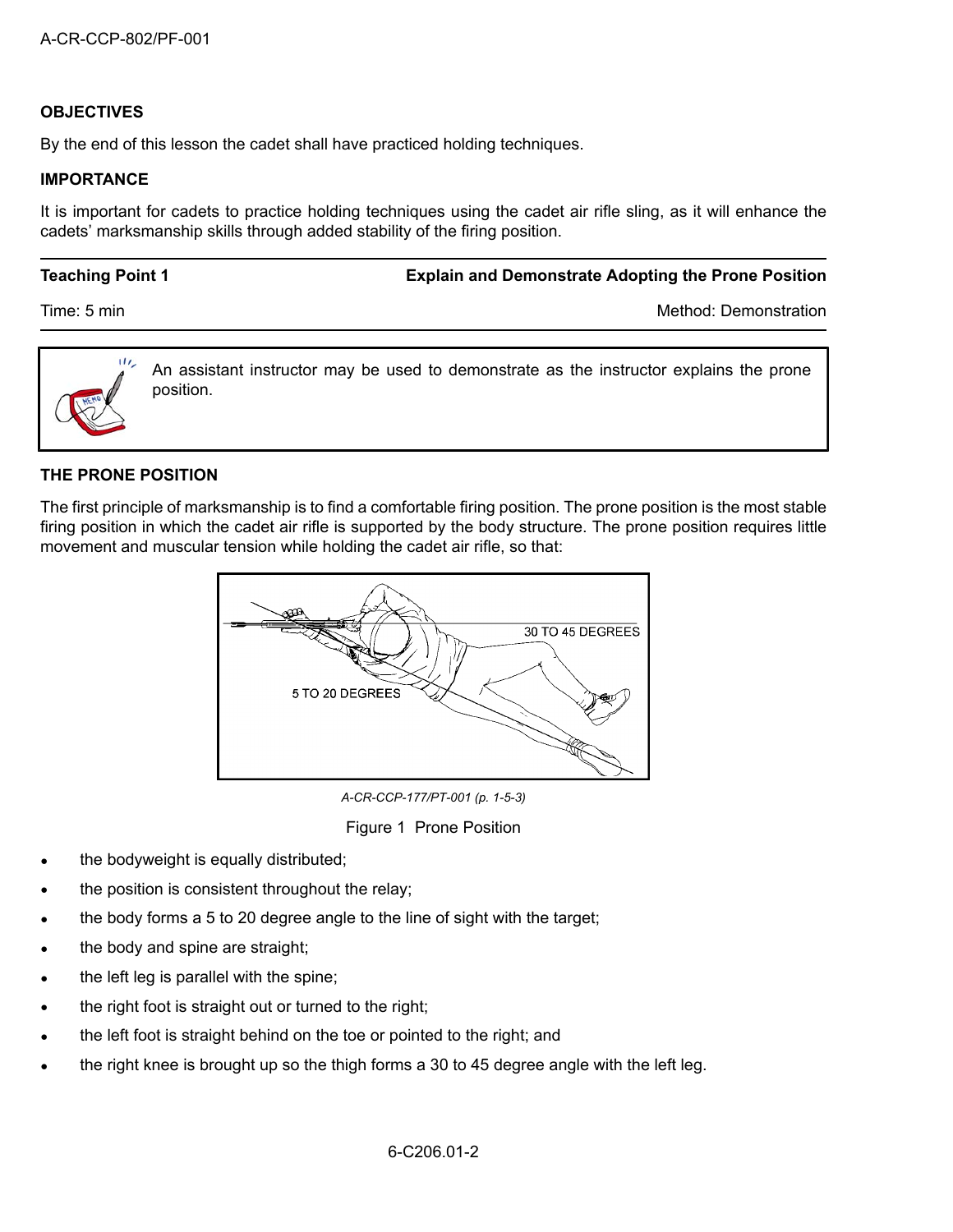

By bending the right knee, stability is improved. This causes the body to roll slightly, raising the chest off the ground to improve breathing and to minimize body movement caused by a normal heartbeat.

# **CONFIRMATION OF TEACHING POINT 1**

The cadets' participation in the holding technique activity in TP3 will serve as the confirmation of this TP.

### **Teaching Point 2 Explain and Demonstrate Holding Techniques Using the Cadet Air Rifle Sling**

Time: 10 min Method: Demonstration Number of Time: 10 min Method: Demonstration Number of Time: 10 min Method: Demonstration Number of Time: 10 min Method: Demonstration Number of Time: 10 min Method: Demonstration Number

The cadet air rifle sling helps the cadet maintain a comfortable and stable position, improving the ability to hold the cadet air rifle. It also allows the right hand to be free to load the air rifle while the rifle remains in position.

 $\overline{u}$ Arrange the cadets so they can all hear the explanation and see the demonstration.

# **ASSEMBLING THE SLING**



*A-CR-CCP-121/PT-001, Royal Canadian Army Cadet Reference Book (p. 6-17)*

Figure 2 Cadet Air Rifle Sling

The cadet air rifle sling is assembled in the following sequence:

- 1. Hold the sling parallel to the ground with the short section in the left hand, ensuring the rounded tip of the keeper is pointing to the left.
- 2. Take the tab of the short section, loop it through the middle slot of the keeper and then back down through the front slot nearest to the rounded tip. The short section will now form the arm loop.
- 3. Turn the sling over and slide the sling swivel onto the long section. Ensure the sling swivel hangs downwards, as it will later attach to the rifle.
- 4. Loop the tab of the long section up through the middle slot of the keeper and then back through the rear slot nearest to the rounded tip. The long section will now form the rifle loop.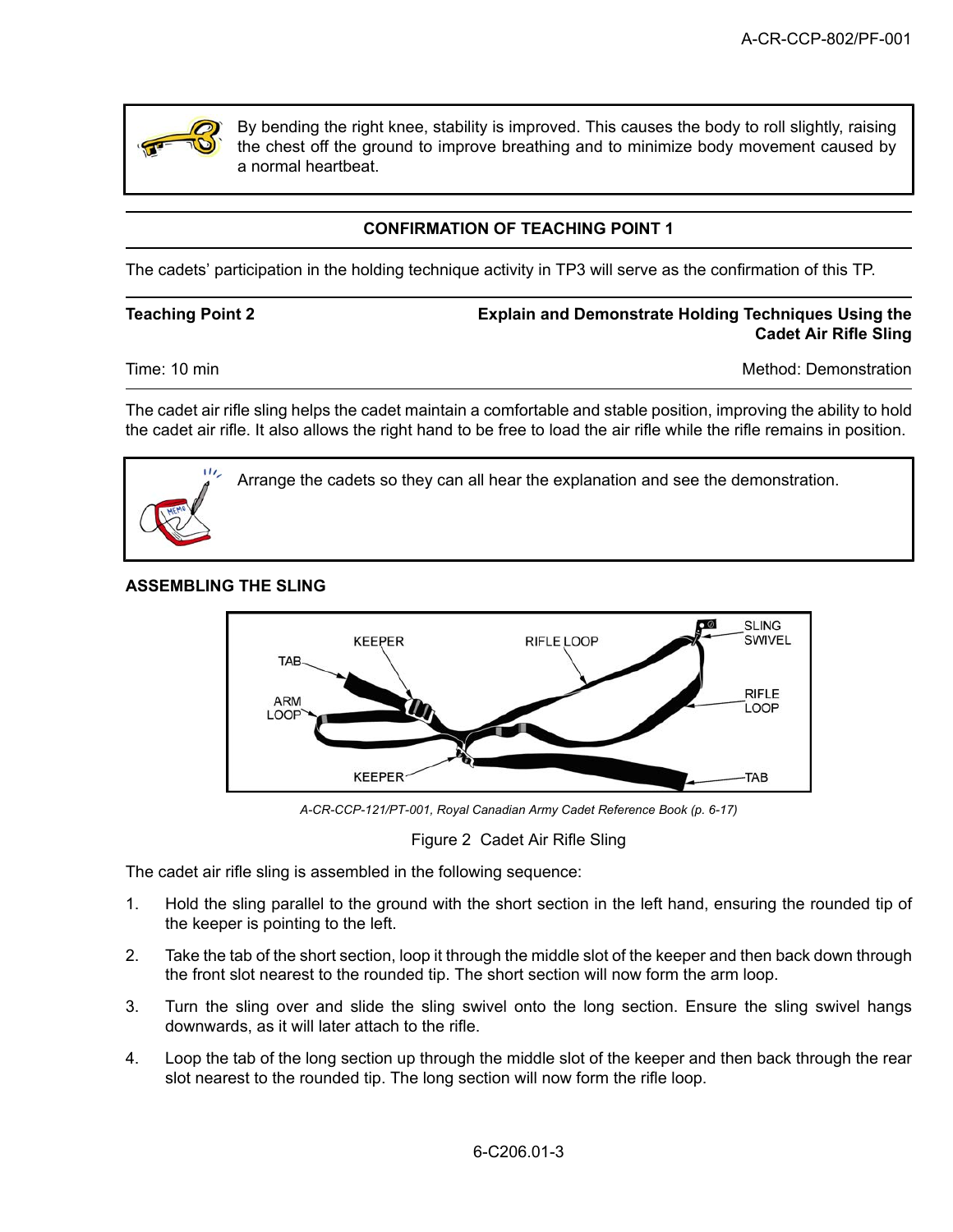

An assistant instructor can be used to demonstrate as the instructor explains wearing, adjusting and attaching the cadet air rifle sling.

# **POSITIONING THE SLING ON THE ARM**



*Daisy Outdoor Products, Operational Manual – Avanti Legend EX Model 853C, Daisy Outdoor Products (p. 7)*

# Figure 3 Positioning Sling

The sling arm loop should be positioned on the upper part of the arm, above the bicep muscle near the shoulder. The sling can be held in place by the rubber pad on a shooting jacket. When a shooting jacket is not worn, the sling can be kept in place using a safety pin. This will prevent the sling from slipping down the arm while in the prone position.

### **ADJUSTING THE ARM LOOP**



*Daisy Outdoor Products, Operational Manual – Avanti Legend EX Model 853C, Daisy Outdoor Products (p. 8)*

Figure 4 Adjusting Arm Loop

To adjust the arm loop, pull the tab away from the keeper. If the sling is too loose, it will not fully support the cadet air rifle and it will have to be kept in place using muscles. If the sling is too tight, it will restrict the blood flow to the arm and can cause discomfort, numbness, or a more pronounced feel of the body's pulse. Therefore, the sling must be comfortable without pinching the arm, while providing maximum support of the cadet air rifle.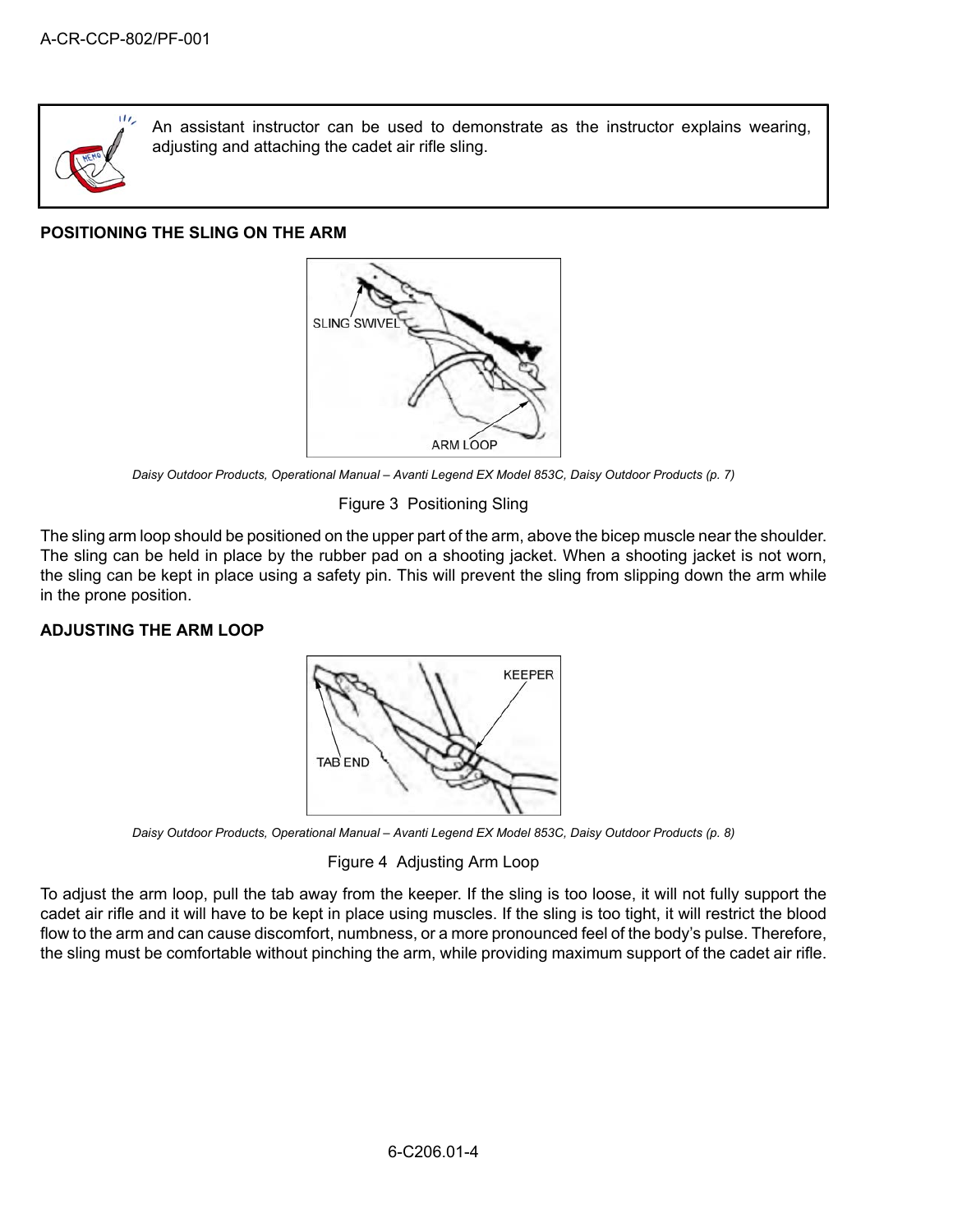# **ATTACHING THE SLING TO THE CADET AIR RIFLE**



*D Cdts 3, 2007, Ottawa, ON: Department of National Defence*

Figure 5 Sling Swivel

To attach the sling to the cadet air rifle, simply:

- 1. open the keeper on the sling swivel by pressing on the screw;
- 2. insert the swivel pin into the hole of the sling swivel on the fore end of the rifle; and
- 3. screw the keeper over the pin to lock the swivel in place.

# **ADJUSTING THE RIFLE LOOP**



*Daisy Outdoor Products, Operational Manual – Avanti Legend EX Model 853C, Daisy Outdoor Products (p. 8)*

Figure 6 Adjusting Rifle Loop

To adjust the rifle loop, pull the tab away from the keeper. The tension of the sling should allow the forearm to be in its proper position. If the sling is too loose, it will not provide maximum support of the cadet air rifle. If the sling is too tight, it could cause discomfort and affect the cadet's position.

# **CONFIRMATION OF TEACHING POINT 2**

The cadets' participation in the holding technique activity in TP3 will serve as the confirmation of this TP.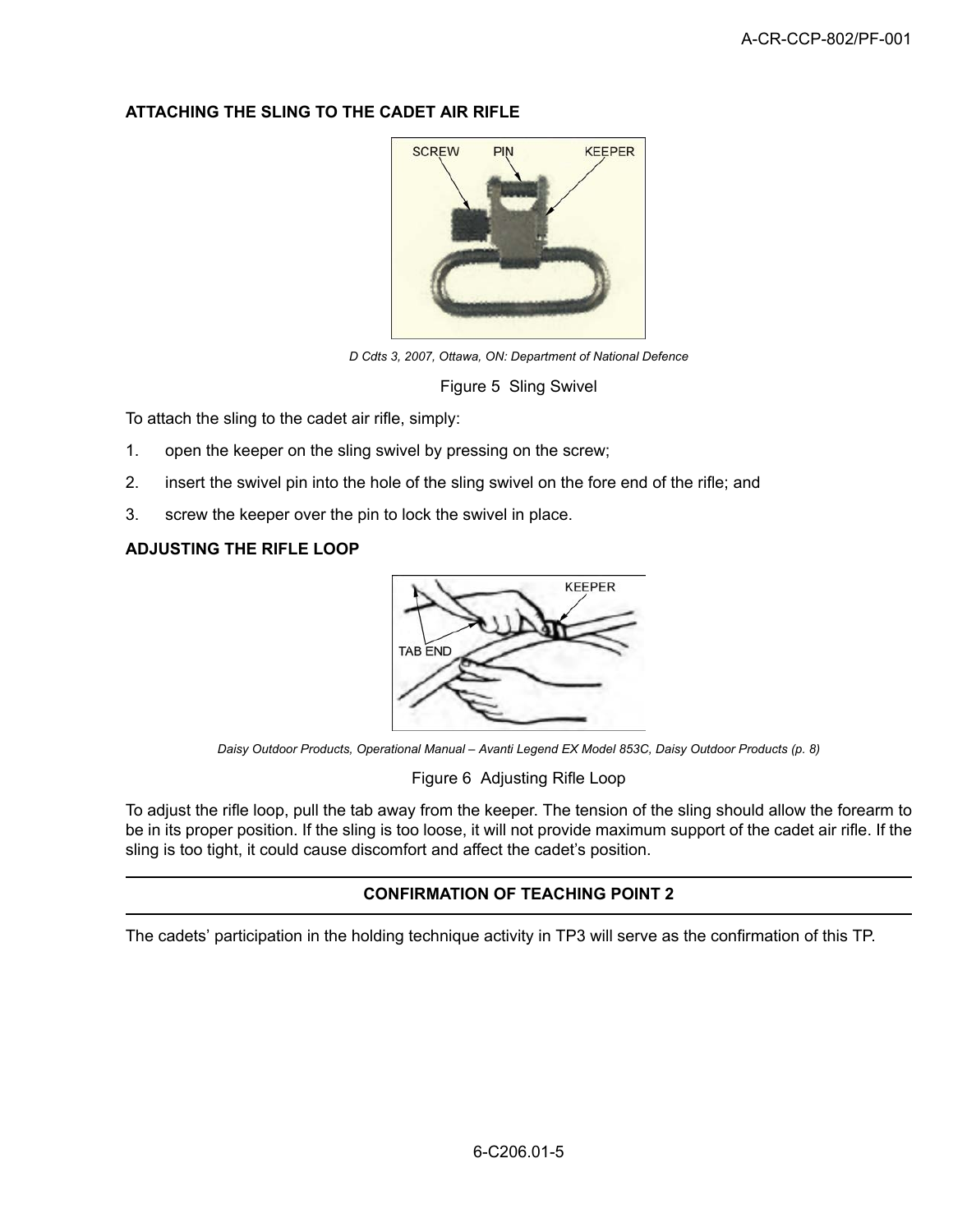### **Teaching Point 3 Conduct a Holding Technique Activity**

Time: 10 min Method: Performance Number of Time: 10 min Method: Performance Number of Time: 10 min Method: Performance

### **ACTIVITY**

### **OBJECTIVE**

The objective of this activity is to have cadets adopt the prone position, positioning the sling on the arm, adjusting the arm loop, attaching the sling to the air rifle, and adjusting the rifle loop.

### **RESOURCES**

- Cadet air rifle (one per firing lane).
- Cadet air rifle sling (one per air rifle).
- Shooting mat (one per firing lane).

### **ACTIVITY LAYOUT**

An air rifle range constructed IAW A-CR-CCP-177/PT-001, Chapter 1, Section 8. If a range is not available, set up the training area to have a defined mock firing point. The assistant instructor shall be used to confirm the cadet's position.

### **ACTIVITY INSTRUCTIONS**

- 1. Divide cadets into equal groups according to the number of cadet air rifles.
- 2. Have each group of cadets take turns lying down on mats and assume the prone position.
- 3. With assistance, allow the cadets to practice the prone position as taught.
- 4. Have cadets position the sling on the arm and adjust the arm loop.
- 5. Have cadets attach the sling to the air rifle and put the cadet air rifle into the shoulder.
- 6. Have cadets adjust the rifle loop of the sling.
- 7. Have cadets adjust their prone position.
- 8. Inspect each cadet for proper placement of the sling on the arm and tension of the sling loops.
- 9. Repeat steps as required, within the allotted time.

### **SAFETY**

Ensure that the cadet air rifles are pointed in a safe direction at all times. Cadets will treat air rifles as though they are loaded.

### **CONFIRMATION OF TEACHING POINT 3**

The cadets' participation in the holding technique activity will serve as the confirmation of this TP.

# **END OF LESSON CONFIRMATION**

The cadets' participation in the holding technique activity in TP3 will serve as the confirmation of this lesson.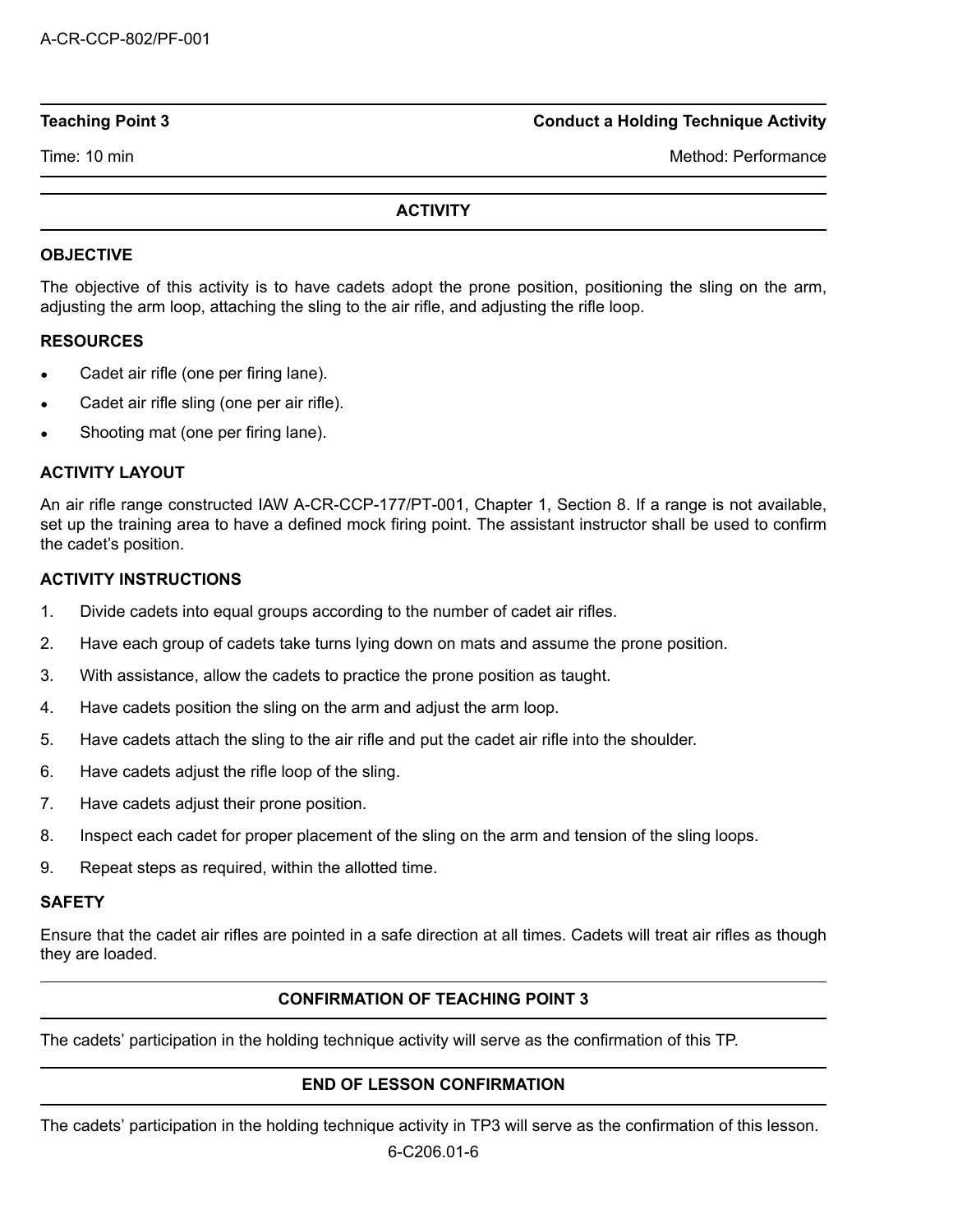# **CONCLUSION**

### **HOMEWORK/READING/PRACTICE**

N/A.

### **METHOD OF EVALUATION**

N/A.

### **CLOSING STATEMENT**

The prone position and the cadet air rifle sling are essential to improving marksmanship techniques. With practice using the sling in the prone position, cadets can improve their technique and their marksmanship score.

### **INSTRUCTOR NOTES/REMARKS**

Instructions may be modified for left-handed cadets (e.g. switching left hand/foot when instructions call for right hand/foot).

This EO is intended to enhance and further develop techniques taught in EO M106.03 (Apply Basic Marksmanship Techniques).

### **REFERENCES**

A0-027 A-CR-CCP-177/PT-001 D Cdts 3. (2001). *Canadian Cadet Movement: Cadet Marksmanship Program Reference Manual.* Ottawa, ON: Department of National Defence.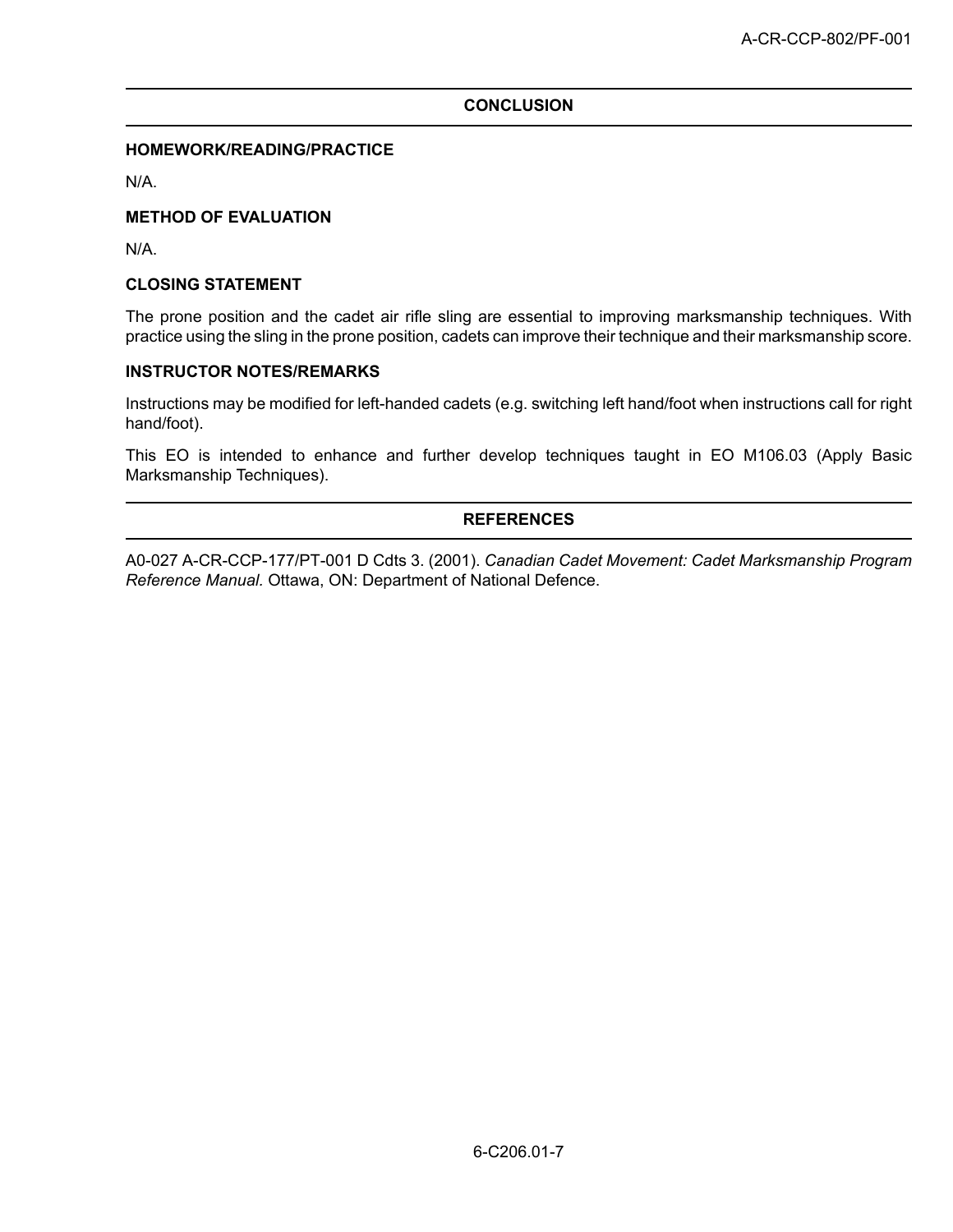THIS PAGE INTENTIONALLY LEFT BLANK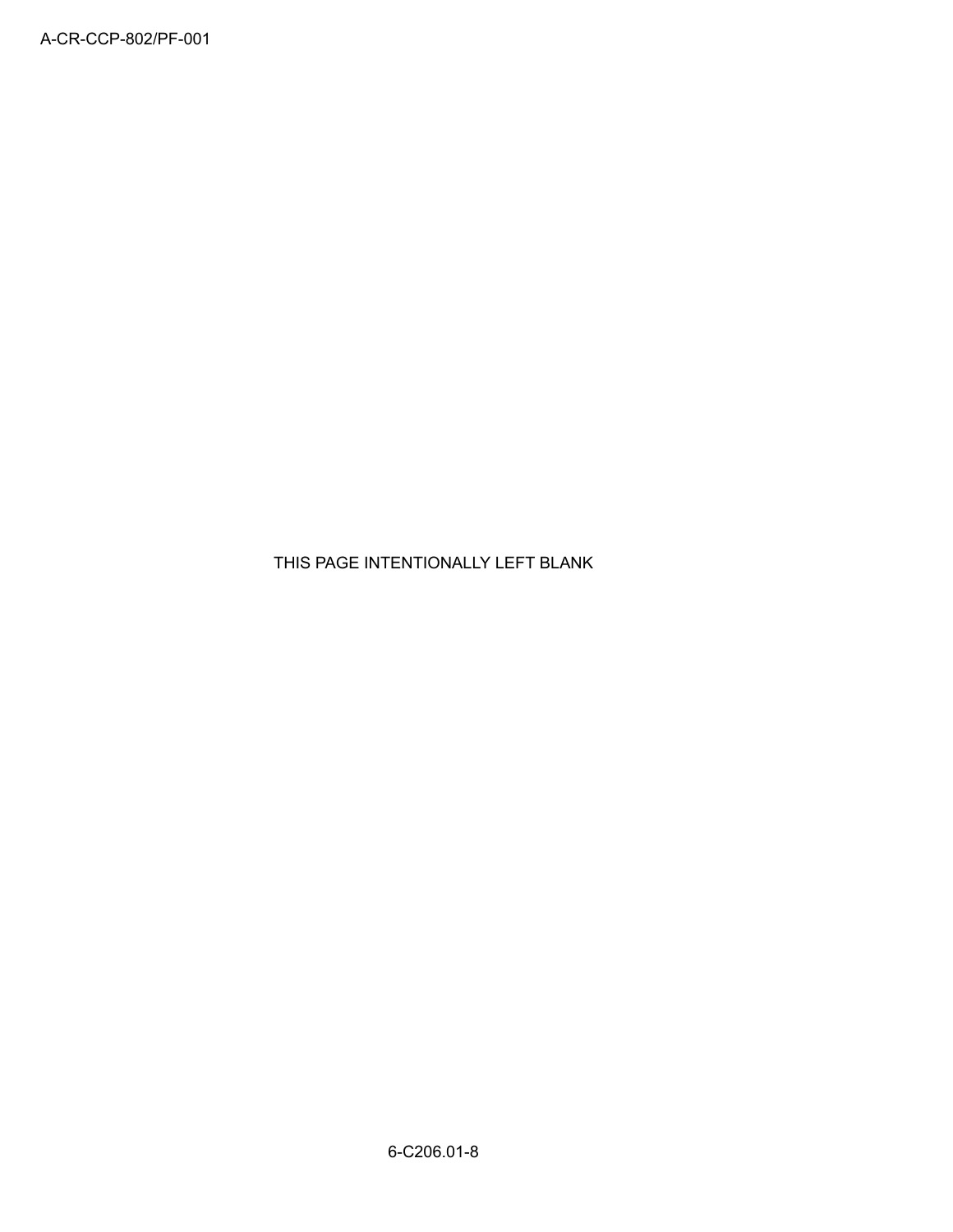

**COMMON TRAINING**

**INSTRUCTIONAL GUIDE**



# **SECTION 3**

## **EO C206.02 – PRACTICE AIMING TECHNIQUES**

Total Time: 60 min

# **PREPARATION**

### **PRE-LESSON INSTRUCTIONS**

Resources needed for the delivery of this lesson are listed in the lesson specification located in A-CR-CCP-802/ PG-001, Chapter 4. Specific uses for said resources are identified throughout the Instructional Guide within the TP for which they are required.

Review the lesson content and become familiar with the material prior to delivering the lesson.

### **PRE-LESSON ASSIGNMENT**

N/A.

### **APPROACH**

Demonstration and performance was chosen for TP1 and TP3 as it allows the instructor to explain and demonstrate aiming techniques while providing an opportunity for the cadets to practice these skills under supervision.

An interactive lecture was chosen for TP2 to introduce the aspects of aiming.

# **INTRODUCTION**

### **REVIEW**

Review the following points from EO M106.03 (Apply Basic Marksmanship Techniques).

- The aiming process is achieved by adopting a comfortable prone position and ensuring body alignment with the target.
- Sight alignment is the alignment of the eye, the rear sight, and the front sight.
- The sight picture is obtained by keeping the bull's-eye centred with the circles of the front sight and rear sight.

### **OBJECTIVES**

By the end of this lesson the cadet shall have practiced aiming techniques.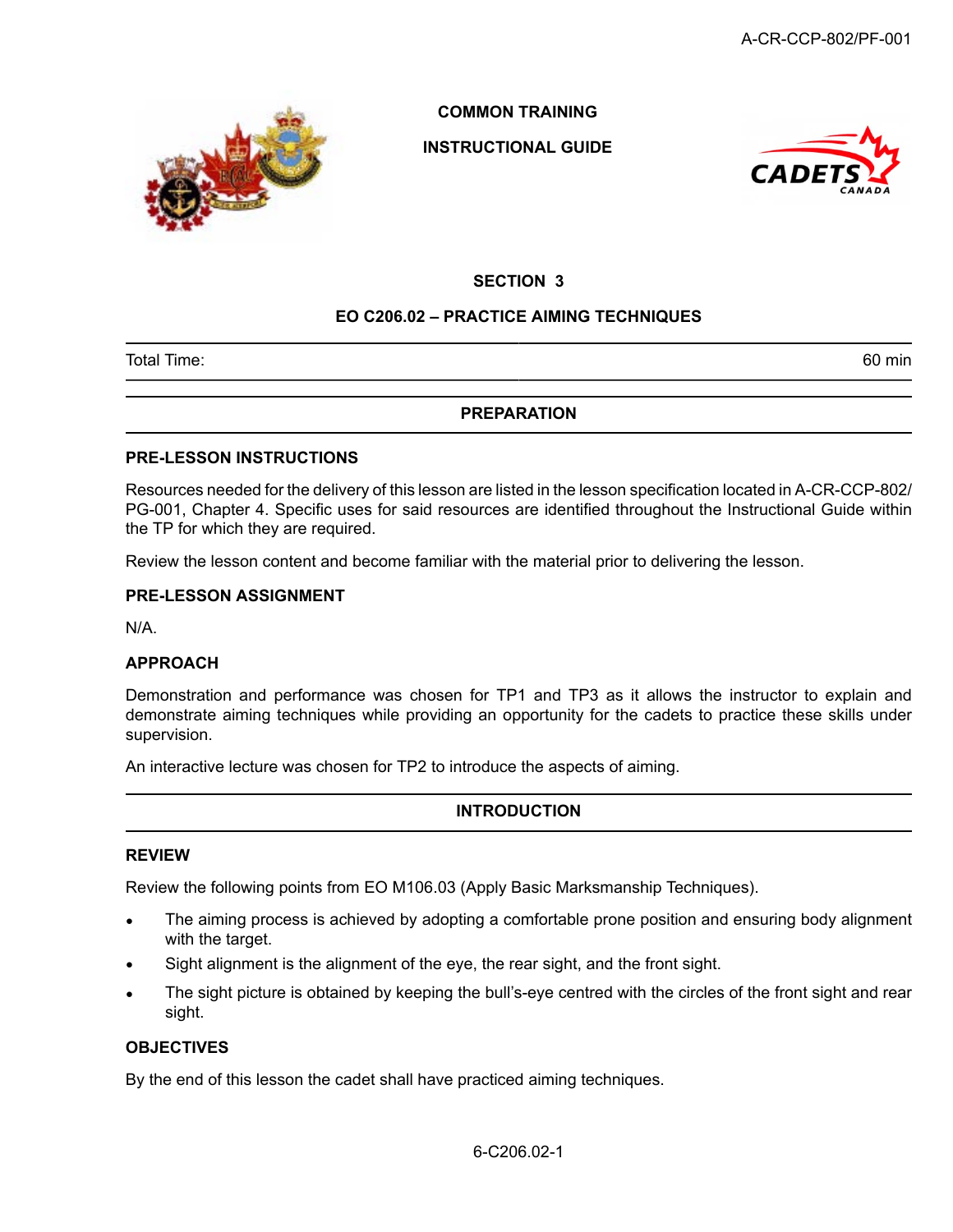# **IMPORTANCE**

It is important for cadets to practice aiming techniques while wearing the cadet air rifle sling as it will enhance the cadets' marksmanship skills through added stability of the firing position.

# **Teaching Point 1 Explain, Demonstrate and Have Cadets Practice Proper Eye Usage**

Time: 15 min Method: Demonstration and Performance

Before completing a manual task, it must first be determined which hand or foot to use. Is one left or righthanded? The same is true for sight; it must first be determined the proper eye to use when aiming the cadet air rifle. To do this cadets' must determine their master eye, learn to fire with both eyes open and avoid fixed vision.

### **DETERMINING THE MASTER EYE**

Everyone has a master eye, which is the brain's main source for the visual image of what we see. The nonmaster eye is used by the brain for depth perception or sense of direction. The master eye is the eye to be used when aiming the cadet air rifle.



The master eye is usually on the same side of the body as the dominate hand. If your master eye is opposite from your dominate hand, you should try firing on the side of your master eye.

# **ACTIVITY**

### **OBJECTIVE**

The objective of this activity is to have the cadets determine their master eye.

### **RESOURCES**

N/A.

# **ACTIVITY LAYOUT**

N/A.

# **ACTIVITY INSTRUCTIONS**



*A-CR-CCP-177/PT-001 (p. 1-5-2)*

Figure 1 Determining the Master Eye

- 1. Have cadets stand and face away from each other.
- 2. Select a small object preferably at least 5 m away.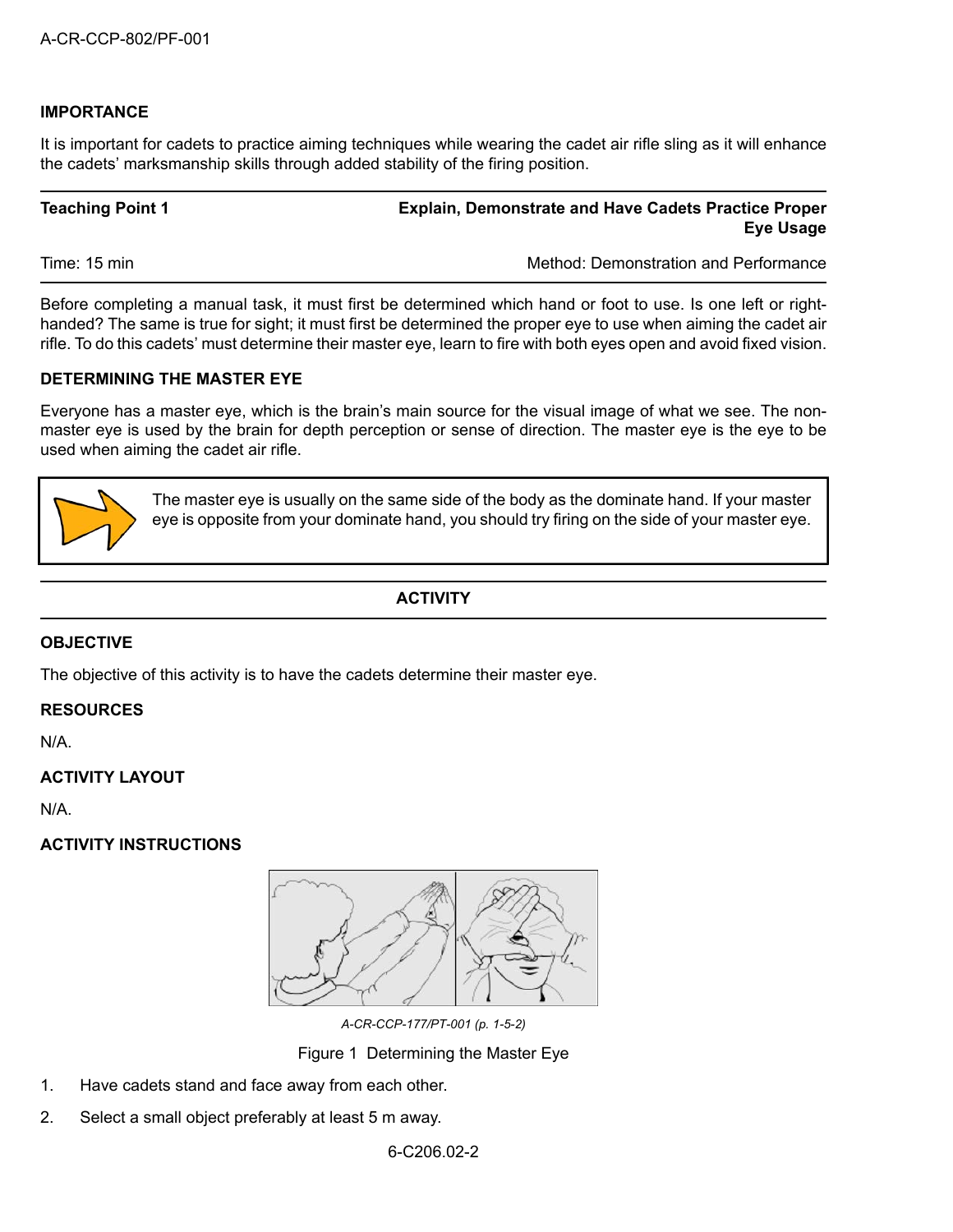- 3. Face the object and extend both arms in front of the face.
- 4. Form a small triangle opening around the object with both hands.
- 5. Look through the opening at the object, and draw the hands back towards the face.
- 6. Ensure the object remains centred through the opening of the hands.
- 7. Cadets should be looking at the object through the opening with one single eye (the stronger of the two). This is their master eye.

### **SAFETY**

N/A.

### **FIRING WITH BOTH EYES OPEN**



*A-CR-CCP-177/PT-001 (p. 1-5-2)*

Figure 2 Blinder Template

The human eyes are always working together. If one eye is closed, the opposite eye will strain and affect focusing of the open eye.

Some cadets will have difficulty focusing, so a blinder should be used in front of the non-aiming eye to help prevent squinting and fatigue. The blinder allows the cadets to see a focused sight picture while having both eyes open.

A good blinder should be translucent (plastic or paper) so that images are blocked, but light can still penetrate it. It should be easily attachable to the rear sight or to the cadet's glasses.



Have cadets look at a spot on the wall with both eyes open, then have cadets hold a blank piece of white paper in front of their non-aiming eye. The object should come into a clear focus.

### **AVOIDING FIXED VISION**

When anyone's vision is fixed on one object for more than a few seconds, such as a target bulls-eye, the image can be burned in their mind and a "ghost" image can be seen when glancing to the side. It is important for cadets to avoid this fixed vision during marksmanship training, as it may result in a loss of visual perception and can greatly hinder performance. To avoid fixed vision, cadets need only to blink or slightly shift their vision every four to five seconds.

### **CONFIRMATION OF TEACHING POINT 1**

The cadets' participation in determining the master eye will serve as the confirmation of this TP.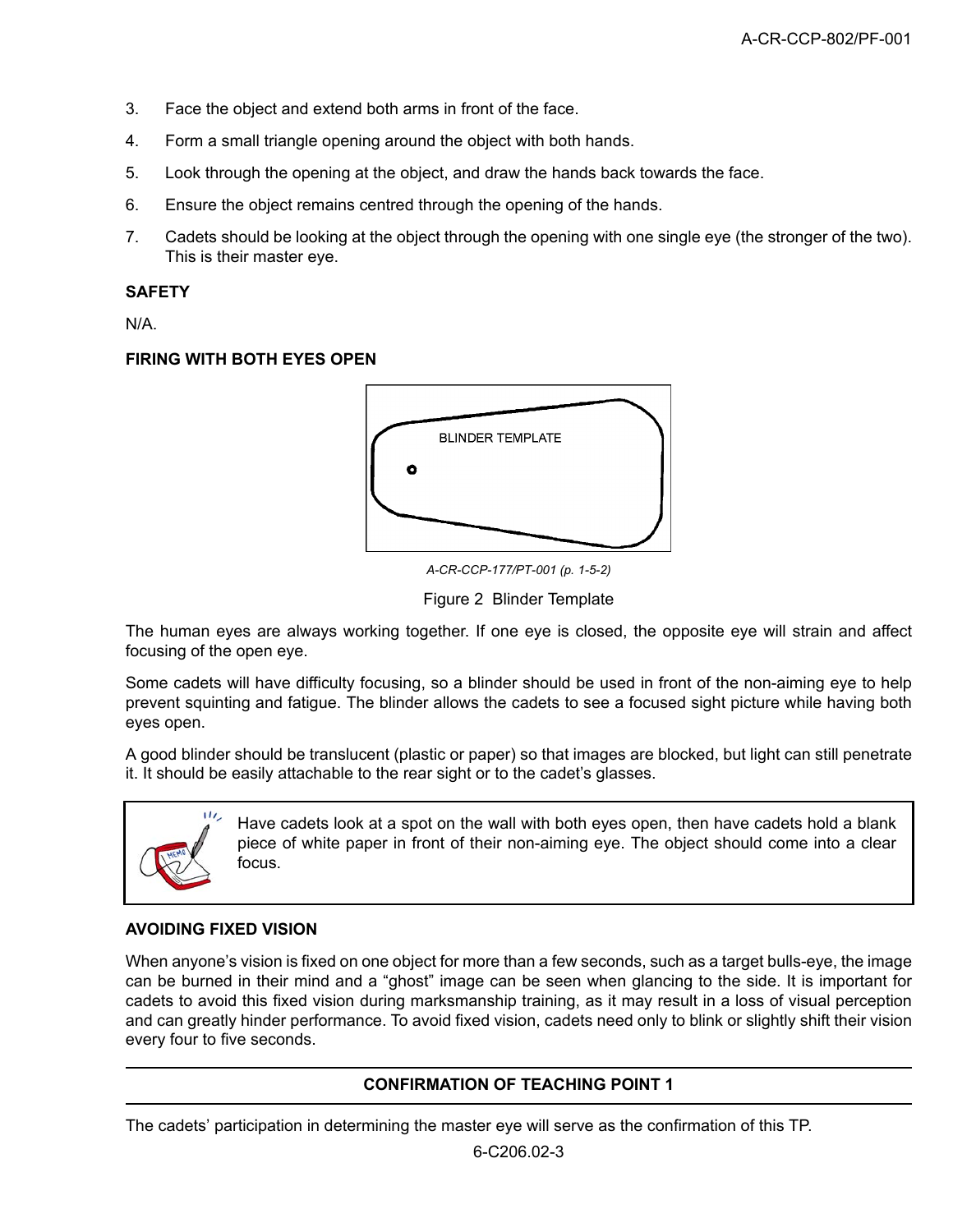### **Teaching Point 2 Identify and Explain Aspects of Aiming**

Time: 25 min Method: Interactive Lecture Companies And Method: Interactive Lecture

Before cadets can aim the cadet air rifle with accuracy, they must first identify aspects of aiming. To do this cadets must understand that the sight system of the cadet air rifle, natural head position, and eye relief all work together when aiming.

### **SIGHT SYSTEM OF THE CADET AIR RIFLE**

The sight system of the cadet air rifle is made up of two main components – the front sight and the rear sight.



Explain to the cadets that the front and rear sights of the cadet air rifle must be used together when acquiring a sight picture.



*A-CR-CCP-177/PT-001 (p. 1-5-5)*

Figure 3 Front Sight

**Front Sight.** The front sight of the cadet air rifle is made of a short tube, which is called a hood. The hood is designed to shield the front sight from overhead and side light. The most common front sights used for the cadet air rifle is the aperture or circle sight. The aperture is inserted in the hood through a slit on the top.



The adjusting of the sights on the cadet air rifle will be covered in Year Three. Instruct the cadets that they are not to make any adjustments to the sights.



*A-CR-CCP-177/PT-001 (p. 1-5-5)*

Figure 4 Rear Sight

**Rear Sight.** The adjustable rear sight of the cadet air rifle has three main parts; peep sight, elevation knob, and windage knob.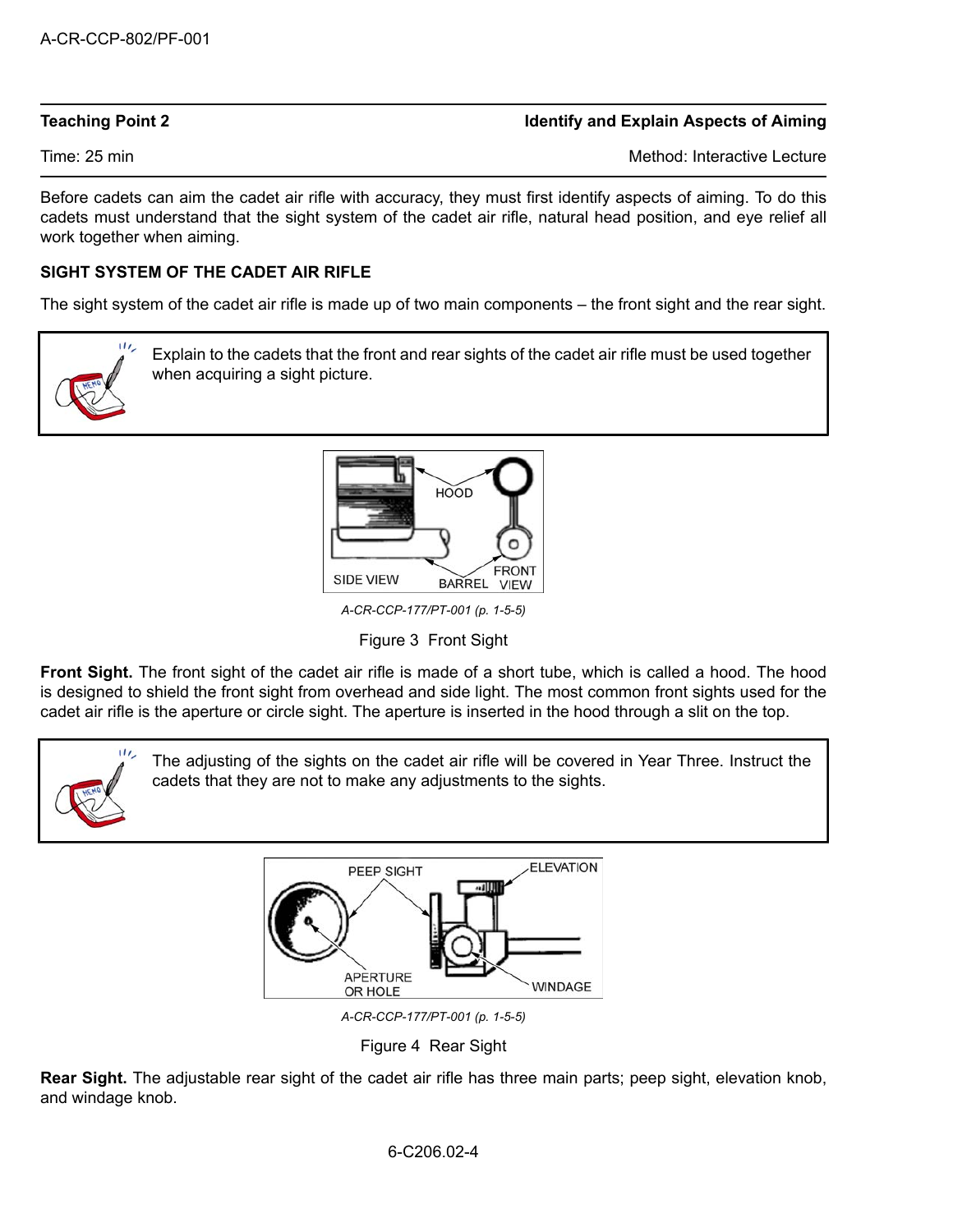- **Peep Sight.** The peep sight is the penny-sized dish-shaped part at the rear of the sight. It has a small hole in the centre to look through.
- **Elevation Knob.** The elevation knob is on the top of the sight and moves the point of impact on the target up or down.
- **Windage Knob.** The windage knob is on the side of the sight and moves the point of impact on the target left or right.

### **NATURAL HEAD POSITION**

The head should be kept as close as possible to a natural position, allowing the eyes to look straight forward from the eye socket. It is perfectly normal to tilt the head forward slightly, but cadets must resist allowing it to tilt to the left or right as this may affect their sense of balance.

### **EYE RELIEF**



*A-CR-CCP-177/PT-001 (p. 1-5-6)*

Figure 5 Eye Relief

Eye relief is the distance between the eye and the peep sight on the rear sight. Depending on an individual's build and position, the distance is usually 5 to 15 cm. Eye relief should be comfortable, natural and allow the head to be as erect as possible during the firing process. It is important to maintain the same eye relief from shot to shot and to find an eye relief that allows a circle of light to be seen around the front sight while looking through the rear sight. If the eye relief is less than 5 cm, the line of white around the front sight becomes larger, making the sight picture more difficult to keep aligned.

## **CONFIRMATION OF TEACHING POINT 2**

### **QUESTIONS**

- Q1. What are the two main components of the cadet air rifle sight system?
- Q2. What are the three parts of the rear sight?
- Q3. What is the usual distance for eye relief?

### **ANTICIPATED ANSWERS**

- A1. The front and rear sights.
- A2. The peep sight, elevation knob and windage knob.
- A3. 5 to 15 cm.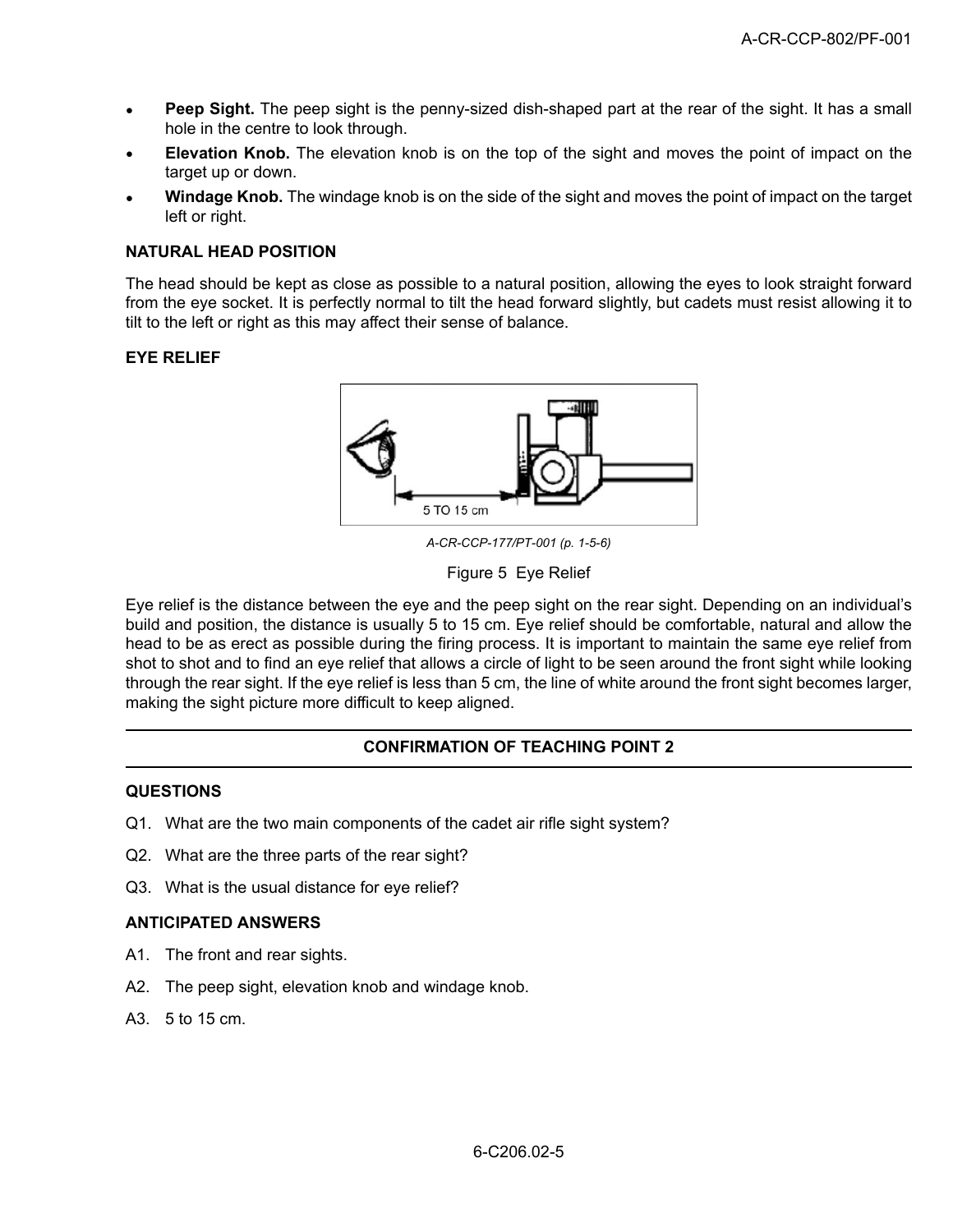| <b>Teaching Point 3</b> | <b>Explain, Demonstrate and Have Cadets Practice</b><br><b>Marksmanship-related Breathing</b> |
|-------------------------|-----------------------------------------------------------------------------------------------|
| Time: 15 min            | Method: Demonstration and Performance                                                         |

Breathing supplies the blood stream with oxygen and eliminates waste elements (such as carbon dioxide) from the blood. While breathing, the oxygen inhaled is used to supply muscles with energy, ensuring optimal potential of the muscles. Just like in sports, controlled breathing can affect marksmanship outcomes.

# **CONTROLLED BREATHING**

Once a stable prone position is established, cadets must integrate the principles of controlled breathing. For maximum stability when firing, cadets will have to hold their breath for five to seven seconds. It is very important that they do not hold their breath for more than seven seconds, as tension will increase in the chest, muscles will lack oxygen and stability will be reduced. When the body lacks oxygen, muscles will quiver and eyesight will be negatively affected.



*A-CR-CCP-177/PT-001 (p. 1-5-9)*

Figure 6 Breathing Cycle

# **ACHIEVING A CONTROLLED BREATHING SEQUENCE**

During the breathing sequence, cadets should confirm that the cadet air rifle is moving up and down and it is not canted. Also, when breathing in and out, cadets can visually confirm that they are aiming on the proper diagram.

### **ACTIVITY**

Time: 10 min

# **OBJECTIVE**

The objective of this activity is to have cadets practice a controlled breathing sequence.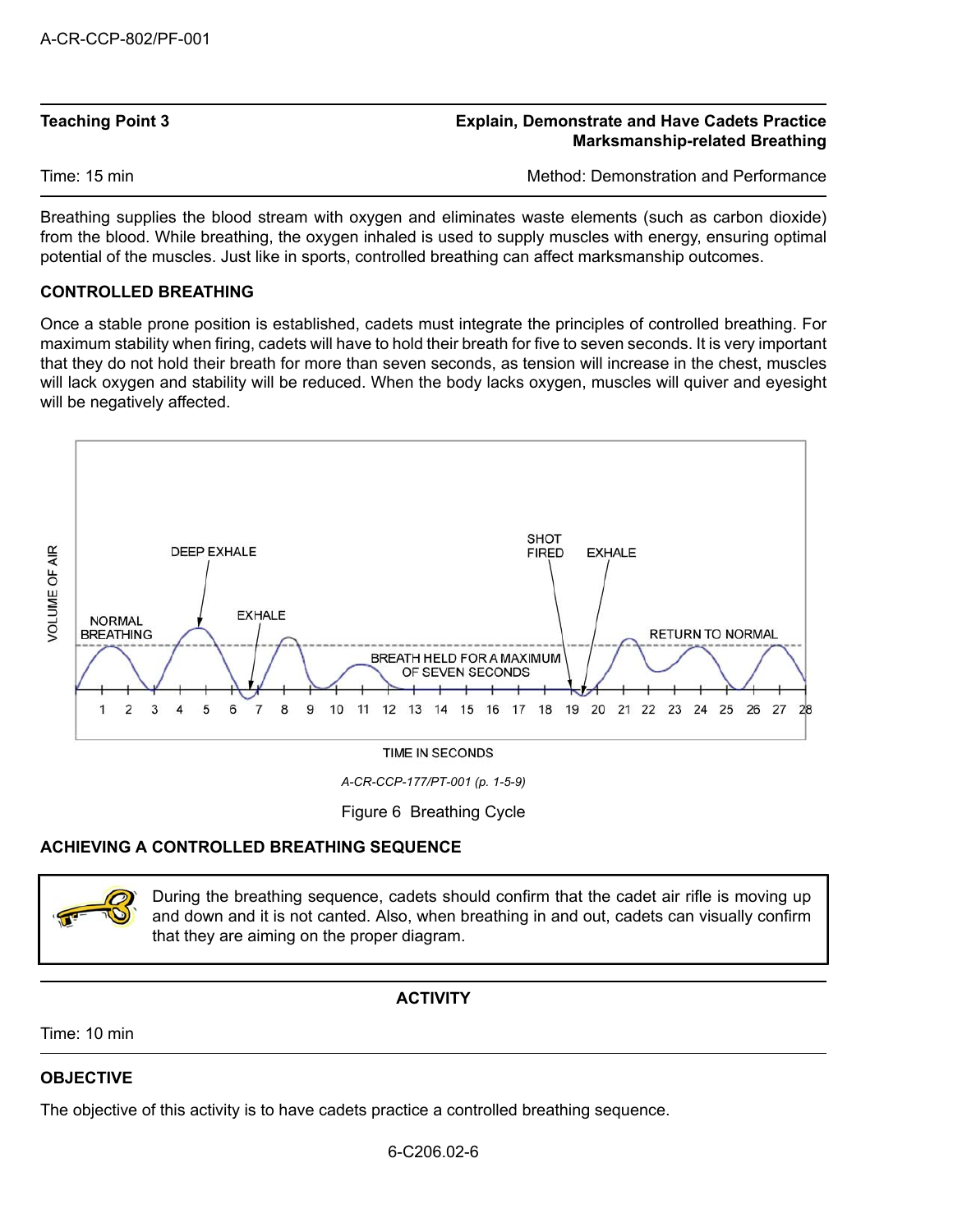# **RESOURCES**

- Cadet air rifles (one per firing lane).
- Cadet air rifle slings (one per air rifle).
- Cadet air rifle safety rods (one per air rifle).
- Suitable targets (one per firing lane).

# **ACTIVITY LAYOUT**

N/A.

### **ACTIVITY INSTRUCTIONS**

- 1. Divide the cadets into groups based on the number of air rifles available.
- 2. Have cadets adopt the prone position using the cadet air rifle sling.
- 3. Have the cadets relax and breathe normally.
- 4. Have the cadets obtain a sight picture.
- 5. Have the cadets inhale and exhale deeply.
- 6. Have the cadets inhale deeply and exhale normally.
- 7. Have the cadets relax the chest muscles, hold a breath for 5 to 7 seconds and squeeze the trigger.
- 8. Have the cadets exhale completely and resume normal breathing.



It is important for cadets not to fire if they feel they want to take another breath. Their shot will not be perfect and their end result will be affected. Relaxed breathing decreases "vibrations" caused by tension.

# **SAFETY**

Ensure control at all times. Cadets will treat air rifles as though they are loaded.

### **CONFIRMATION OF TEACHING POINT 3**

The cadets' participation in the controlled breathing activity will serve as the confirmation of this TP.

### **END OF LESSON CONFIRMATION**

### **QUESTIONS**

- Q1. What is the master eye used for in marksmanship?
- Q2. How much eye relief is between the eye and the rear sight?
- Q3. During a controlled breathing sequence, what direction should the cadet air rifle move?

### **ANTICIPATED ANSWERS**

A1. To aim the cadet air rifle.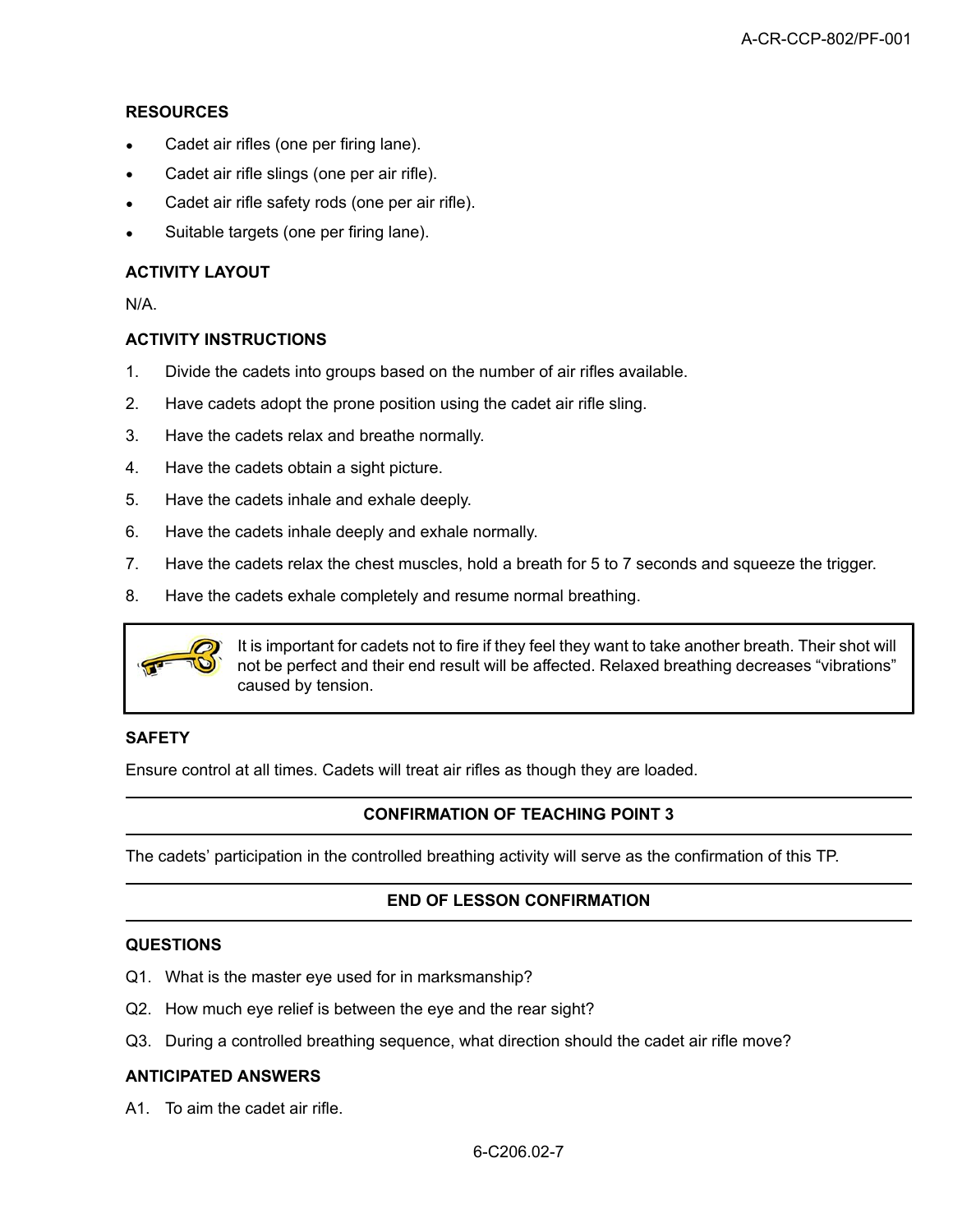- A2. 5 to 15 cm.
- A3. Up and down.

### **CONCLUSION**

### **HOMEWORK/READING/PRACTICE**

N/A.

### **METHOD OF EVALUATION**

N/A.

### **CLOSING STATEMENT**

Breathing is essential to marksmanship as it supplies the muscles with oxygen and helps the cadet to maintain the prone position. With practice using the controlled breathing sequence, cadets can improve their aiming of the cadet air rifle and marksmanship scores can improve.

### **INSTRUCTOR NOTES/REMARKS**

N/A.

### **REFERENCES**

A0-027 A-CR-CCP-177/PT-001 D Cdts 3. (2001). *Canadian Cadet Movement: Cadet Marksmanship Program Reference Manual.* Ottawa, ON: Department of National Defence.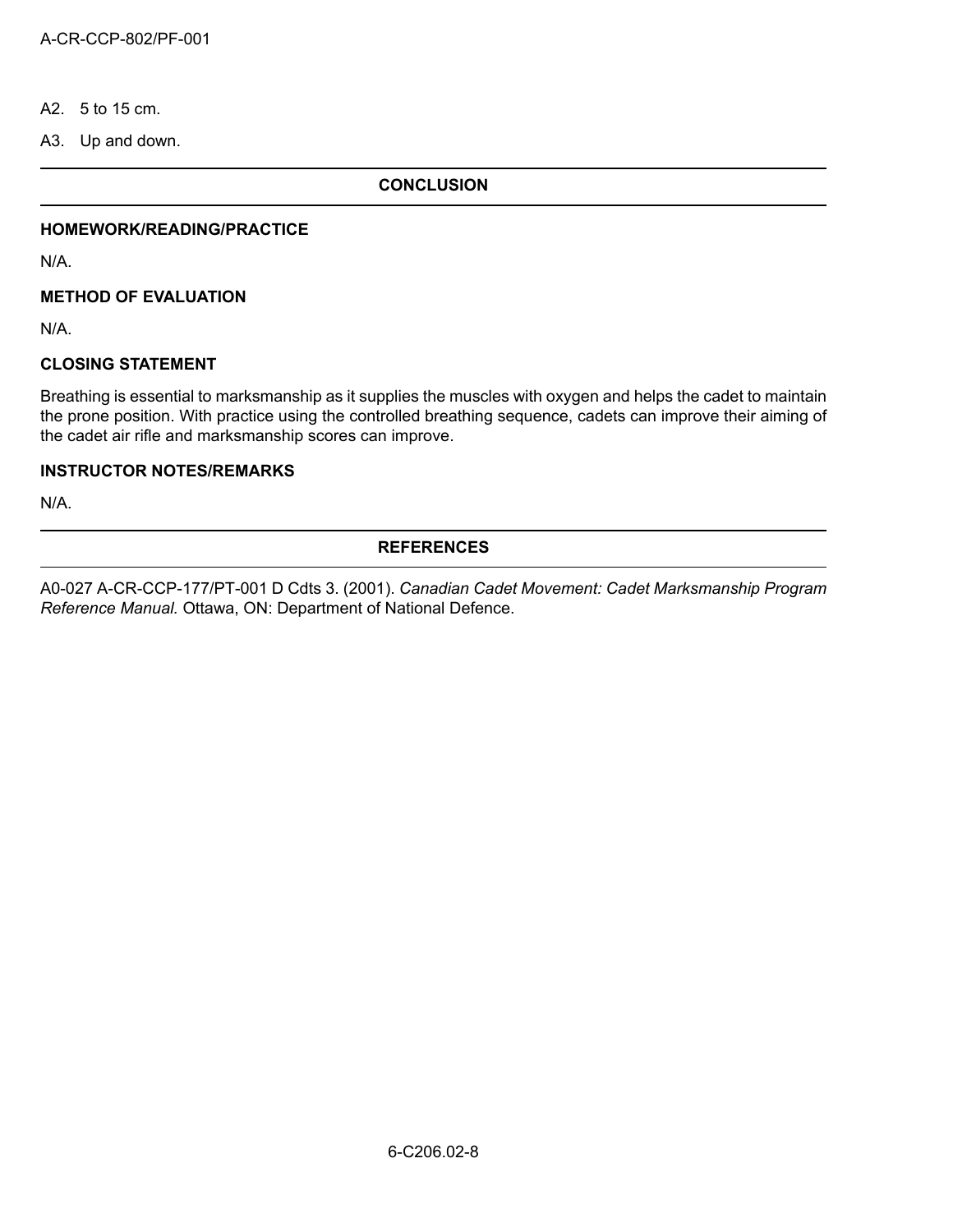

**COMMON TRAINING**

**INSTRUCTIONAL GUIDE**



# **SECTION 4**

### **EO C206.03 – PRACTICE FIRING TECHNIQUES**

Total Time: 30 min

# **PREPARATION**

### **PRE-LESSON INSTRUCTIONS**

Resources needed for the delivery of this lesson are listed in the lesson specification located in A-CR-CCP-802/ PG-001, Chapter 4. Specific uses for said resources are identified throughout the Instructional Guide within the TP for which they are required.

Review the lesson content and become familiar with the material prior to delivering the lesson.

For comfort during this class, it is recommended that cadets be dressed in PT gear.

# **PRE-LESSON ASSIGNMENT**

N/A.

### **APPROACH**

Demonstration and performance was chosen for TP1 as it allows the instructor to explain and demonstrate firing techniques while providing an opportunity for the cadets to practice these skills under supervision.

Demonstration was chosen for TP2 as it allows the instructor to explain and demonstrate trigger control.

An interactive lecture was chosen for TP3 to present basic material on follow-through.

### **INTRODUCTION**

### **REVIEW**

The review for this lesson is from EO M106.03 (Apply Basic Marksmanship Techniques). The sequence required to fire the cadet air rifle when the RSO gives the command "Fire", will include:

- 1. place safety catch in the OFF position;
- 2. aim the cadet air rifle at the target;
- 3. squeeze the trigger;
- 4. open the bolt, pump the rifle, reload, aim and fire;
- 5. repeat the last step until firing is complete;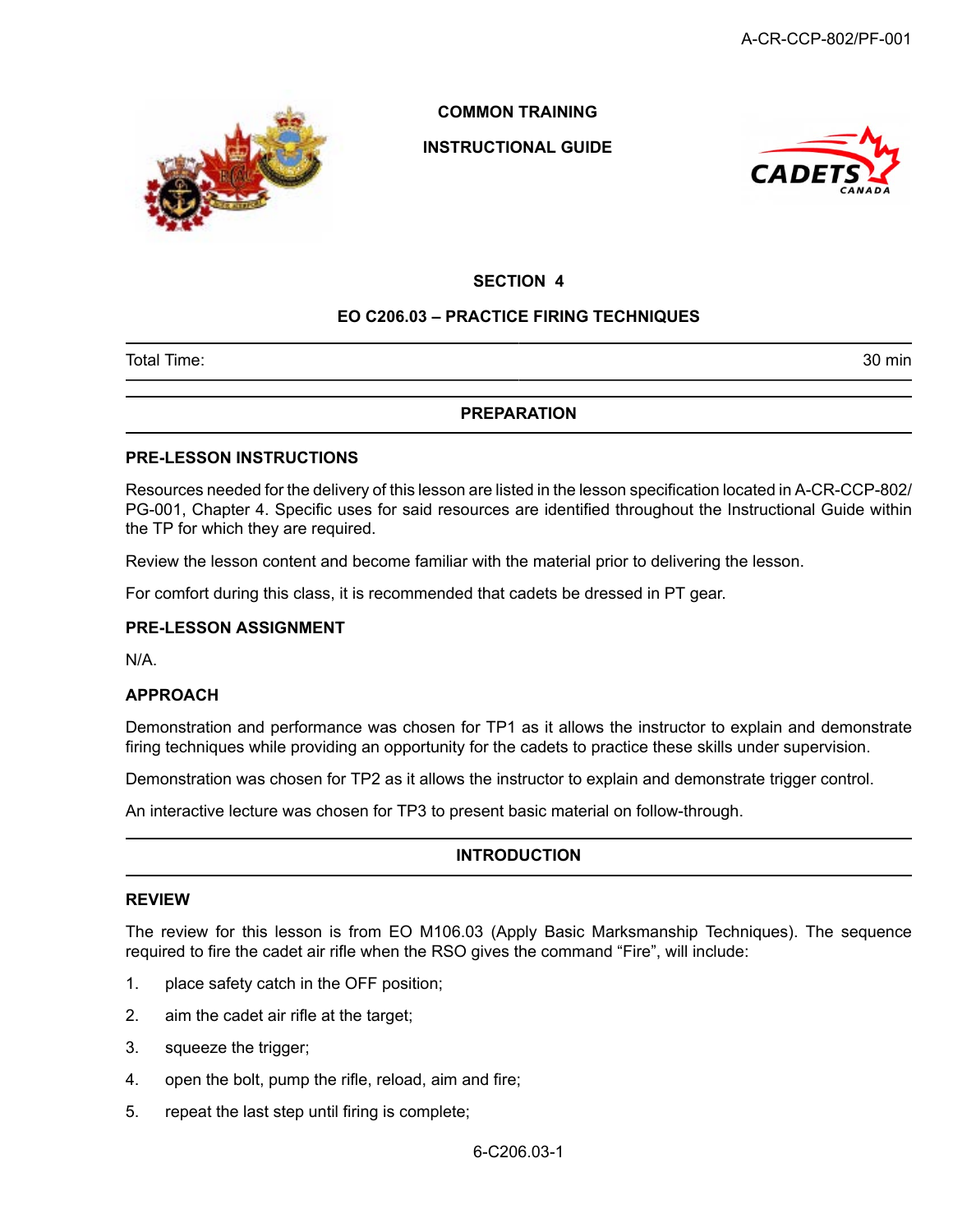- 6. upon completion, place the safety catch in the ON position and partially open the pump lever; and
- 7. lay down the cadet air rifle.

### **OBJECTIVES**

By the end of this lesson the cadet shall have practiced firing techniques.

### **IMPORTANCE**

It is important for cadets to practice natural alignment, trigger control and follow-through when firing the cadet air rifle, as it helps cadets achieve a stable prone position and sight picture.

### **Teaching Point 1 Explain, Demonstrate and Have the Cadets Practice Natural Alignment**

Time: 15 min Method: Demonstration and Performance

### **NATURAL ALIGNMENT**



With the use of an assistant instructor, demonstrate and explain natural alignment as listed below, prior to cadets practicing this procedure.

Natural alignment describes the direction that the cadet air rifle is aimed when the marksman is in the prone position with the cadet air rifle at the ready. In a comfortable position, the cadet air rifle should not be forced to point at the target. Even with a perfect prone position and sight alignment, forcing the air rifle can cause muscle tension and will affect the accuracy of each shot.

Natural alignment is obtained by:

- 1. adopting a comfortable prone position;
- 2. acquiring a sight picture;
- 3. closing both eyes;
- 4. taking several normal breaths to relax the muscles;
- 5. looking through sights when comfortable;
- 6. adjusting body position until a proper sight picture is achieved; and
- 7. proceeding with firing.

### **ACTIVITY**

Time: 10 min

### **OBJECTIVE**

The objective of this activity is to have cadets practice natural alignment.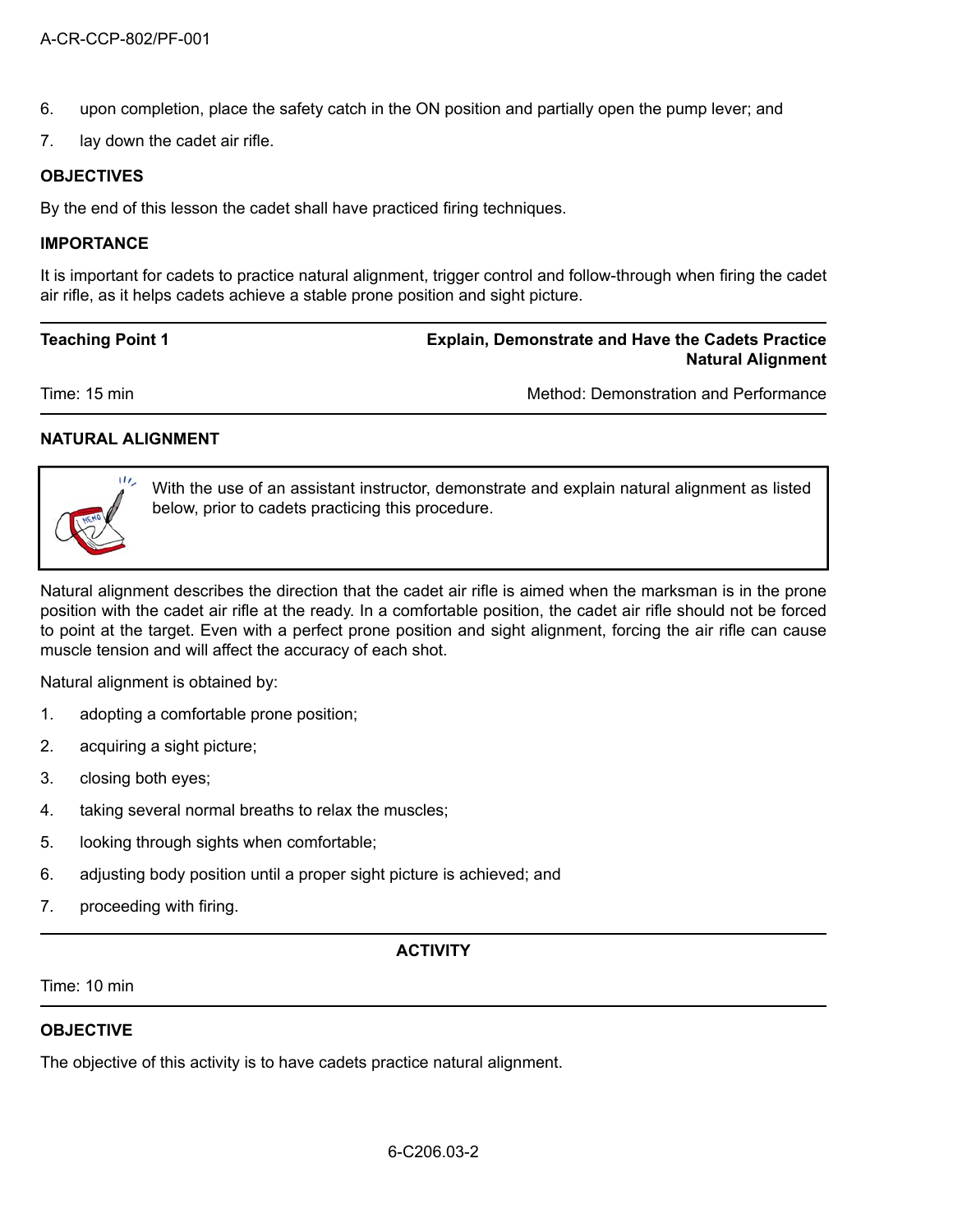# **RESOURCES**

- Cadet air rifle (one per firing lane).
- Cadet air rifle safety rod (one per rifle).
- Shooting mat (one per firing lane).
- Suitable target (one per firing lane).

# **ACTIVITY LAYOUT**

Construct an air rifle range IAW A-CR-CCP-177/PT-001, Chapter 1, Section 8. If a range is not available, set up the training area to have a defined mock firing point. Ensure that the air rifles are pointed in a safe direction at all times.

### **ACTIVITY INSTRUCTIONS**

- 1. Divide cadets into equal groups according to the number of cadet air rifles available.
- 2. Have cadets lie on the mats and assume the prone position using the cadet air rifle and sling.
- 3. Cadets will acquire a sight picture by aligning the eye, rear sight, front sight, and the target bull's eye.
- 4. When cadets have a sight picture, have them close their eyes.
- 5. Have cadets relax by taking 3 to 4 normal breaths.
- 6. After approximately 10 seconds, have cadets open their eyes and inspect their sight picture.
- 7. Cadets shall adjust their bodies to re-acquire an accurate sight picture.
- 8. Repeat steps 4 to 9, as required, within the allotted time.

### **SAFETY**

Ensure control at all times. Cadets will treat cadet air rifles as though they are loaded.

# **CONFIRMATION OF TEACHING POINT 1**

The cadets' participation in the natural alignment activity will serve as the confirmation of this TP.

### **Teaching Point 2 Demonstrate and Explain Trigger Control**

Time: 5 min Method: Demonstration Number of Time: 5 min Method: Demonstration Number of Time: 5 min Method: Demonstration

### **TRIGGER CONTROL**



With the use of an assistant instructor, allow the cadets to observe the demonstration and hear the explanation for each aspect of trigger control as listed below.

Trigger control is the handling of the trigger in such a way that there is no disturbance. It must be constant, controlled, slow and deliberate.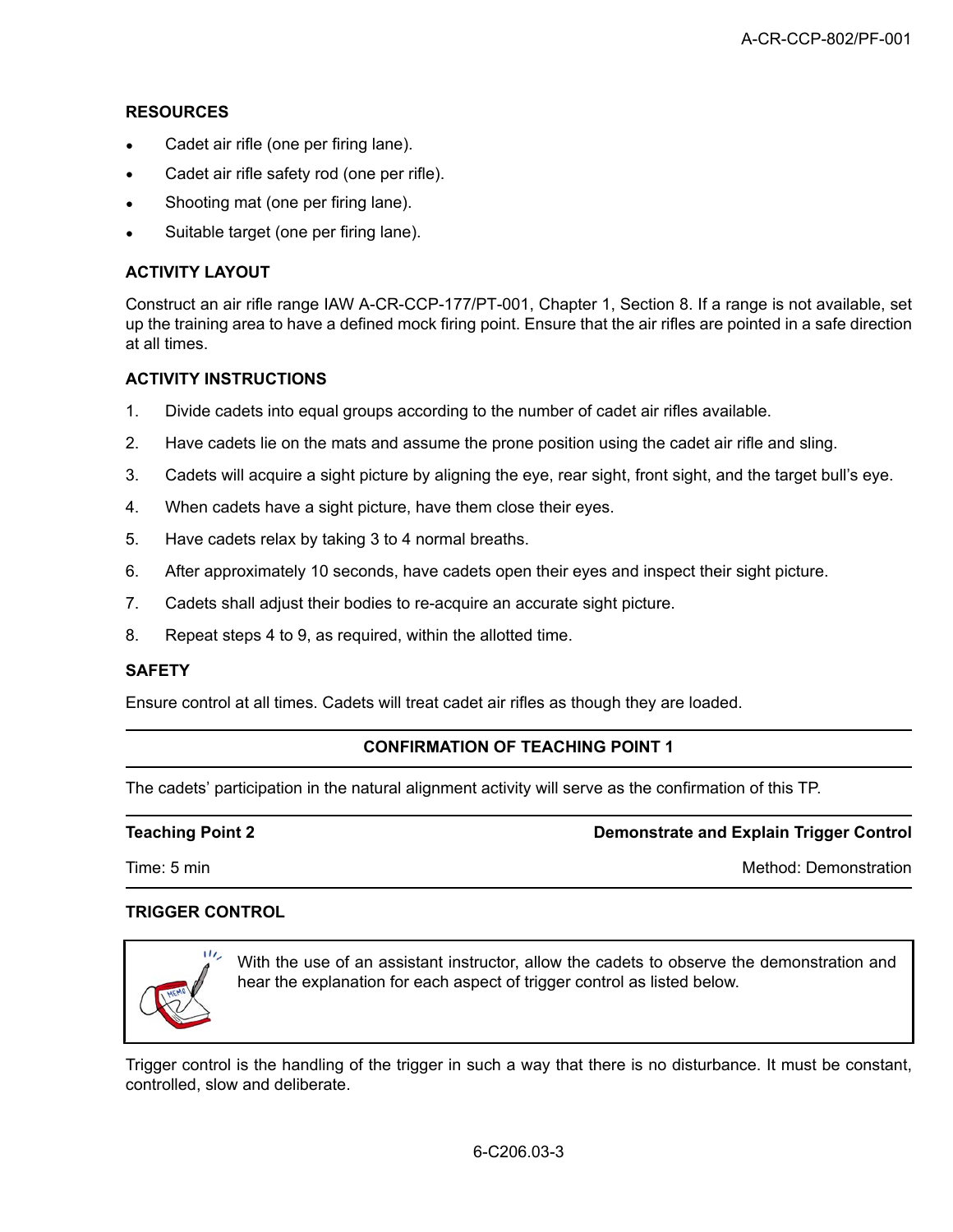**Position of the Hand on the Rifle.** Cadets should have a relatively firm grip so the three lower fingers wrap around the small of the butt. The thumb is pointed forward in a relaxed position behind the rear sight along the rifle stock, or wrapped around the small of the butt.



*D Cdts 5, Royal Canadian Army Cadets Visual Aids Rifle Shooting Figures, Department of National Defence (p. 11)*

Figure 1 Position of the Hand on the Rifle

**Trigger Finger Position.** The index finger is placed on the trigger halfway between the tip of the finger and the first joint. The index finger never touches the stock of the rifle and must be vertically centred on the trigger.



*A-CR-CCP-177/PT-001 (p. 1-5-9)*

Figure 2 Trigger Finger Position

**Squeezing the Trigger.** Squeezing the trigger is simply applying pressure to the trigger, by bending the second joint of the index finger straight to the rear. While the breath is being held, apply constant pressure and slowly squeeze the trigger. Trigger pressure is to be applied only when ready to fire.

# **CONFIRMATION OF TEACHING POINT 2**

The cadets' observation of the trigger control demonstration will serve as the confirmation of this TP.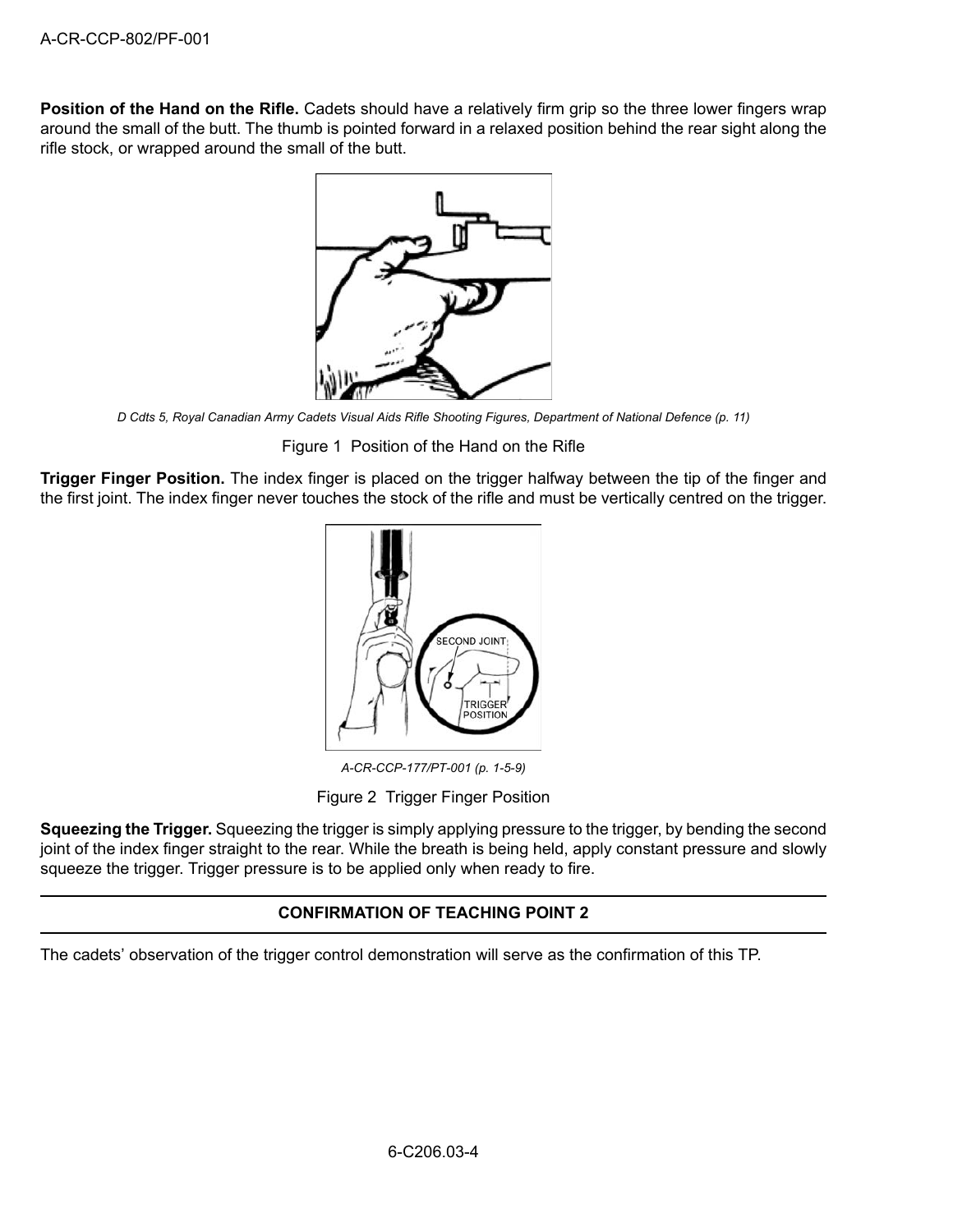**Teaching Point 3 Define Follow-through**

Time: 5 min Method: Interactive Lecture Companies and Method: Interactive Lecture

# **FOLLOW-THROUGH**



Since no pellets will be fired, position the cadets so they may observe an assistant instructor perform a simulation and hear the explanation of follow-through.

Follow-through is defined as the act of remaining in a stable prone position for two seconds and reacquiring the sight picture after firing the air rifle. Follow-through is critical to ensuring there is no movement as the cadet air rifle is being fired. If the cadet moves the cadet air rifle during firing, the pellet will not hit the target in the spot that it was aimed. Ensuring proper follow-through allows cadets to improve their skills, and their score.

# **CONFIRMATION OF TEACHING POINT 3**

### **QUESTIONS**

- Q1. How long must a stable position be held after firing the cadet air rifle?
- Q2. What will happen to a pellet during follow-through?
- Q3. If the rifle moves before the pellet leaves the muzzle, how will it affect the target?

### **ANTICIPATED ANSWERS**

- A1. A stable position must be held for two seconds.
- A2. It will leave the muzzle.
- A3. The pellet will not hit the target in the spot that it was aimed.

### **END OF LESSON CONFIRMATION**

The cadets' participation in marksmanship activities using natural alignment, trigger control and follow-through, will serve as the confirmation of this lesson.

# **CONCLUSION**

### **HOMEWORK/READING/PRACTICE**

N/A.

### **METHOD OF EVALUATION**

N/A.